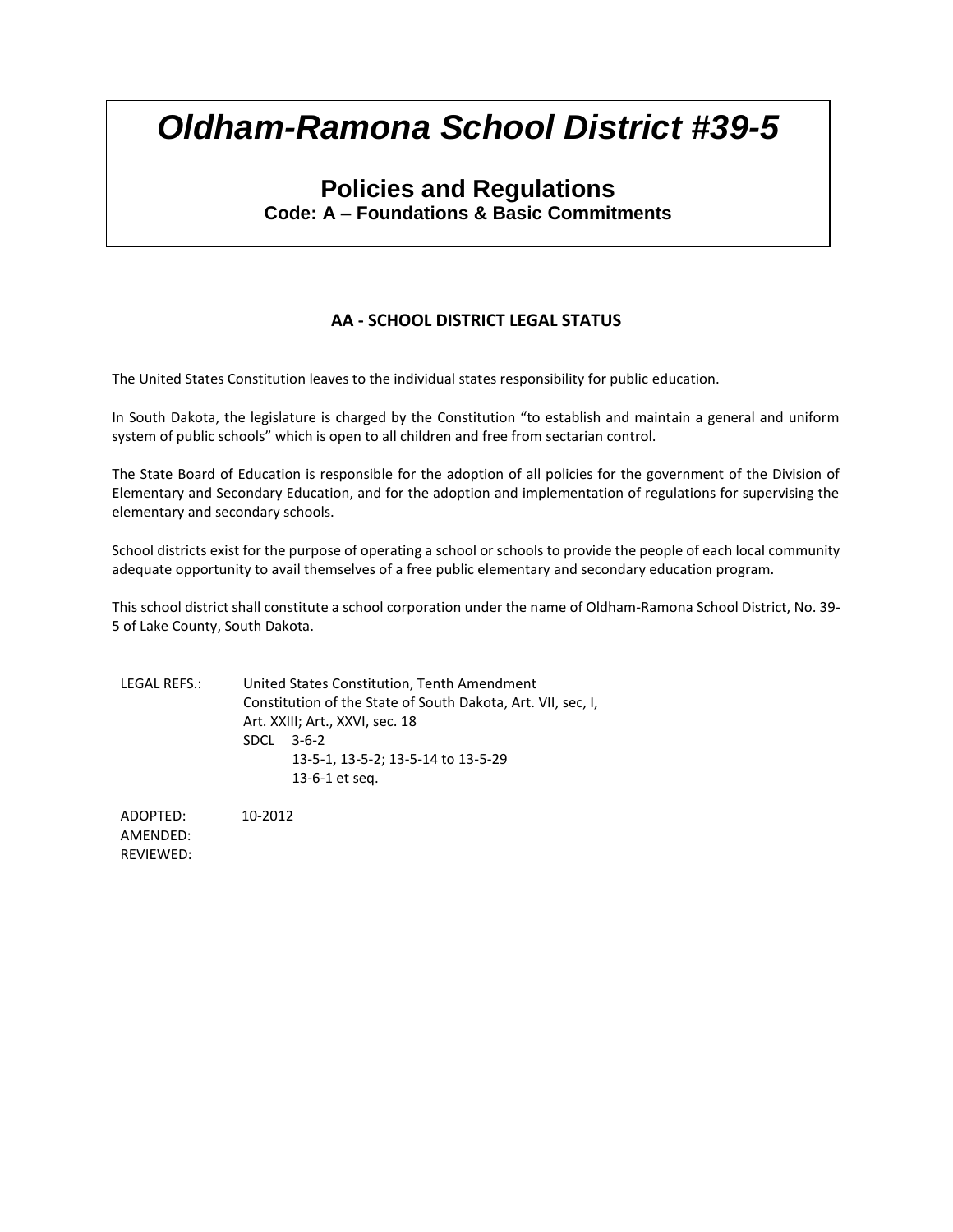## **Policies and Regulations Code: A – Foundations & Basic Commitments**

#### **ABAA - PARENT INVOLVEMENT**

Parental involvement is the participation of parents in every facet of education and development of children from birth to adulthood, recognizing that parents are the primary influence in their children's lives. Federal programs including Title I recognize that parent involvement takes many forms, including parents' shared responsibilities in decisions about their children's education, health and well-being, as well as parents' participation in organizations that reflect the community's collaborative aspirations for all children.

#### **District Goals**

The goal of the Oldham-Ramona School District is to ensure that educational success of all students by having high expectations, a commitment to excellence and a comprehensive parental involvement program, confirming the belief that parental involvement increases student achievement and self-esteem and that the difference between a good school and a great school is the involvement of its parents.

- A. It is the policy of the Oldham-Ramona School District to involve parents in the joint development of the District Parental Involvement policy by:
	- 1. Holding an annual parent meeting in which all parents are informed of the school's participation in the Title I program, the requirements and their right to be involved.
	- 2. Making it possible for all parents to be involved by holding meetings that accommodate working parents as well as those parents whose dominate language in not English.
	- 3. Involving parents in the decision making process for the Title I program.
	- 4. Providing training sessions for parents on the curriculum used and the forms of academic assessment used to measure students' progress.
	- 5. Involving parents in the reviewing and revising of the District's parental involvement policy.
	- 6. Having an annual parent meeting to discuss, review, plan for and make suggestions to the Title I program.
	- 7. Ensuring that all parents understand policies, rules, parent compacts, notices etc. by having them printed in both English and Spanish as well as conducting meeting in the language the parents can understand.
	- 8. Providing the parents information regarding the "No Child Left Behind Act".
	- 9. Every effort will be made to ensure that all special populations are involved.
- B. Coordination and integration of parental involvement strategies with Head Start, Even Start and Birth to Three and area preschools.
- C. The expectations of parental involvement are:
	- 1. Increased student achievement due to school-parent-student compacts.
	- 2. Increased student achievement due to parent training.
	- 3. Increased parental input due to annual meeting.
	- 4. Increased awareness of school policies and activities due to parent meetings and the annual meeting for Title I parents.
	- 5. Increased school to home communications due to teacher training.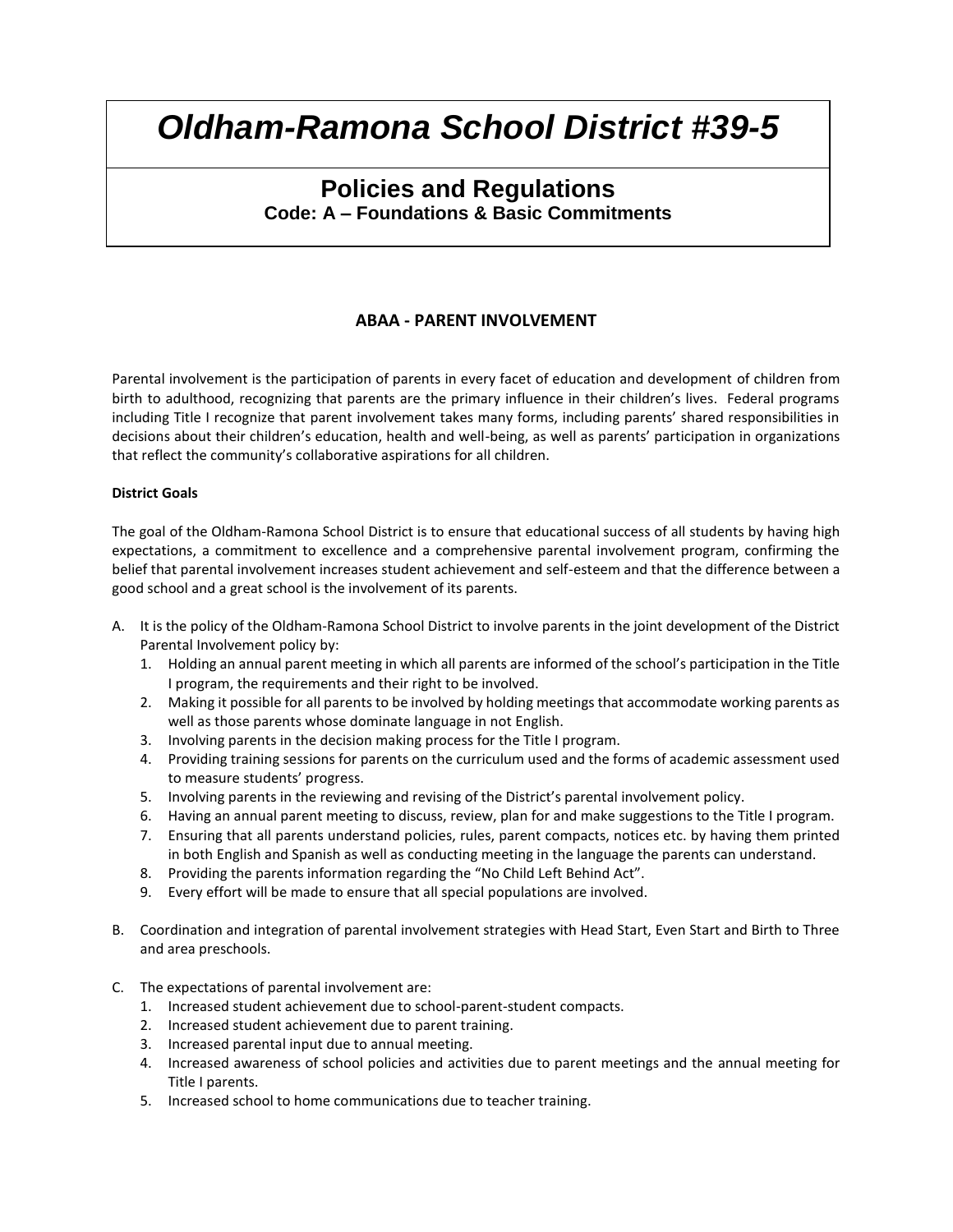#### D. Evaluation

There will be an annual evaluation of the content and effectiveness of the Title I Parental Involvement program, and the parents will be asked for their input. The evaluation will include an assessment of how much parental involvement is increasing and what barriers to parental participation still need to be overcome. The school district will revise its Parental Involvement policy on the basis of this annual review.

#### LEGAL REFS.: Improving America's Schools Act of 1994, 34 CFR Parts 200, 201, 203, 204, and 212 Final Regulations

| ADOPTED:  | 10-2012 |
|-----------|---------|
| RFVIFWFD: | 08-2013 |
| RFVIFWFD: | 08-2014 |
| RFVIFWFD: | 07-2015 |
| RFVIFWFD: | 07-2016 |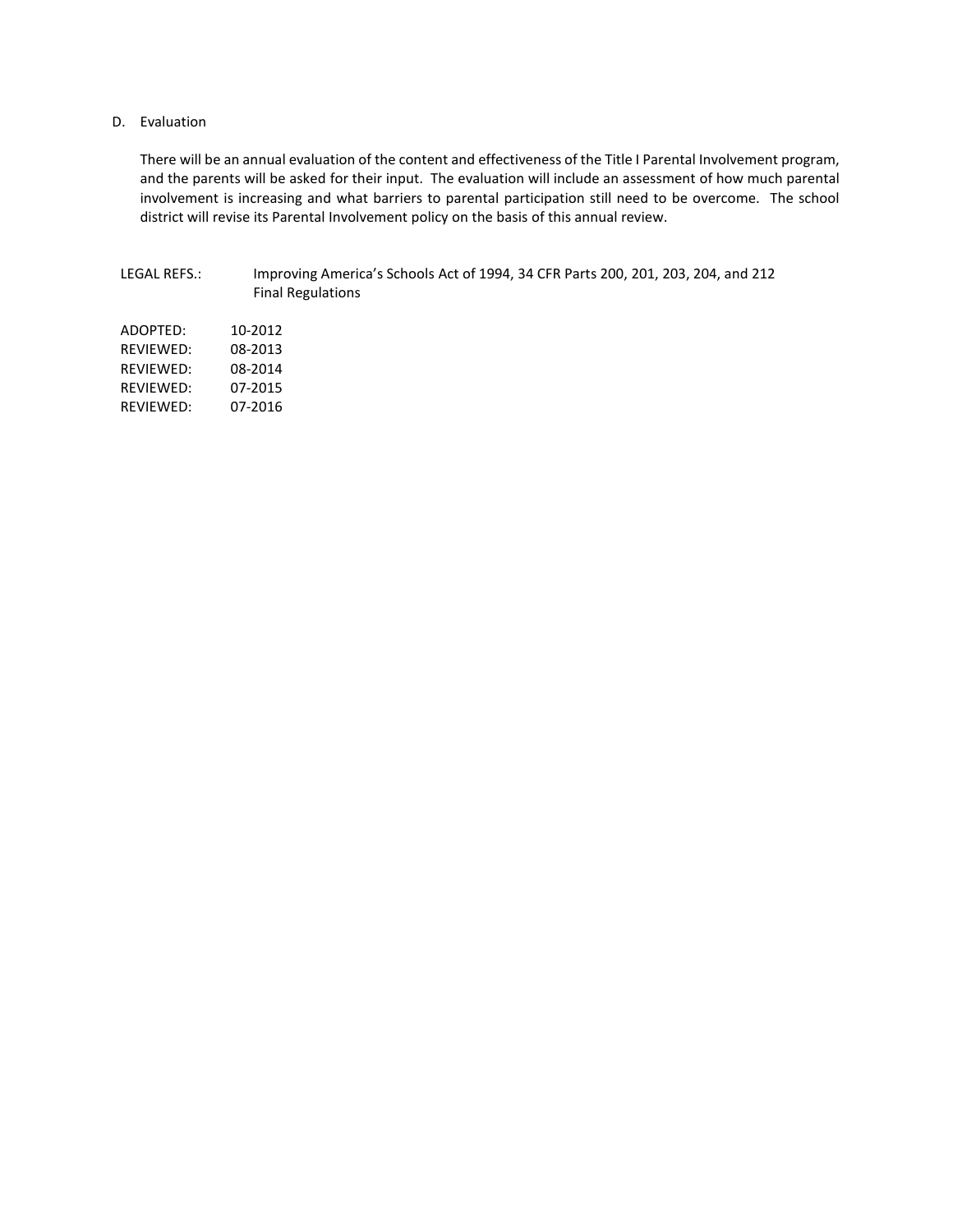## **Policies and Regulations Code: A – Foundations & Basic Commitments**

#### **ABAA-R PARENT INVOLVEMENT GUIDELINES TITLE I**

The Board believes that activities to increase parental involvement are a vital part of the Title I program. Parents will have an opportunity to design, implement, evaluate and suggest changes to improve the program.

The guidelines are as follows:

- 1. Parental Notification. Parents of Title I students will be notified within two weeks of a child's selection for the program, and for what academic skills and instructional objectives the student has been selected.
- 2. Parental In-services. Specific materials and suggestions will be provided parents to assist in the education of their children at home. Suggestions for promoting educational activities at home will also be provided.
- 3. Student Program Report. Parents will be provided with student program reports at the end of each reporting period. If necessary, periodic written reports will be mailed to parents.
- 4. Parent-Teacher Conferences. Regular scheduled conferences will be held each year to keep parents informed on the progress of their child. Other conferences may be held on request of the parent or teacher.
- 5. Parent Visitation. Parents are permitted to observe classes at any time, after checking at the building administrative office.
- 6. Parent Advisory Committees. Parent Advisory Committees may be established at the elementary school to review the overall program and to suggest changes.
- 7. Meeting. At least one public meeting will be held annually where administrators, staff members, parents of participants, parent advisory committees and other interested parents may be present. Agenda items at this meeting will include:
	- a. Information concerning the views of parents and students about educational needs of Title I students and the priorities of student needs;
	- b. Review Title I applications and make recommendations for improving program activities for ensuing projects;
	- c. Review annual funding allocations and carry-over funds;
	- d. Represent and express ideas and opinions of the parents and students of each school attendance area;
	- e. Assist the school district in the dissemination of Title I information to parents and the general public through the local media and a school newsletter; and
	- f. Emphasis on supplemental instructional activities appropriate for achieving program goals and objectives.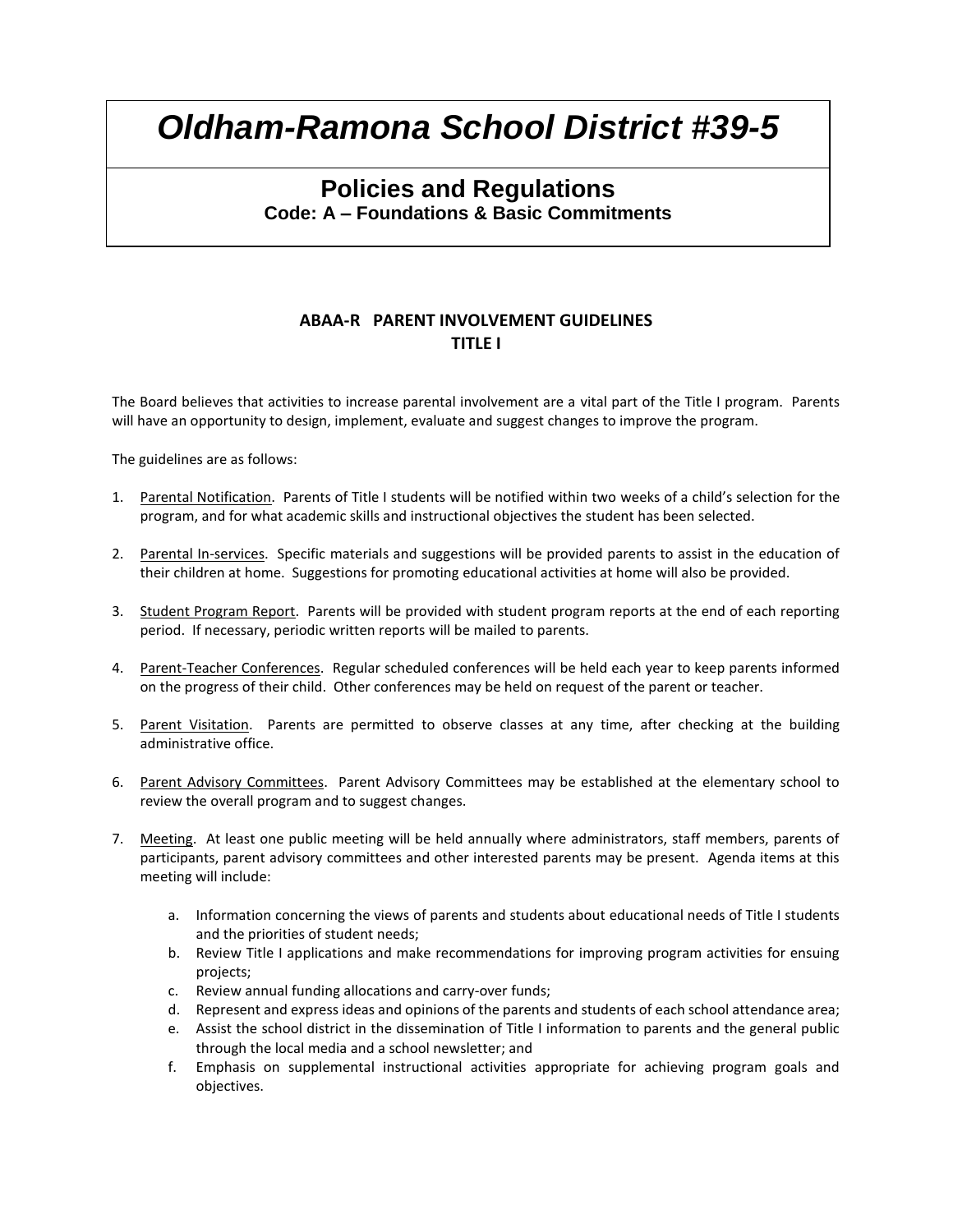- 8. In-service for Teachers. Materials and information will be provided to teachers and other instructional staff involved in the program to assist them to work more effectively with the parents of participating students.
- 9. Announcements. All parents and students are invited by newsletter or through the local media to the annual meetings or other scheduled meetings. Information will be disseminated at these meetings advising involvement requirements. Reasonable support for parental activities will be handled in a timely manner.
- 10. Policy Dissemination. Policies, regulations, and other Title I information will be made available to parents at each of the scheduled meetings and at parents' request at anytime during the school year. Parents will be given an opportunity to be involved in the policy development process.
- LEGAL REFS.: Public Law 100-297, April 28, 1988 34 CFR Part 75 et al, May 19, 1989 Title I Program in Local Educational Agencies; Final Regulations

| ADOPTFD:  | 10-2012 |
|-----------|---------|
| RFVIFWFD: | 08-2013 |
| RFVIFWFD: | 08-2014 |
| RFVIFWFD: | 07-2015 |
| RFVIFWFD: | 07-2016 |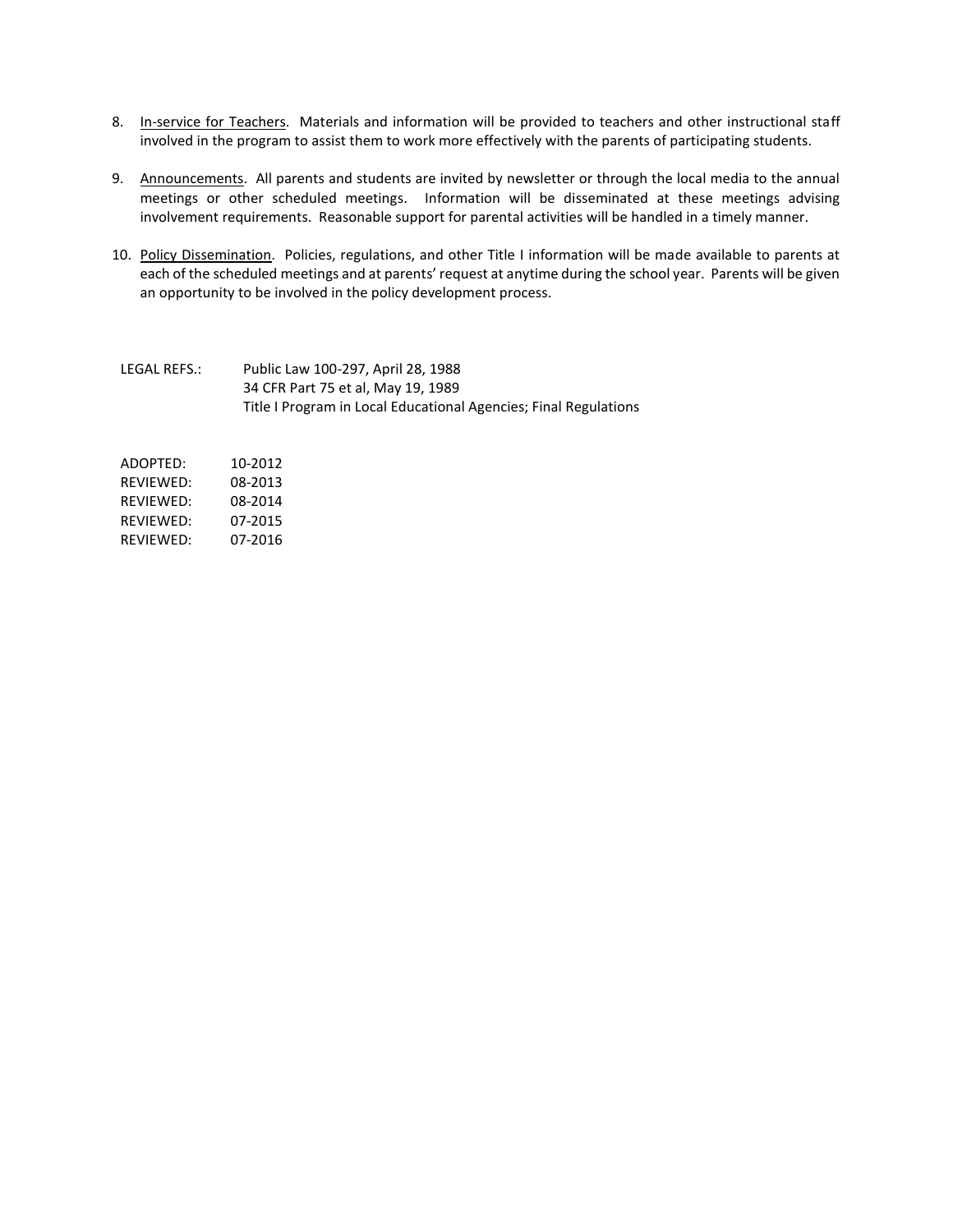## **Policies and Regulations Code: A – Foundations & Basic Commitments**

#### **AC EQUAL OPPORTUNITY/NON-DISCRIMINATION**

The Oldham-Ramona School District believes that a valuable element of education is the development of respect for all individuals and seeks to provide equal access/equal opportunity for students, employees and the public to District programs and activities.

In an effort to provide a safe, respectful educational environment, the District prohibits discrimination in its policies, employment practices and programs on the basis of race, color, creed, religion, age, gender, sexual orientation, disability, national origin, marital status or ancestry. The District prohibits acts of discrimination toward any individual(s) while on District property or at District sponsored activities.

The District shall not discriminate in the opportunities for students on the basis of parental status, marital status, or pregnancy, nor shall such students be excluded from any program or activity, including and class or any extracurricular activity.

Violations of this policy may result in discipline up to an including expulsion for students, up to and including termination for employees and suspension from attending school activities for citizens.

Inquiries concerning Title VI and Title IX may be referred to: Superintendent of Schools, Oldham-Ramona School District, 220 W. 2<sup>nd</sup> Street., Ramona, SD 57054.

LEGAL REFS.: Title VI, Civil Rights Act of 1964 Title VII, Civil Rights Act of 1962, as amended by the Equal Employment Opportunity Act of 1972 Executive Order 11246, as amended by E.O. 11275 Equal Pay Act, as amended by the Education Amendments of 1972 Title IX, Education Amendments of 1972 Rehabilitation Act of 1973 Age Discrimination Act of 1975

| ADOPTED:  | 11-1987 |
|-----------|---------|
| AMENDED:  | 10-2008 |
| REVIEWED: | 10-2012 |
| REVIEWED: | 07-2013 |
| REVIEWED: | 07-2014 |
| REVIEWED: | 07-2015 |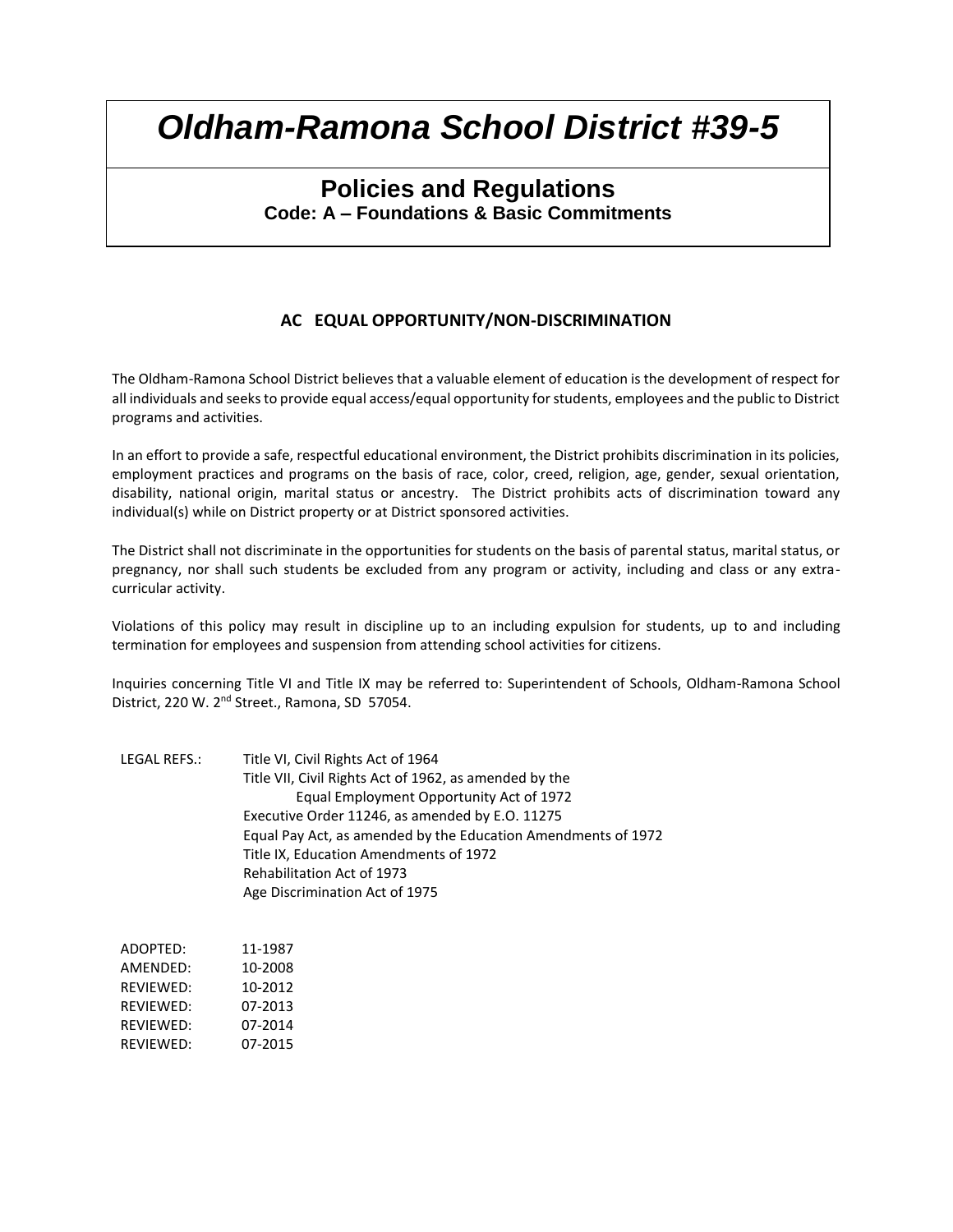## **Policies and Regulations Code: A – Foundations & Basic Commitments**

### **ACAA SEXUAL HARASSMENT**

#### **I. Policy Statement**

The District does not discriminate on the basis of sex in any education program or activity that it operates, including admission and employment. The District is required by Title IX of the Education Amendments of 1972 and the regulations promulgated through the U.S. Department of Education not to discriminate in such a manner. Inquiries about the application of Title IX to the District may be referred to the District's Title IX Coordinator, to the Assistant Secretary for Civil Rights of the Department of Education, or both. *(34 CFR § 106(b)(1))*

The District is committed to a school environment which is free from sexual harassment and conducive to all students' educational opportunities. Sexual harassment can inhibit a student's educational opportunities and an employee's work. Sexual harassment of students attending school in the District or students from other schools who are at a District activity, and sexual harassment of school employees, school volunteers, parents, guests, visitors and vendors of the District shall also not be tolerated and is strictly prohibited.

All students, school employees, school volunteers, parents, guests, visitors and vendors shall conduct themselves in a civil and responsible manner and in a manner consistent with school policies. This policy prohibiting sexual harassment shall apply to all students, school employees, school volunteers, parents, guests, visitors and vendors while on school property, while attending or participating in school activities, on school-owned property or on non-school property, while in any school-owned or leased vehicle, while at a school bus stop, or when in a private vehicle located on school property during school or during school activities.

Federal law (34 CFR § 106.30) defines "sexual harassment" as conduct on the basis of sex that satisfies one or more of the following: *(34 CFR § 106.30)*

1. An employee of the recipient conditioning the provision of an aid, benefit, or service of the recipient on an individual's participation in unwelcome sexual conduct;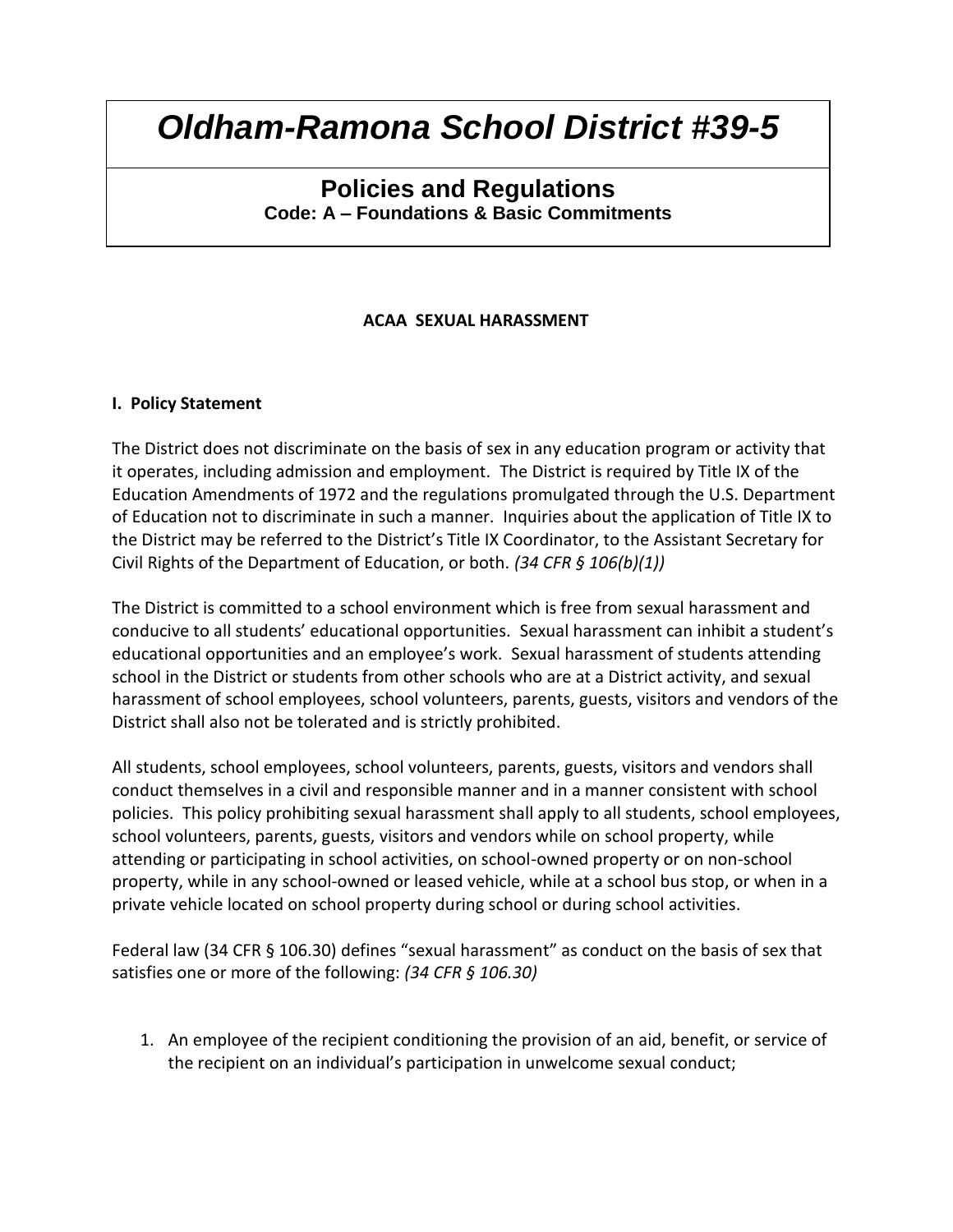- 2. Unwelcome conduct determined by a reasonable person to be so severe, pervasive, and objectively offensive that it effectively denies a person equal access to the recipient's education program or activity; or
- 3. ''Sexual assault'' as defined in 20 U.S.C. 1092(f)(6)(A)(v), ''dating violence'' as defined in 34 U.S.C. 12291(a)(10), ''domestic violence'' as defined in 34 U.S.C. 12291(a)(8), or ''stalking'' a s defined in 34 U.S.C. 12291(a)(30).

Any person may report sexual harassment (whether or not the person reporting is the person alleged to be the victim of conduct that could constitute sex discrimination or sexual harassment), in person, by mail, by telephone, or by electronic mail, using the contact information listed for the Title IX Coordinator, or by any other means that results in the Title IX Coordinator receiving the person's verbal or written report. Such a report may be made at any time (including during non-business hours) by using the telephone number or electronic mail address, or by mail to the office address, listed for the Title IX Coordinator. *(34 CFR § 106.8(a))*

Any student who believes that he or she has been or is being subjected to sexual harassment or has reason to suspect another person has been or is being subjected to sexual harassment may also report it to a teacher, guidance counselor, or school administrator. The report may be made verbally or in writing.

The District's response shall treat complainants and respondents equitably by offering supportive measures to a complainant, and by following a grievance process that complies with Title IX requirements before the imposition of any disciplinary sanctions or other actions that are not supportive measures against a respondent. *(34 CFR § 106.44(a))*

### **II. Designation of Title IX Coordinator**

The Board has designated the following District employee to coordinate its efforts to comply with its responsibilities as set forth in 34 CFR Part 106, who shall be referred to as the ''Title IX Coordinator.'' *(34 CFR § 106.8(a))*

Name or Title: Michael Fischer, Superintendent Office Address: 2020 W. 2nd Street Email Address: mike.fischer@k12.sd.us Telephone Number: (605) 482-8244

The District shall notify applicants for employment, students, parents or legal guardians of elementary and secondary school students, employees, and all unions or professional organizations holding collective bargaining or professional agreements with the District, of the name or title, office address, electronic mail address, and telephone number of the employee or employees designated as the Title IX Coordinator. *(34 CFR § 106.8(a))*

The Title IX Coordinator is responsible for coordinating the effective implementation of supportive measures. *(34 CFR § 106.30(a))*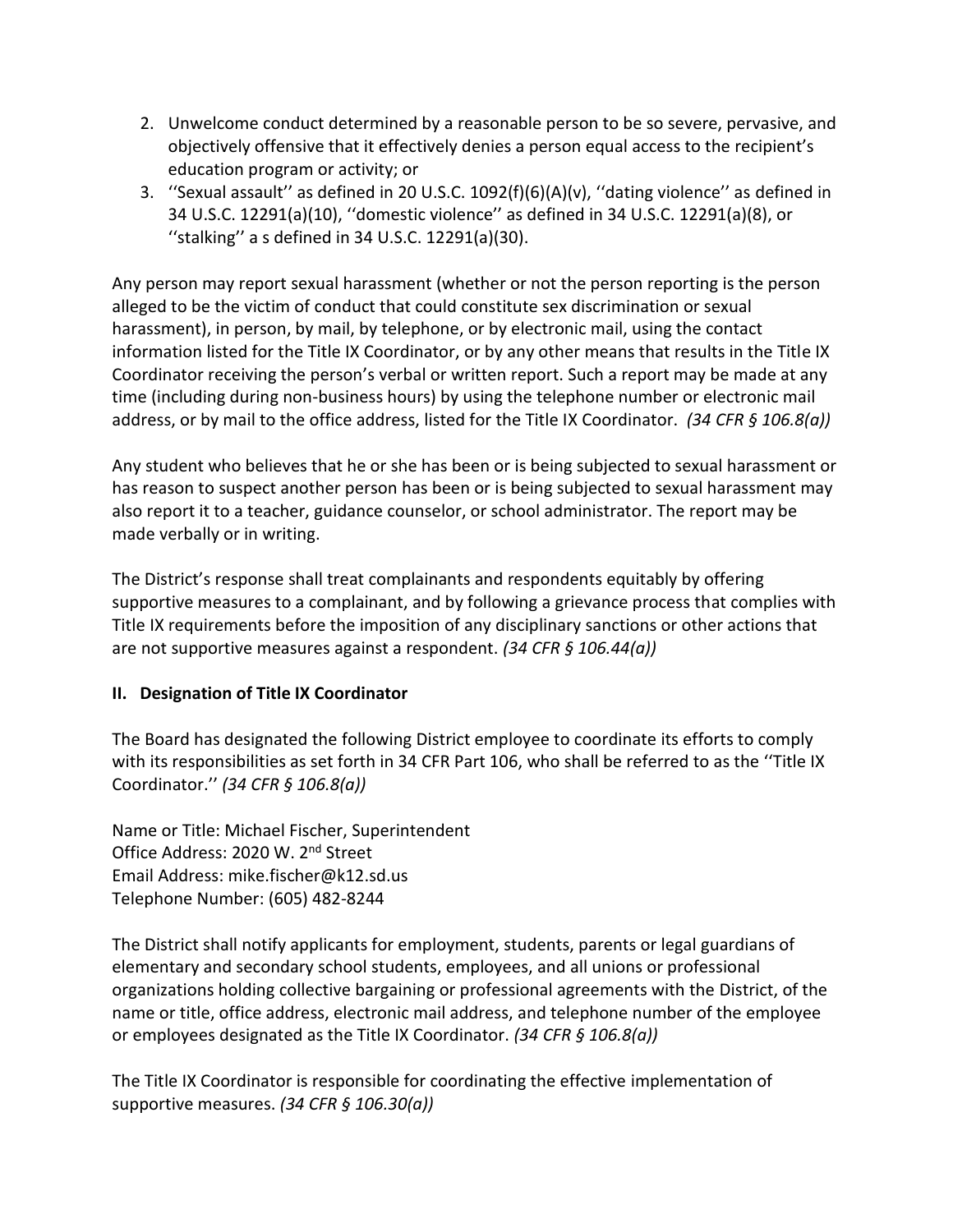### **III. Dissemination of Policy**

The District shall notify persons entitled to the notification under Section I. above that the District does not discriminate on the basis of sex in the education program or activity that it operates, and that it is required by Title IX and this policy not to discriminate in such a manner. Such notification must state that the requirement not to discriminate in the education program or activity extends to admission and employment, and that inquiries about the application of Title IX to the District may be referred to the District's Title IX Coordinator, to the U.S. Assistant Secretary of Education, or both.

The District shall prominently display the contact information required to be listed for the Title IX Coordinator on its website, and in each handbook or catalog that it makes available to persons entitled to a notification pursuant to Section I. above. *(34 CFR § 106.8(b))*

#### **IV. Adoption of Grievance Procedures**

The District has adopted and published grievance procedures (ACAA-R(1), Sexual Harassment  $-$ Regulations) that provide for the prompt and equitable resolution of student and employee complaints alleging any action that would be prohibited by Title IX and this policy. The District shall provide to persons entitled to a notification under Section I above notice of the District's grievance procedures and grievance process, including how to report or file a complaint of sex discrimination, how to report or file a formal complaint of sexual harassment, and how the District will respond. *(34 CFR § 106.8(c))*

### **V. Definitions** *(34 CFR § 106.30(a), except when otherwise indicated)*

- a. "Actual knowledge" means notice of sexual harassment or allegations of sexual harassment to the District's Title IX Coordinator or any official of the District who has authority to institute corrective measures on behalf of the District, or to any employee of an elementary and secondary school. Imputation of knowledge based solely on vicarious liability (when a person has a particular legal relationship to the person who acted negligently) or constructive notice (deeming notice of something to a person having been given, even though actual notice did not exist) is insufficient to constitute actual knowledge. This standard is not met when the only official of the recipient with actual knowledge is the respondent. The mere ability or obligation to report sexual harassment or to inform a student about how to report sexual harassment, or having been trained to do so, does not qualify an individual as one who has authority to institute corrective measures on behalf of the District.
- b. "Complainant" means an individual who is alleged to be the victim of conduct that could constitute sexual harassment.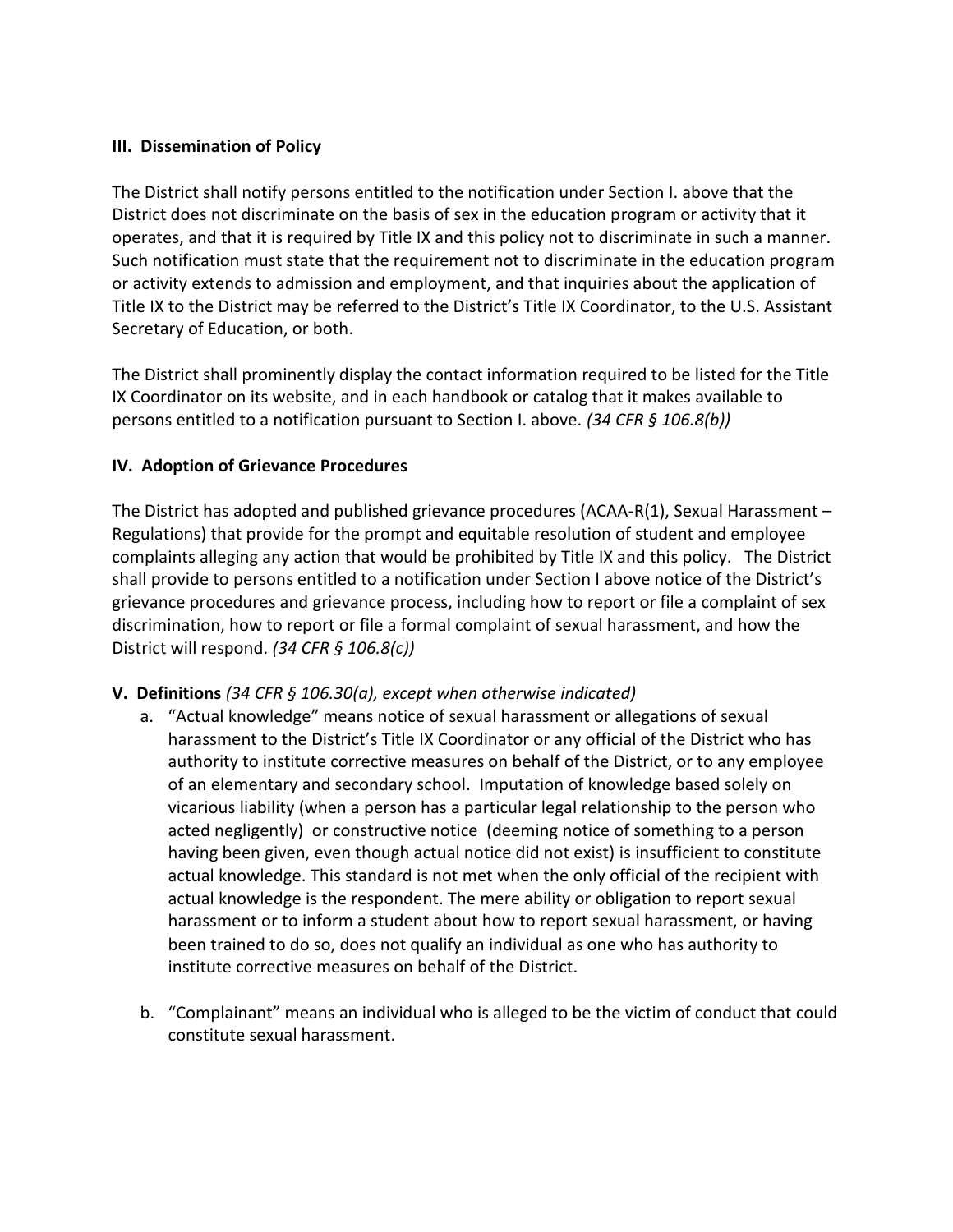- c. ''Dating violence'' means violence committed by a person:
	- 1. who is or has been in a social relationship of a romantic or intimate nature with the victim; and
	- 2. where the existence of such a relationship shall be determined based on a consideration of the following factors:
		- 1.
- i. the length of the relationship.
- ii. the type of relationship.
- iii. the frequency of interaction between the persons involved in the relationship. *(34 U.S.C. 12291(a)(10))*
- d. "Decision-maker" means the school administrator who has primary responsibility and authority related to students, staff and attendance center where the alleged sexual harassment occurred, unless otherwise designated by the Board, and who has the authority to make a determination on the complaint as to responsibility of the respondent. *(ASBSD sample definition)*
- e. ''Domestic violence'' includes felony or misdemeanor crimes of violence committed by a current or former spouse or intimate partner of the victim, by a person with whom the victim shares a child in common, by a person who is cohabitating with or has cohabitated with the victim as a spouse or intimate partner, by a person similarly situated to a spouse of the victim under the domestic or family violence laws of the jurisdiction receiving grant monies, or by any other person against an adult or youth victim who is protected from that person's acts under the domestic or family violence laws of the jurisdiction. *(34 U.S.C. 12291(a)(8))*
- f. ''Education program or activity'' includes locations, events, or circumstances over which the District exercised substantial control over both the respondent and the context in which the sexual harassment occurs. *(34 CFR § 106.44(a))*
- g. "Formal complaint" means a document filed by a complainant or signed by the Title IX Coordinator alleging sexual harassment against a respondent and requesting that the District investigate the allegation of sexual harassment. At the time of filing a formal complaint, a complainant must be participating in or attempting to participate in the education program or activity of the District. A formal complaint may be filed with the Title IX Coordinator in person, by mail, or by electronic mail, by using the contact information required to be listed for the Title IX Coordinator, and by any additional method designated by the District.
- h. ''Document filed by a complainant'' means a document or electronic submission (such as by electronic mail or through an online portal provided for this purpose by the District) that contains the complainant's physical or digital signature, or otherwise indicates that the complainant is the person filing the formal complaint. Should the Title IX Coordinator sign the formal complaint, the Title IX Coordinator is not a complainant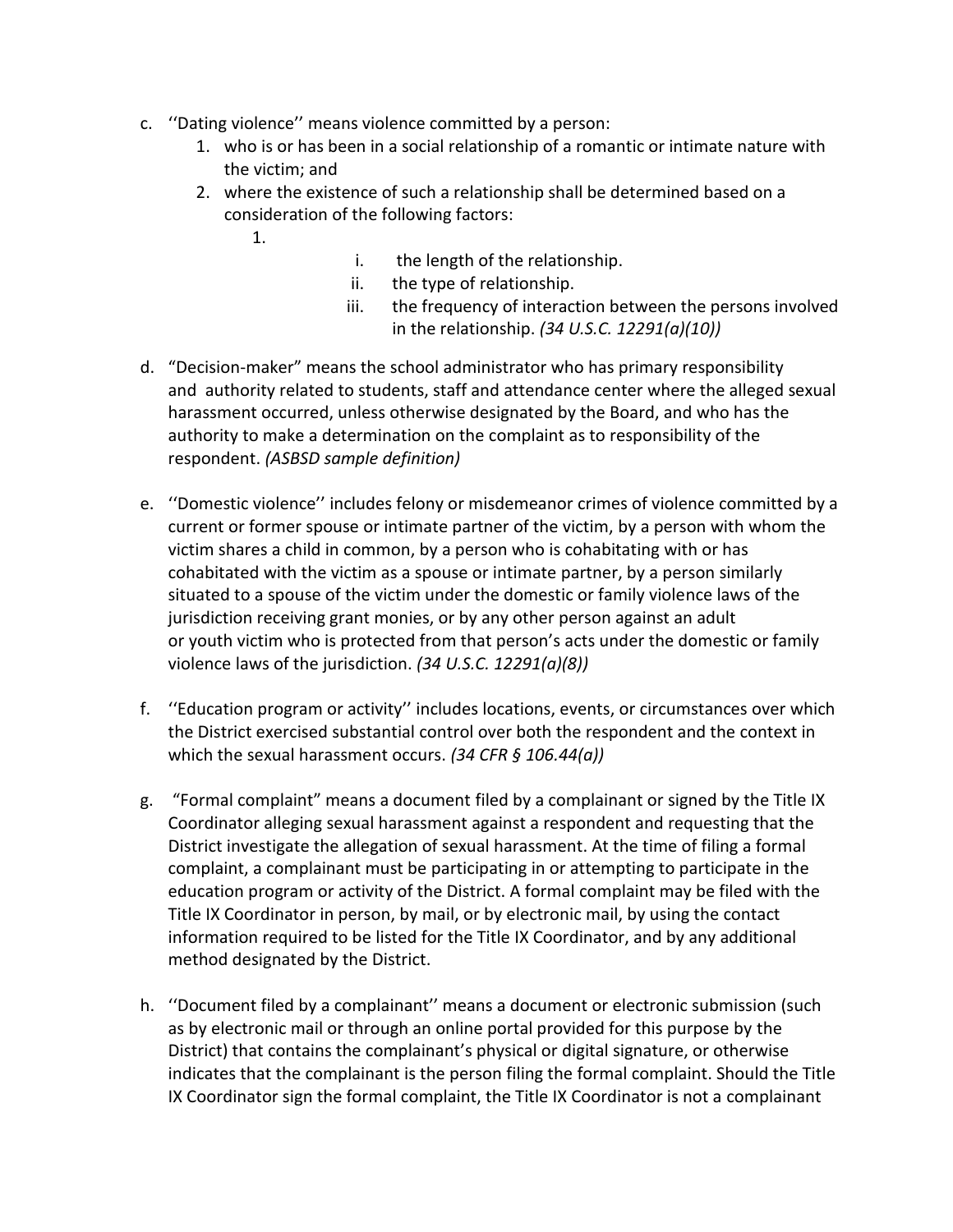or otherwise a party, and the Title IX Coordinator must comply with the Title IX requirements.

- i. ''Notice'' includes, but is not limited to, a report of sexual harassment to the Title IX Coordinator.
- j. "Respondent" means an individual who has been reported to be the perpetrator of conduct that could constitute sexual harassment.
- k. ''Sexual assault'' means any nonconsensual sexual act proscribed by Federal, Tribal, or State law, including when the victim lacks capacity to consent. *(20 U.S.C. 1092(f)(6)(A)(v))*
- l. ''Stalking'' means engaging in a course of conduct directed at a specific person that would cause a reasonable person to:
	- 1. fear for his or her safety or the safety of others; or
	- 2. suffer substantial emotional distress. *(34 U.S.C. 12291(a)(30))*
- m. "Supportive measures" means nondisciplinary, non-punitive individualized services offered as appropriate, as reasonably available, and without fee or charge to the complainant or the respondent before or after the filing of a formal complaint or where no formal complaint has been filed. Such measures are designed to restore or preserve equal access to the District's education program or activity without unreasonably burdening the other party, including measures designed to protect the safety of all parties or the District's educational environment, or deter sexual harassment. Supportive measures may include counseling, extensions of deadlines or other course-related adjustments, modifications of work or class schedules, escorting the complainant while on District property or while a District off-campus activity, mutual restrictions on contact between the parties, changes in work or housing locations, leaves of absence, increased security and monitoring of certain areas of the campus, and other similar measures.

### **VI. District's Response to Sexual Harassment** *(34 CFR § 106.44)*

A. General response to sexual harassment. Regardless of whether or not a formal complaint is filed, should the District have actual knowledge of sexual harassment in a District educational program or activity against another person in the United States, the District shall respond promptly in a manner that is not deliberately indifferent (i.e., if the District's response to sexual harassment is clearly unreasonable in light of the known circumstances).

The Title IX Coordinator shall promptly contact the complainant to discuss the availability of supportive measures, consider the complainant's wishes with respect to supportive measures, inform the complainant of the availability of supportive measures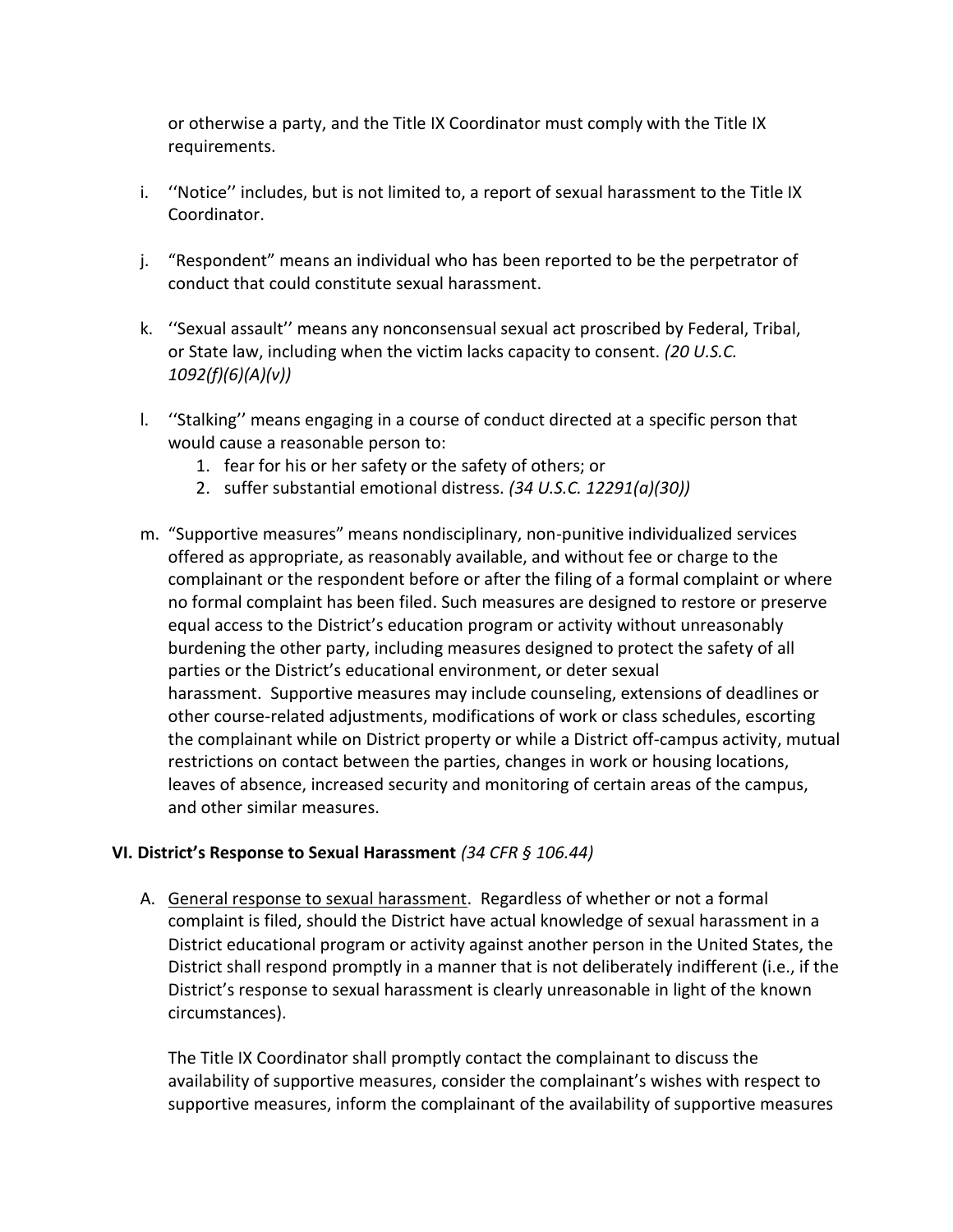with or without the filing of a formal complaint, and explain to the complainant the process for filing a formal complaint.

- B. Response to a formal complaint. In response to a formal complaint, the District shall follow the grievance process as set forth in ACAA-R(1), Sexual Harassment - Regulations.
- C. Time frames. The timeframes set forth in the regulations shall be considered as a maximum length of time within which the related step is to be completed, however, the time frames may be extended for good cause upon written notice to the complainant and the respondent of the delay or extension and the reasons for the action. Good cause includes, but is not limited to, utilization of the informal resolution process, availability of an investigator if not a school employee, complexity of the investigation, absence of a party, a party's advisor, a witness, or decision-maker (including a person necessary for addressing an appeal), concurrent law enforcement activity, or the need for language assistance or accommodation of disabilities.
- D. Emergency removal. Nothing in Title IX regulations or this policy prohibits the District from removing a respondent from the District's education program or activity on an emergency basis, provided that the District undertakes an individualized safety and risk analysis, determines that an immediate threat to the physical health or safety of any student or other individual arising from the allegations of sexual harassment justifies removal, and provides the respondent with notice and an opportunity to challenge the decision immediately following the removal, however, nothing in Title IX regulations or this policy may be construed to modify any rights under the Individuals with Disabilities Education Act, Section 504 of the Rehabilitation Act of 1973, or the Americans with Disabilities Act. Additionally, nothing in the Title IX regulations or this policy prohibits the District from placing an employee respondent on administrative leave during the pendency of a grievance process, however, nothing in Title IX regulations or this policy may be construed to modify any rights under Section 504 of the Rehabilitation Act of 1973 or the Americans with Disabilities Act.

## **VII. Informal Resolution** *(34 CFR § 106.45(b)(9))*

- A. The District may not require as a condition of enrollment or continuing enrollment, or employment or continuing employment, or enjoyment of any other right, waiver of the right to an investigation and adjudication of formal complaints of sexual harassment consistent with this policy.
- B. The District may not require the parties to participate in an informal resolution process under this policy and may not offer an informal resolution process unless a formal complaint is filed.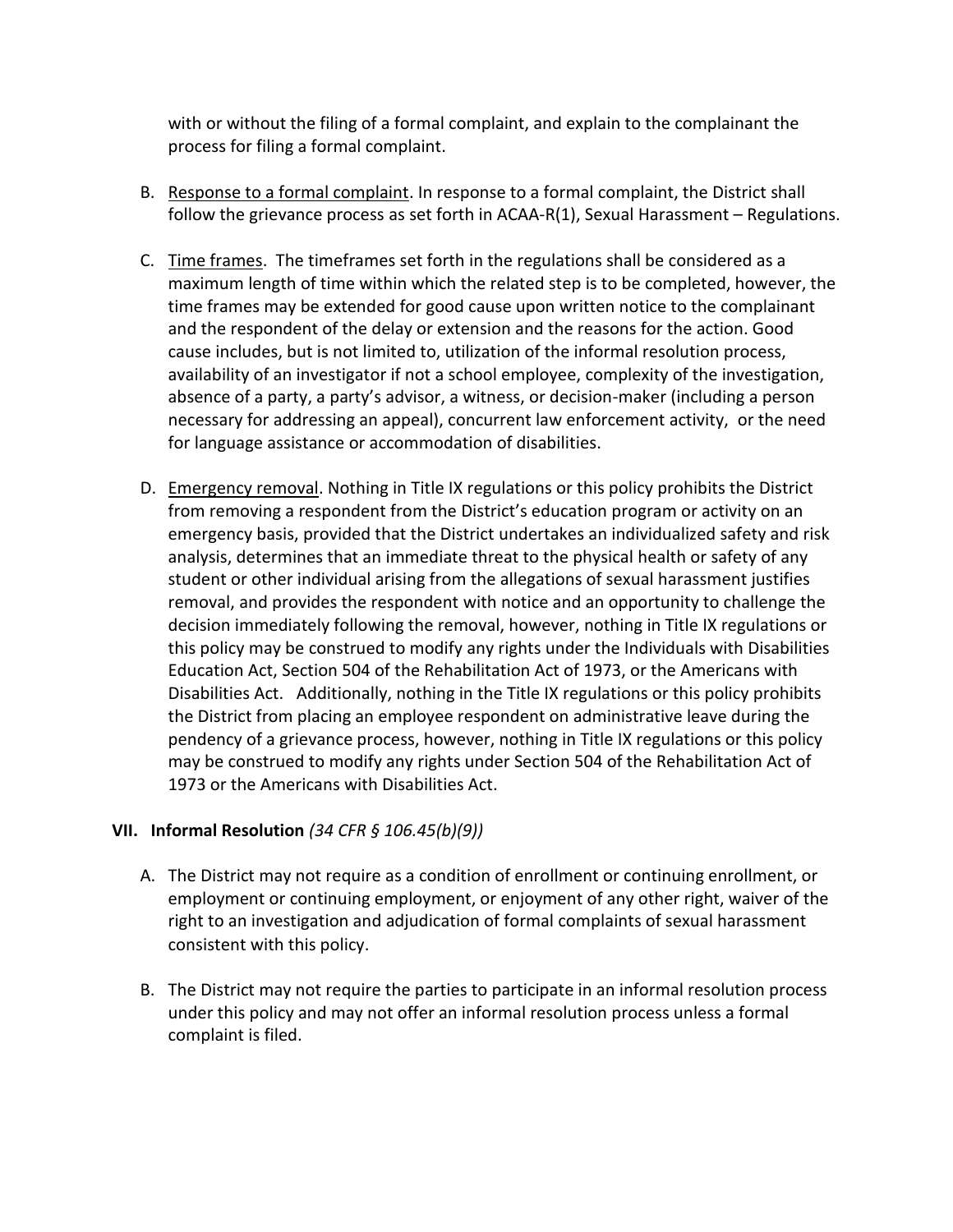- C. At any time prior to reaching a determination regarding responsibility the District may facilitate an informal resolution process, such as mediation, that does not involve a full investigation and adjudication, provided that the District:
	- 1. provides to the parties a written notice disclosing the allegations, the requirements of the informal resolution process including the circumstances under which it precludes the parties from resuming a formal complaint arising from the same allegations, provided, however, that at any time prior to agreeing to a resolution, any party has the right to withdraw from the informal resolution process and resume the grievance process with respect to the formal complaint, and any consequences resulting from participating in the informal resolution process, including the records that will be maintained or could be shared;
	- 2. obtains the parties' voluntary, written consent to the informal resolution process; and
	- 3. does not offer or facilitate an informal resolution process to resolve allegations that an employee sexually harassed a student.

## **VIII. District's Grievance Process for Formal Complaints of Sexual Harassment** *(34 CFR § 106.45(b))*

- A. For the purpose of addressing formal complaints of sexual harassment, the District's grievance procedure as set forth in ACAA-R(1), Sexual Harassment – Regulations, shall be followed. There must be compliance with the requirements of this section, and any provisions, rules, or practices other than those required by this section that the District adopts as part of its grievance process for handling formal complaints of sexual harassment must apply equally to both parties.
- B. Upon receipt of a formal complaint, the Title IX Coordinator shall provide the following written notice to the parties who are known *(34 CFR § 106.45(b)(2))*
	- 1. Notice of the District's grievance process, including any informal resolution process.
	- 2. Notice of the allegations of sexual harassment potentially constituting sexual harassment as defined in this policy, including sufficient details known at the time and with sufficient time to prepare a response before any initial interview. Sufficient details include the identities of the parties involved in the incident, if known, the conduct allegedly constituting sexual harassment, and the date and location of the alleged incident, if known. The written notice must include a statement that the respondent is presumed not responsible for the alleged conduct and that a determination regarding responsibility is made at the conclusion of the grievance process. The written notice shall inform the parties that they may have an advisor of their choice, who may be, but is not required to be, an attorney, and may inspect and review evidence. The written notice shall inform the parties of any provision in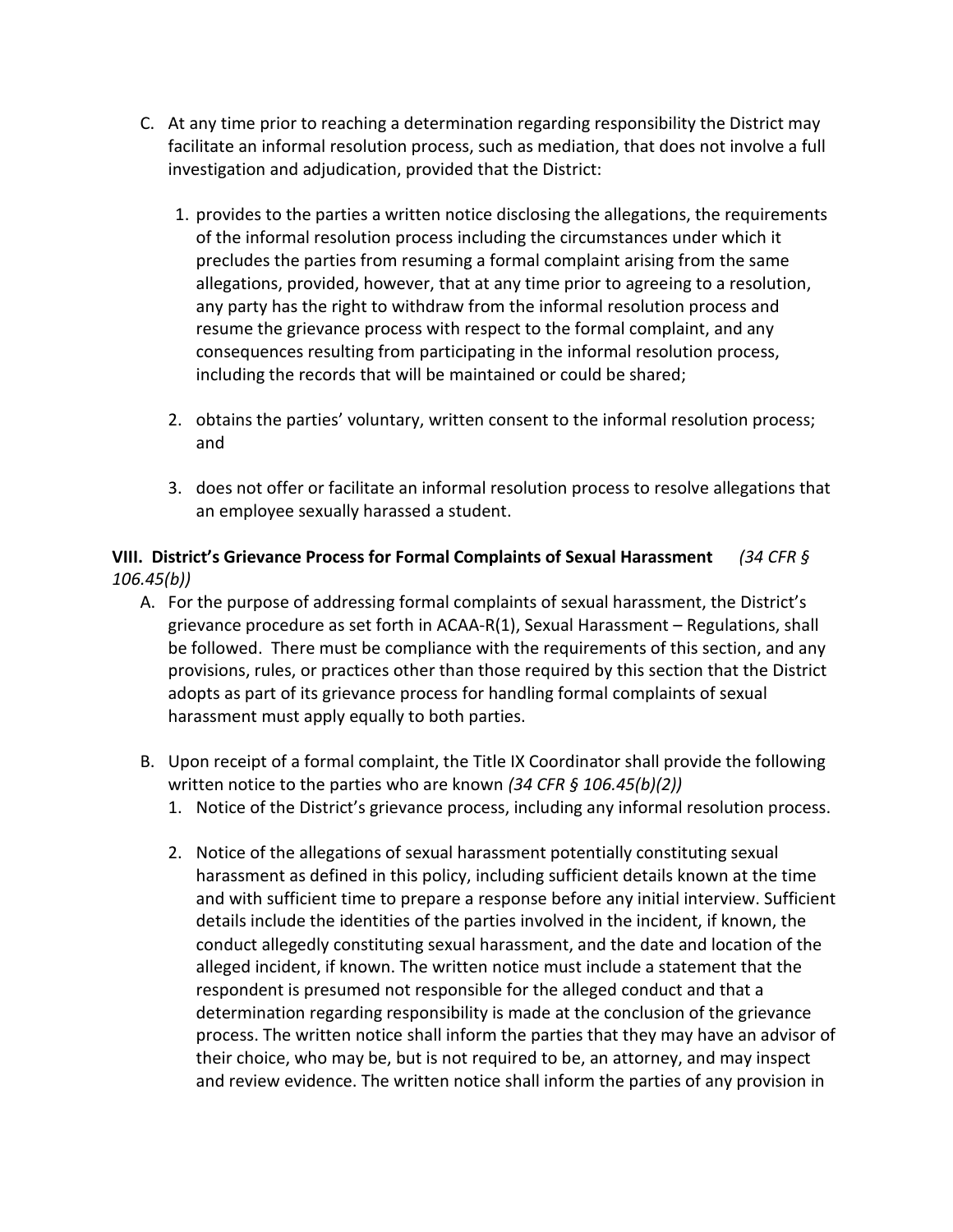the District's code of conduct that prohibits knowingly making false statements or knowingly submitting false information during the grievance process.

- C. The District shall treat complainants and respondents equitably by providing remedies to a complainant where a determination of responsibility for sexual harassment has been made against the respondent. Remedies may be disciplinary in nature. Such remedies may include the same individualized services identified as supportive measures. Remedies must be designed to restore or preserve equal access to the District's education program or activity. *(34 CFR § 106.45(b)(1)(i))*
- D. The District shall follow the grievance process before the imposition of any disciplinary sanctions or other actions that are not supportive measures against a respondent. *(34 CFR § 106.44(a))*
- E. Investigation of a formal complaint. When investigating a formal complaint and throughout the grievance process, the District:
	- 1. shall have the burden of proof and the burden of gathering evidence sufficient to reach a determination, and the parties shall not have either burden; *(34 CFR § 106.45(b)(5)(i))*
	- 2. cannot access, consider, disclose, or otherwise use a party's records that are made or maintained by a physician, psychiatrist, psychologist, or other recognized professional or paraprofessional acting in the professional's or paraprofessional's capacity, or assisting in that capacity, and which are made and maintained in connection with the provision of treatment to the party, unless the District obtains that party's voluntary, written consent to do so for a grievance process under this section. If a party is not an ''eligible student,'' (i.e., student who has reached 18 years of age), the District must obtain the voluntary, written consent of a ''parent,'' (i.e., natural parent, guardian, or an individual acting as a parent in the absence of a parent or a guardian; *(34 CFR § 106.45(b)(5)(i))*
	- 3. shall provide an equal opportunity for the parties to present witnesses, including fact and expert witnesses, and other inculpatory and exculpatory evidence; *(34 CFR § 106.45(b)(5)(ii))*
	- 4. shall not restrict the ability of either party to discuss the allegations under investigation or to gather and present relevant evidence; provided, however, nothing in this provision prohibits the District from taking disciplinary action due to a party retaliating against any person due to that person having made a report or complaint, testified, assisted, or participated or refused to participate in any manner in an investigation, proceeding, or hearing under this policy. *(34 CFR § 106.45(b)(5)(iii))*
	- 5. shall provide the parties with the same opportunities to have others present during any grievance proceeding, including the opportunity to be accompanied to any related meeting or proceeding by the advisor of their choice, who may be, but is not required to be, an attorney, and not limit the choice or presence of advisor for either the complainant or respondent in any meeting or grievance proceeding; however,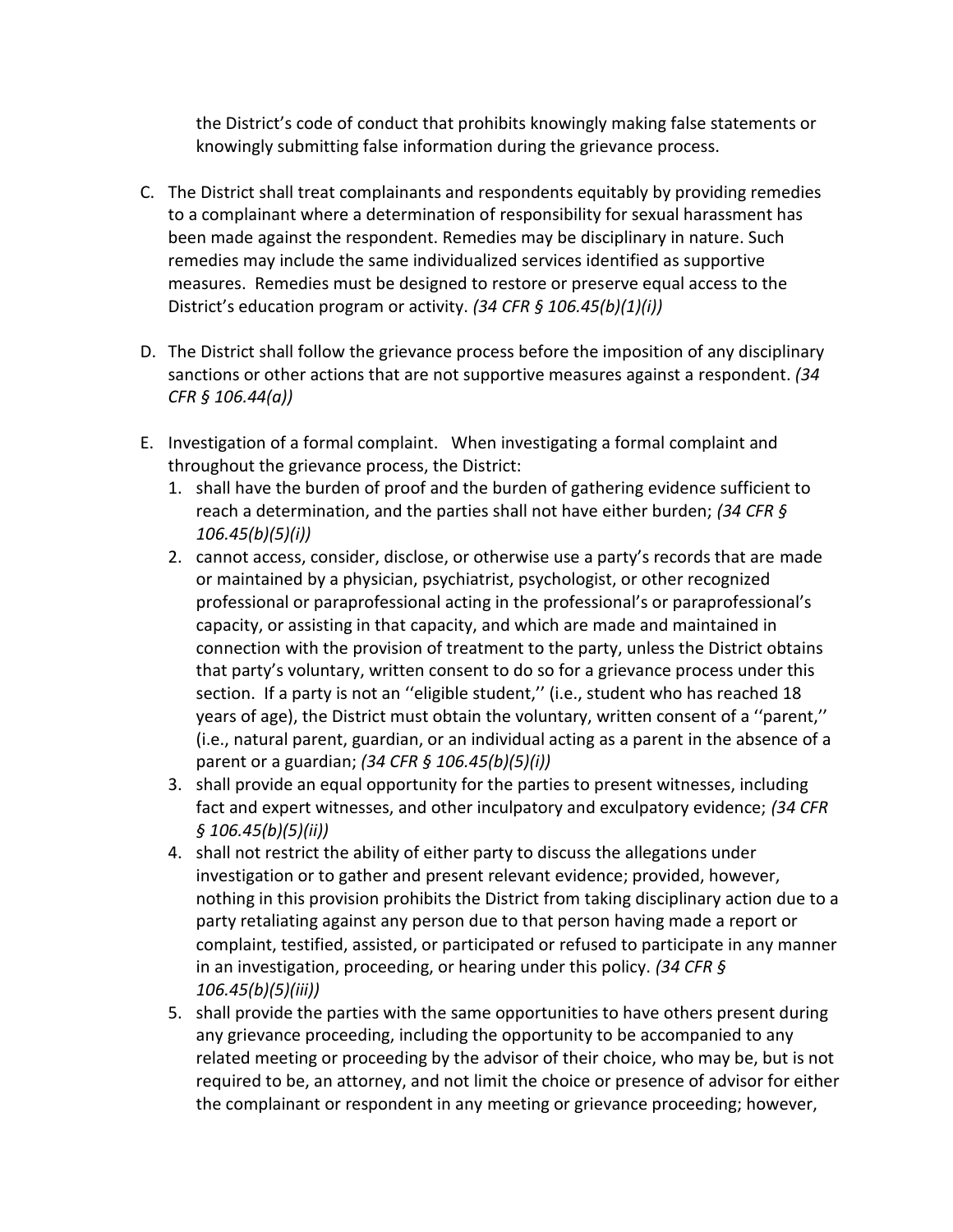the District may establish restrictions regarding the extent to which the advisor may participate in the proceedings, as long as the restrictions apply equally to both parties. *(34 CFR § 106.45(b)(5)(iv))*

- F. There shall be an objective evaluation of all relevant evidence, and credibility determinations may not be based on a person's status as a complainant, respondent, or witness. *(34 CFR § 106.45(b)(1)(ii))*
- G. No individual designated by a recipient as a Title IX Coordinator, investigator, decisionmaker, or any person designated by the District to facilitate an informal resolution process, may have a conflict of interest or bias for or against complainants or respondents generally or an individual complainant or respondent. *(34 CFR § 106.45(b)(1)(iii))*
- H. The Title IX Coordinator, investigators, decision-makers, and any person who facilitates an informal resolution process, shall receive training on the definition of sexual harassment, the scope of the District's education program or activity, how to conduct an investigation and grievance process including hearings, appeals, and informal resolution processes, as applicable, and how to serve impartially, including by avoiding prejudgment of the facts at issue, conflicts of interest, and bias. *(34 CFR § 106.45(b)(1)(iii))*
	- 1. The decision-makers shall receive training on any technology to be used at a live hearing and on issues of relevance of questions and evidence, including when questions and evidence about the complainant's sexual predisposition or prior sexual behavior are not relevant.
	- 2. The investigators shall receive training on issues of relevance to create an investigative report that fairly summarizes relevant evidence.
	- 3. No materials used to train Title IX Coordinators, investigators, decision-makers, and any person who facilitates an informal resolution process, may rely on sex stereotypes, and training materials must promote impartial investigations and adjudications of formal complaints of sexual harassment.
- I. Until a determination regarding responsibility is made at the conclusion of the grievance process, the respondent is presumed to not be responsible for the alleged conduct. *(34 CFR § 106.45(b)(1)(iv); 34 CFR § 106.45(b)(2)(i)(B))*
- J. The District's grievance procedure as set forth in ACAA-R(1), Sexual Harassment Regulations, shall:
- K. including reasonably prompt time frames for filing and resolving appeals and informal resolution processes if District offers informal resolution processes; *(34 CFR § 106.45(b)(1)(vi))*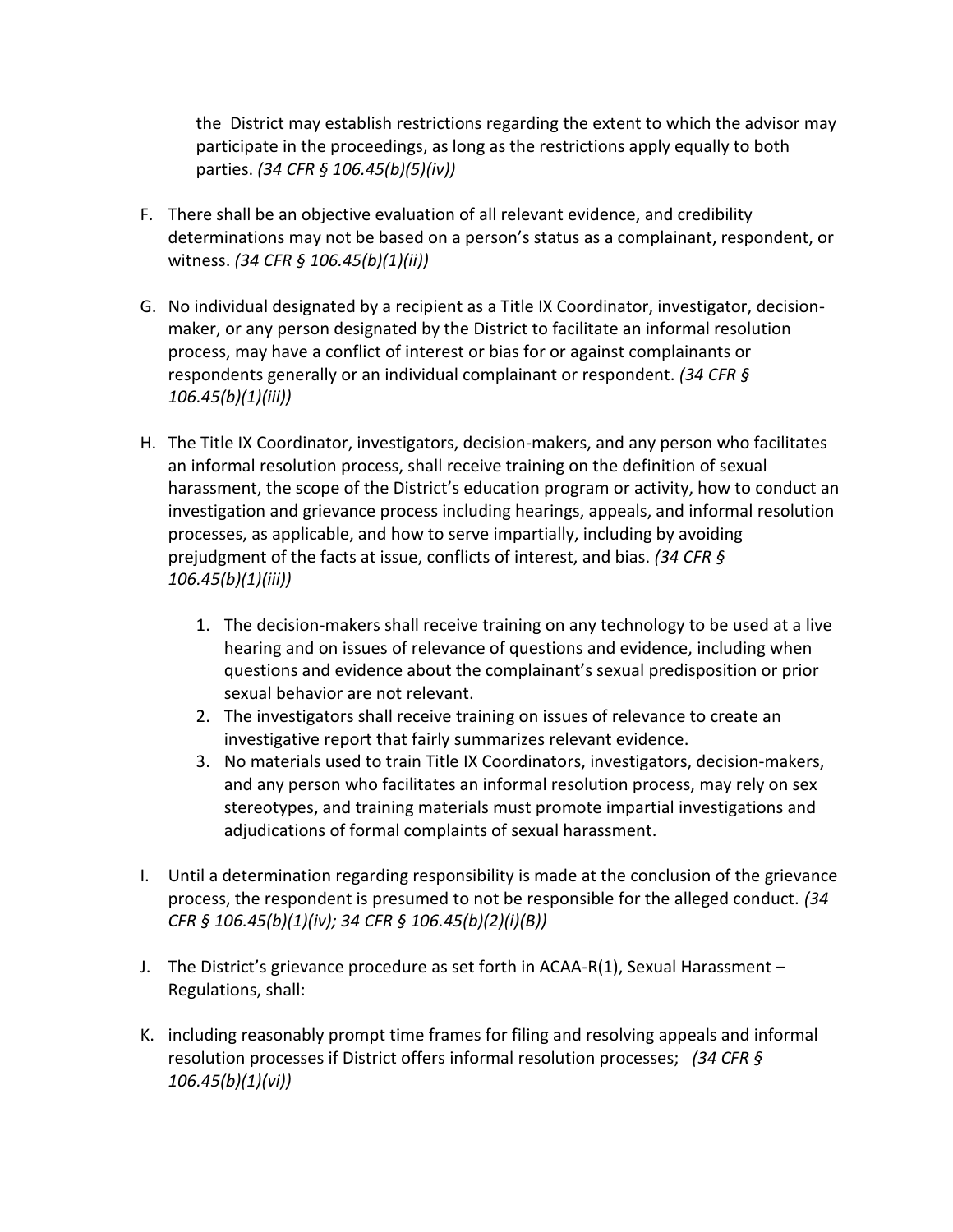- L. include a process that allows for the temporary delay of the grievance process or the limited extension of time frames for good cause with written notice to the complainant and the respondent of the delay or extension and the reasons for the action. Good cause may include considerations such as the absence of a party, a party's advisor, or a witness; concurrent law enforcement activity; or the need for language assistance or accommodation of disabilities; *(34 CFR § 106.45(b)(1)(v))*
- M. include the range of possible disciplinary sanctions and remedies or list the possible disciplinary sanctions and remedies that the District may implement following any determination of responsibility; *(34 CFR § 106.45(b)(1)(vi))*
- N. state that for all formal complaints of sexual harassment filed against students and employees, the standard of evidence to be used to determine responsibility is the preponderance of the evidence standard. *(34 CFR § 106.45(b)(1)(vii))*
- O. include the procedures and permissible bases for the complainant and respondent to appeal; *(34 CFR § 106.45(b)(1)(viii))*
- P. describe the range of supportive measures available to complainants and respondents; *(34 CFR § 1045(b)(1)(ix))* and
- Q. not require, allow, rely upon, or otherwise use questions or evidence that constitute, or seek disclosure of, information protected under a legally recognized privilege, unless the person holding such privilege has waived the privilege. *(34 CFR § 106.45(b)(1)(x))*
- K. If, in the course of an investigation, the District decides to investigate allegations about the complainant or respondent that are not included in the notice provided pursuant to provision B in this section, the District shall provide notice of the additional allegations to the parties whose identities are known. *(34 CFR § 106.45(b)(2)(ii))*
- L. Any party whose participation is invited or expected, shall be given written notice of the date, time, location, participants, and purpose of all hearings, investigative interviews, or other meetings, with sufficient time for the party to prepare to participate. *(34 CFR § 106.45(b)(5)(v))*
- M. All parties shall have equal opportunity to inspect and review any evidence obtained as part of the investigation that is directly related to the allegations raised in a formal complaint, including the evidence upon which the recipient does not intend to rely in reaching a determination regarding responsibility and inculpatory or exculpatory evidence whether obtained from a party or other source, so that each party can meaningfully respond to the evidence prior to conclusion of the investigation. *(34 CFR § 106.45(b)(5)(vi))*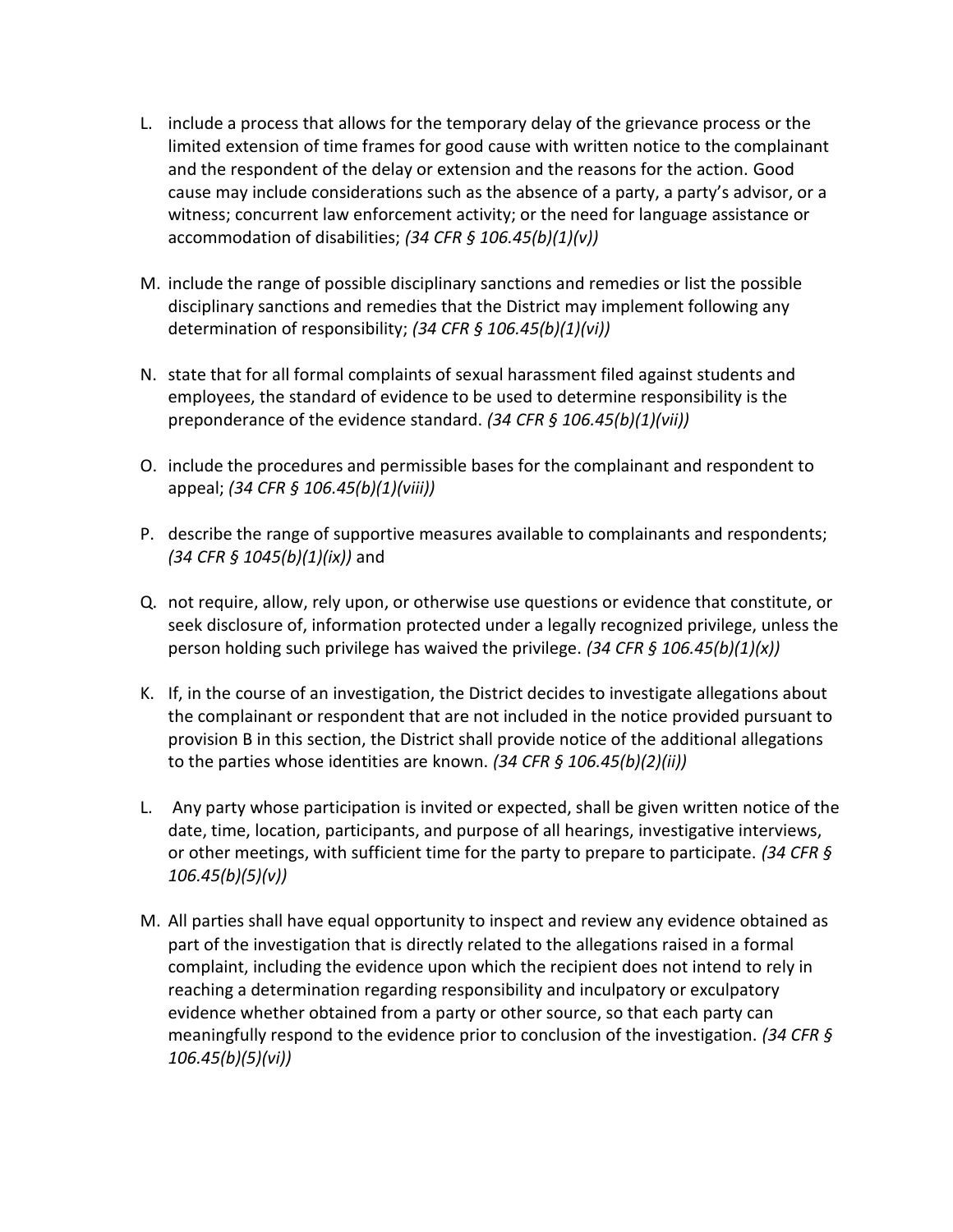- N. Prior to completion of the investigative report, the District must send to each party and the party's advisor, if any, the evidence subject to inspection and review in an electronic format or a hard copy, and the parties must have at least 10 calendar days to submit a written response, which the investigator will consider prior to completion of the investigative report. *(34 CFR § 106.45(b)(5)(vi))*
- O. The investigator shall create an investigative report that fairly summarizes relevant evidence and, at least 10 calendar days prior to a determination by a decision-maker regarding responsibility, send to each party and the party's advisor, if any, the investigative report in an electronic format or a hard copy, for their review and written response. *(34 CFR § 106.45(b)(5)(vii))*
- P. No adversarial hearing shall be held unless the determination of the Superintendent is appealed to the Board, or unless the Superintendent recommends the long term suspension or expulsion of a student, or the suspension without pay or termination of employment of an employee. *(34 CFR § 106.45(b)(6)(ii))*
- Q. The Superintendent may make a recommendation to the Board that a student determined to have sexually harassed another person be suspended long-term or expelled (ARSD 24:07:01:01). The Superintendent may also make a recommendation to the Board that an employee determined to having sexually harassed another person be suspended without pay or the person's employment with the District be terminated. Should either recommendation be given by the Superintendent, a formal adversarial hearing shall be held before the Board as set forth in ACAA-R(1), Sexual Harassment – Regulations. *(34 CFR § 106.45(b)(8)(ii))*

### **IX. Appeal**

- A. Both parties have the right to appeal to the Board the Superintendent's determination regarding responsibility, and also from a dismissal of a formal complaint or any allegations therein, on the following bases:
	- 1. Procedural irregularity that affected the outcome of the matter; *(34 CFR § 106.45(b)(8)(i)(A))*
	- 2. New evidence that was not reasonably available at the time the determination regarding responsibility or dismissal was made, that could affect the outcome of the matter; *(34 CFR § 106.45(b)(8)(i)(B))* and
	- 3. The Title IX Coordinator, investigator(s), or decision-maker(s) had a conflict of interest or bias for or against complainants or respondents generally or the individual complainant or respondent that affected the outcome of the matter. *(34 CFR § 106.45(b)(8)(i)(C))*
- B. As to all appeals, the Title IX Coordinator shall: *(34 CFR § 106.45(b)(8)(iii))*
	- 1. notify the other party in writing when an appeal is filed and implement appeal procedures equally for both parties;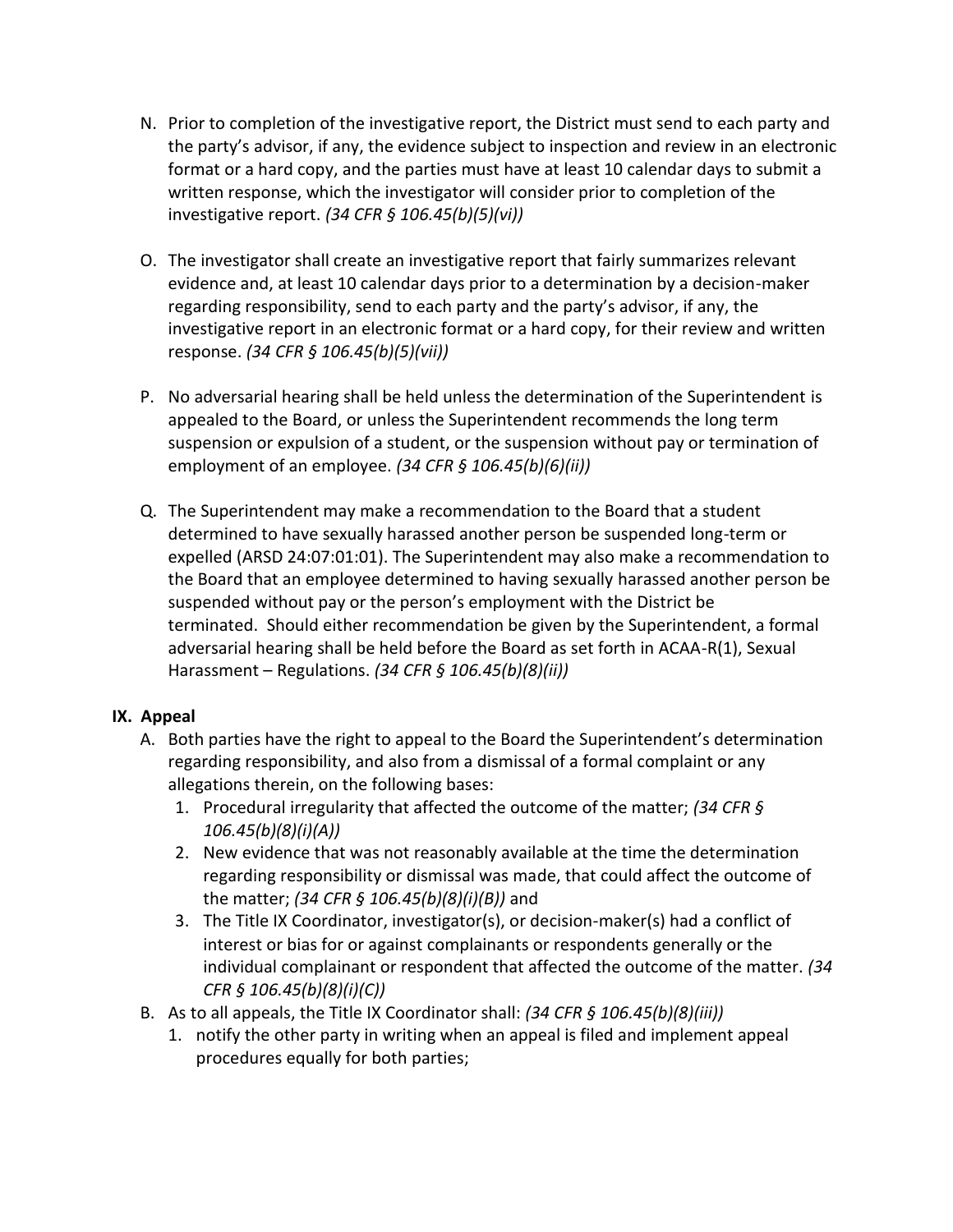- 2. ensure that the decision-maker(s) for the appeal is not the same person as the decision-maker(s) that reached the determination regarding responsibility or dismissal, the investigator(s), or the Title IX Coordinator;
- 3. ensure that the decision-maker(s) for the appeal complies with the standard of evidence as required in this policy;
- 4. give both parties a reasonable, equal opportunity to submit a written statement in support of, or challenging, the outcome;
- 5. ensure that a written decision is issued describing the result of the appeal and the rationale for the result, and provide the written decision simultaneously to both parties.

## **X. Consolidation of Formal Complaints**

The District may consolidate formal complaints as to allegations of sexual harassment against more than one respondent, or by more than one complainant against one or more respondents, or by one party against the other party, where the allegations of sexual harassment arise out of the same facts or circumstances. Where a grievance process involves more than one complainant or more than one respondent, references in this section to the singular ''party,'' ''complainant,'' or ''respondent'' include the plural, as applicable. *(34 CFR § 106.45(b)(4))*

### **XI. Dismissal of a Formal Complaint.**

- A. The District must investigate the allegations in a formal complaint. If the conduct alleged in the formal complaint would not constitute sexual harassment as defined in this policy even if proved, did not occur in the District's education program or activity, or did not occur against a person in the United States, then the District must dismiss the formal complaint with regard to that conduct for purposes of sexual harassment, however the dismissal does not preclude action under another provision of the District's code of conduct. *(34 CFR § 106.45(b)(3)(i))*
- B. The District may dismiss the formal complaint or any allegations therein, if at any time during the investigation or hearing: *(34 CFR § 106.45(b)(3)(ii))*
	- 1. a complainant notifies the Title IX Coordinator in writing that the complainant would like to withdraw the formal complaint or any allegations therein;
	- 2. the respondent is no longer enrolled in or employed by the District; or specific circumstances prevent the District from gathering evidence sufficient to reach a determination as to the formal complaint or allegations therein.
- C. Upon a dismissal required or permitted pursuant to Section A. or B. above, the District shall promptly send written notice of the dismissal and reason(s) therefor simultaneously to the parties. *(34 CFR § 106.45(b)(3)(iii))*

## **XII. Recordkeeping** *(34 CFR § 106.45(b)(10))*

A. The District shall maintain for a period of seven years records of: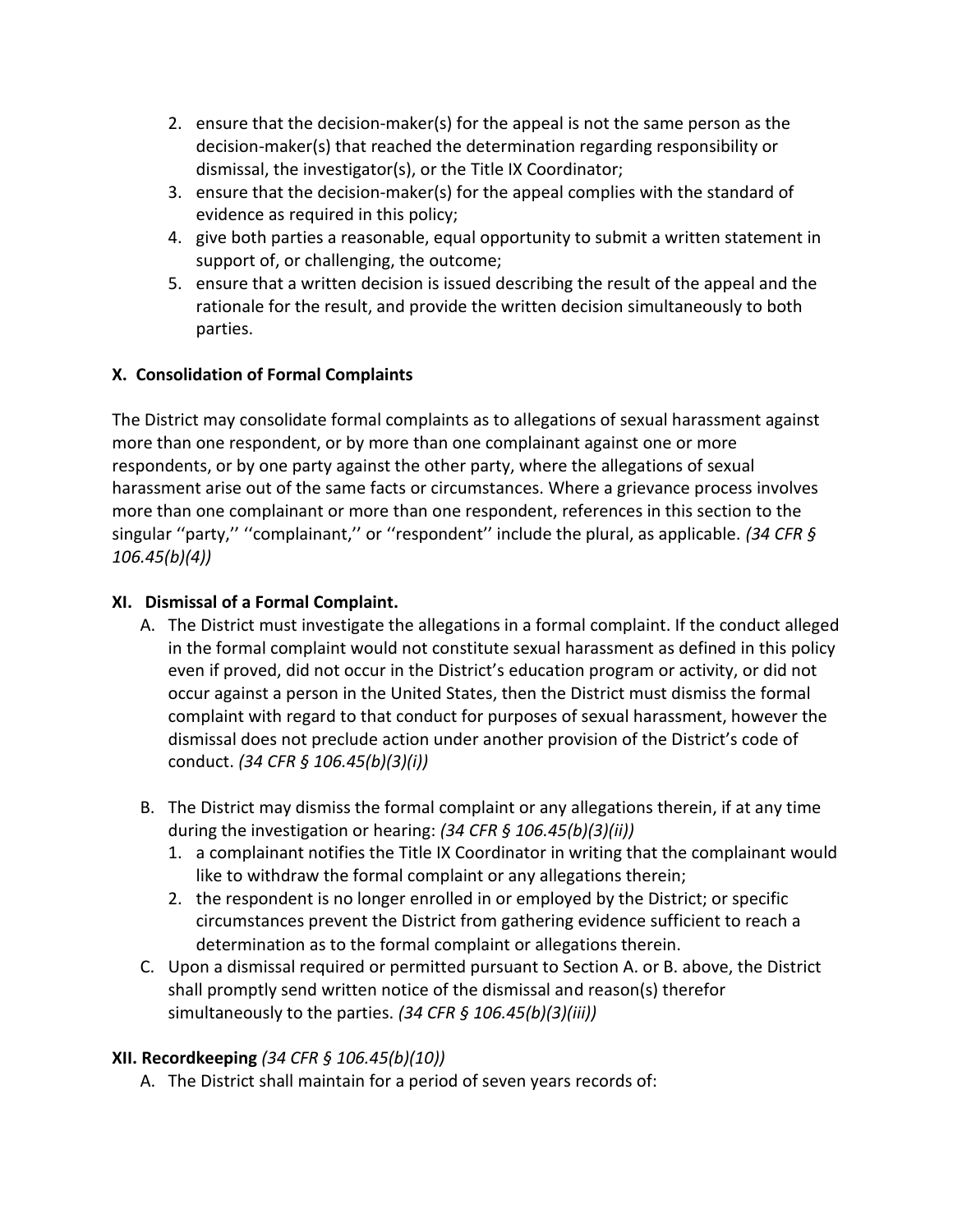- 1. each sexual harassment investigation including any determination regarding responsibility, any disciplinary sanctions imposed on the respondent, and any remedies provided to the complainant designed to restore or preserve equal access to the recipient's education program or activity;
- 2. any appeal and the result therefrom;
- 3. any informal resolution and the result therefrom; and
- 4. all materials used to train Title IX Coordinators, investigators, decision-makers, and any person who facilitates an informal resolution process. A recipient must make these training materials publicly available on its website, or if the recipient does not maintain a website the recipient must make these materials available upon request for inspection by members of the public.
- B. For each response required under XII.A., the District shall create, and maintain for a period of seven years, records of any actions, including any supportive measures, taken in response to a report or formal complaint of sexual harassment, document the basis for its conclusion that its response was not deliberately indifferent, and document that it has taken measures designed to restore or preserve equal access to the recipient's education program or activity. If the complainant is not provided with supportive measures, the District shall document the reasons why such a response was not clearly unreasonable in light of the known circumstances.

### **XIII. Retaliation Prohibited** *(34 CFR § 106.71)*

- A. Neither the District or other person may intimidate, threaten, coerce, or discriminate against any individual for the purpose of interfering with any right or privilege secured by Title IX or this policy, or because the individual has made a report or complaint, testified, assisted, or participated or refused to participate in any manner in an investigation, proceeding, or hearing under this policy.
- B. Intimidation, threats, coercion, or discrimination, including charges against an individual for code of conduct violations that do not involve sex discrimination or sexual harassment, but arise out of the same facts or circumstances as a report or complaint of sex discrimination, or a report or formal complaint of sexual harassment, for the purpose of interfering with any right or privilege secured by title IX or this policy, constitutes retaliation.
- C. Complaints alleging retaliation may be filed according to the grievance procedures for sex discrimination pursuant to the District's Nondiscrimination Policy.
- D. The exercise of rights protected under the First Amendment does not constitute retaliation prohibited by this provision.
- E. Charging an individual with a code of conduct violation for making a materially false statement in bad faith in the course of a grievance proceeding under this policy does not constitute retaliation prohibited by this policy, provided, however, that a determination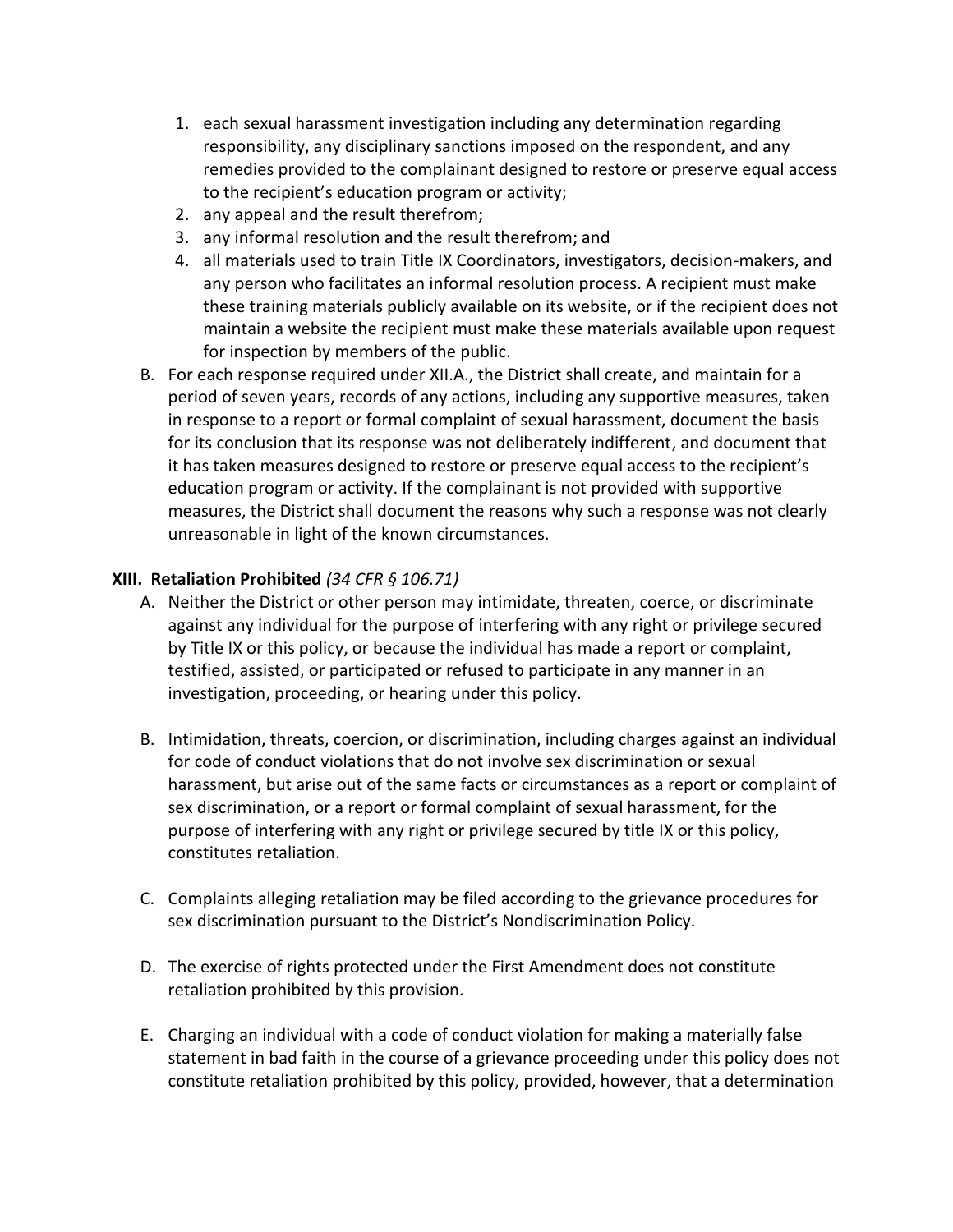regarding responsibility, alone, is not sufficient to conclude that any party made a materially false statement in bad faith.

### **XIV. Confidentiality**

- A. The District shall keep confidential the identity of any individual who has made a report or complaint of sex discrimination, including any individual who has made a report or filed a formal complaint of sexual harassment, any complainant, any individual who has been reported to be the perpetrator of sex discrimination, any respondent, and any witness, except as may be permitted by Family Educational Rights and Privacy Act (FERPA), or as required by law, or to carry out the purposes of Title IX (34 CFR part 106), including the conduct of any investigation, hearing, or judicial proceeding arising thereunder. *(34 CFR § 106.71(a))*
- B. The District shall maintain as confidential any supportive measures provided to the complainant or respondent, to the extent that maintaining such confidentiality would not impair the ability of the District to provide the supportive measures. *(34 CFR § 106.30(a))*

LEGAL REFS.: SD Executive Order 81-08 Federal Title IX (1972 Education Amendments) ADOPTED: 04-1995 REVIEWED: 10-2012 AMENDED: 03-2021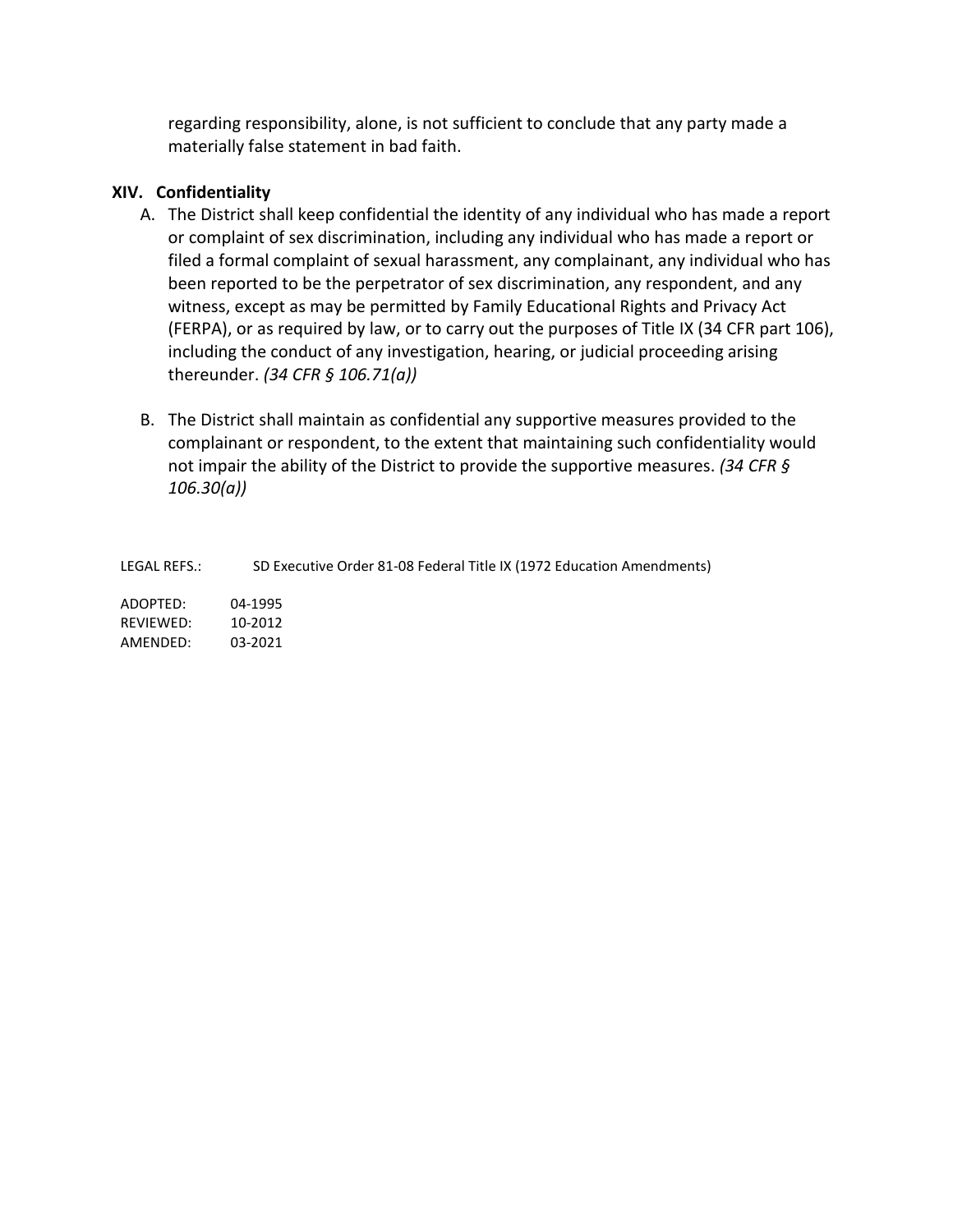## **Policies and Regulations Code: A – Foundations & Basic Commitments**

#### **ACAA-E(1) SEXUAL HARASSMENT COMPLAINT REPORT FORM**

#### **SEXUAL HARASSMENT COMPLAINT REPORT FORM**

Date Form Completed:  $\Box$ Form Completed by: **with a set of the set of the set of the set of the set of the set of the set of the set of the set of the set of the set of the set of the set of the set of the set of the set of the set of the set of t** 

\_\_\_\_\_\_\_\_\_\_\_\_\_\_\_\_\_\_\_\_\_\_\_\_\_\_\_\_\_\_\_\_\_\_\_\_\_\_\_\_\_\_\_\_\_\_\_\_\_\_\_\_\_\_\_\_\_\_\_\_\_\_\_\_\_\_\_\_\_\_\_\_

Person Reporting the Sexual Harassment:  $\blacksquare$ 

Address/Phone # of the Person Reporting the Sexual Harassment:

\_\_\_\_\_\_\_\_\_\_\_\_\_\_\_\_\_\_\_\_\_\_\_\_\_\_\_\_\_\_\_\_\_\_\_\_\_\_\_\_\_\_\_\_\_\_\_\_\_\_\_\_\_\_

Nature of Complaint: (With specificity, identify the person(s) alleged to have sexually harassed, the conduct which is the basis of the sexual harassment complaint, when/where the conduct occurred, the person(s) alleged to have sexually harassed, witnesses, and any other pertinent information):

\_\_\_\_\_\_\_\_\_\_\_\_\_\_\_\_\_\_\_\_\_\_\_\_\_\_\_\_\_\_\_\_\_\_\_\_\_\_\_\_\_\_\_\_\_\_\_\_\_\_\_\_\_\_\_\_\_\_\_\_\_\_\_\_\_\_\_\_\_\_\_\_\_\_\_\_\_\_\_\_\_ \_\_\_\_\_\_\_\_\_\_\_\_\_\_\_\_\_\_\_\_\_\_\_\_\_\_\_\_\_\_\_\_\_\_\_\_\_\_\_\_\_\_\_\_\_\_\_\_\_\_\_\_\_\_\_\_\_\_\_\_\_\_\_\_\_\_\_\_\_\_\_\_\_\_\_\_\_\_\_\_\_ \_\_\_\_\_\_\_\_\_\_\_\_\_\_\_\_\_\_\_\_\_\_\_\_\_\_\_\_\_\_\_\_\_\_\_\_\_\_\_\_\_\_\_\_\_\_\_\_\_\_\_\_\_\_\_\_\_\_\_\_\_\_\_\_\_\_\_\_\_\_\_\_\_\_\_\_\_\_\_\_\_ \_\_\_\_\_\_\_\_\_\_\_\_\_\_\_\_\_\_\_\_\_\_\_\_\_\_\_\_\_\_\_\_\_\_\_\_\_\_\_\_\_\_\_\_\_\_\_\_\_\_\_\_\_\_\_\_\_\_\_\_\_\_\_\_\_\_\_\_\_\_\_\_\_\_\_\_\_\_\_\_\_ \_\_\_\_\_\_\_\_\_\_\_\_\_\_\_\_\_\_\_\_\_\_\_\_\_\_\_\_\_\_\_\_\_\_\_\_\_\_\_\_\_\_\_\_\_\_\_\_\_\_\_\_\_\_\_\_\_\_\_\_\_\_\_\_\_\_\_\_\_\_\_\_\_\_\_\_\_\_\_\_\_

\_\_\_\_\_\_\_\_\_\_\_\_\_\_\_\_\_\_\_\_\_\_\_\_\_\_\_\_\_\_\_\_\_\_\_\_\_\_\_\_\_\_\_\_\_\_\_\_\_\_\_\_\_\_\_\_\_\_\_\_\_\_\_\_\_\_\_\_\_\_\_\_\_\_\_\_\_\_\_\_\_ \_\_\_\_\_\_\_\_\_\_\_\_\_\_\_\_\_\_\_\_\_\_\_\_\_\_\_\_\_\_\_\_\_\_\_\_\_\_\_\_\_\_\_\_\_\_\_\_\_\_\_\_\_\_\_\_\_\_\_\_\_\_\_\_\_\_\_\_\_\_\_\_\_\_\_\_\_\_\_\_\_

\_\_\_\_\_\_\_\_\_\_\_\_\_\_\_\_\_\_\_\_\_\_\_\_\_\_\_\_\_\_\_\_\_\_\_\_\_\_\_\_\_\_\_\_\_\_\_\_\_\_\_\_\_\_\_\_\_\_\_\_\_\_\_\_\_\_\_\_\_\_\_\_\_\_\_\_\_\_\_\_\_ \_\_\_\_\_\_\_\_\_\_\_\_\_\_\_\_\_\_\_\_\_\_\_\_\_\_\_\_\_\_\_\_\_\_\_\_\_\_\_\_\_\_\_\_\_\_\_\_\_\_\_ (use additional sheets if necessary). \_\_\_\_\_\_\_\_\_\_\_ \_\_\_\_\_\_\_\_\_\_\_\_\_\_\_\_\_\_\_\_\_\_\_\_\_\_\_\_\_\_\_\_\_\_\_\_\_\_\_\_\_\_\_\_\_\_\_\_\_\_\_\_\_\_\_ Date School Employee Completing the Sexual Harassment Report Form \_\_\_\_\_\_\_\_\_\_\_ \_\_\_\_\_\_\_\_\_\_\_\_\_\_\_\_\_\_\_\_\_\_\_\_\_\_\_\_\_\_\_\_\_\_\_\_\_\_\_\_\_\_\_\_\_\_\_\_\_\_\_\_\_\_\_ Date Person Reporting the Sexual Harassment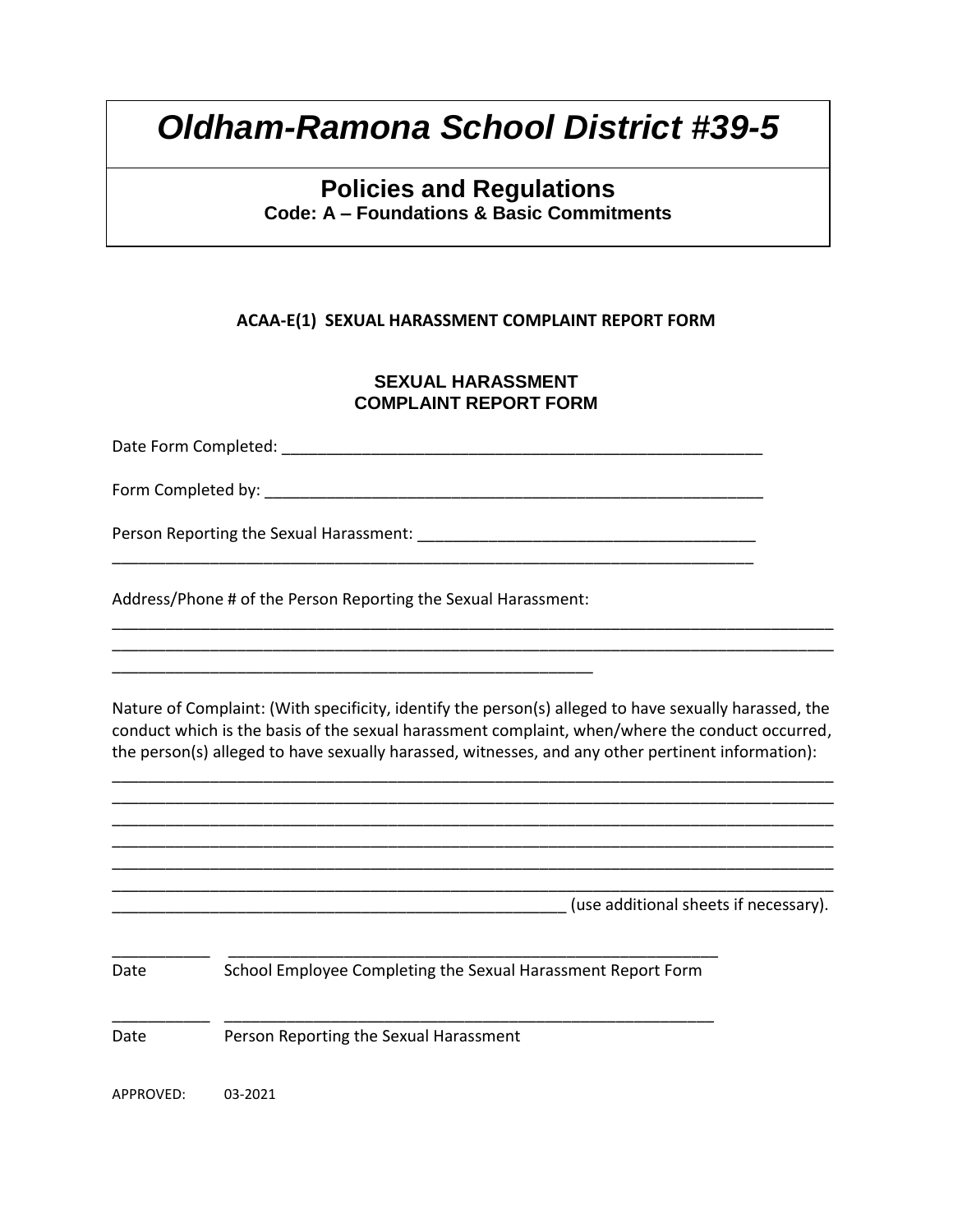## **Policies and Regulations** Code: A - Foundations & Basic Commitments

### ACAA-E(2) SEXUAL HARASSMENT COMPLAINT APPEAL TO SUPERINTENDENT

#### **SEXUAL HARASSMENT COMPLAINT APPEAL TO THE SUPERINTENDENT**

I/We Appeal the Principal's Step 1 decision for the following reason(s): [With specificity, Complainant should state how or why the Complainant believes the Principal's decision is wrong]:

ATTACH A COPY OF THE SEXUAL HARASSMENT REPORT AND THE PRINCIPAL'S DECISION.

Date

Complainant

Date Received

Superintendent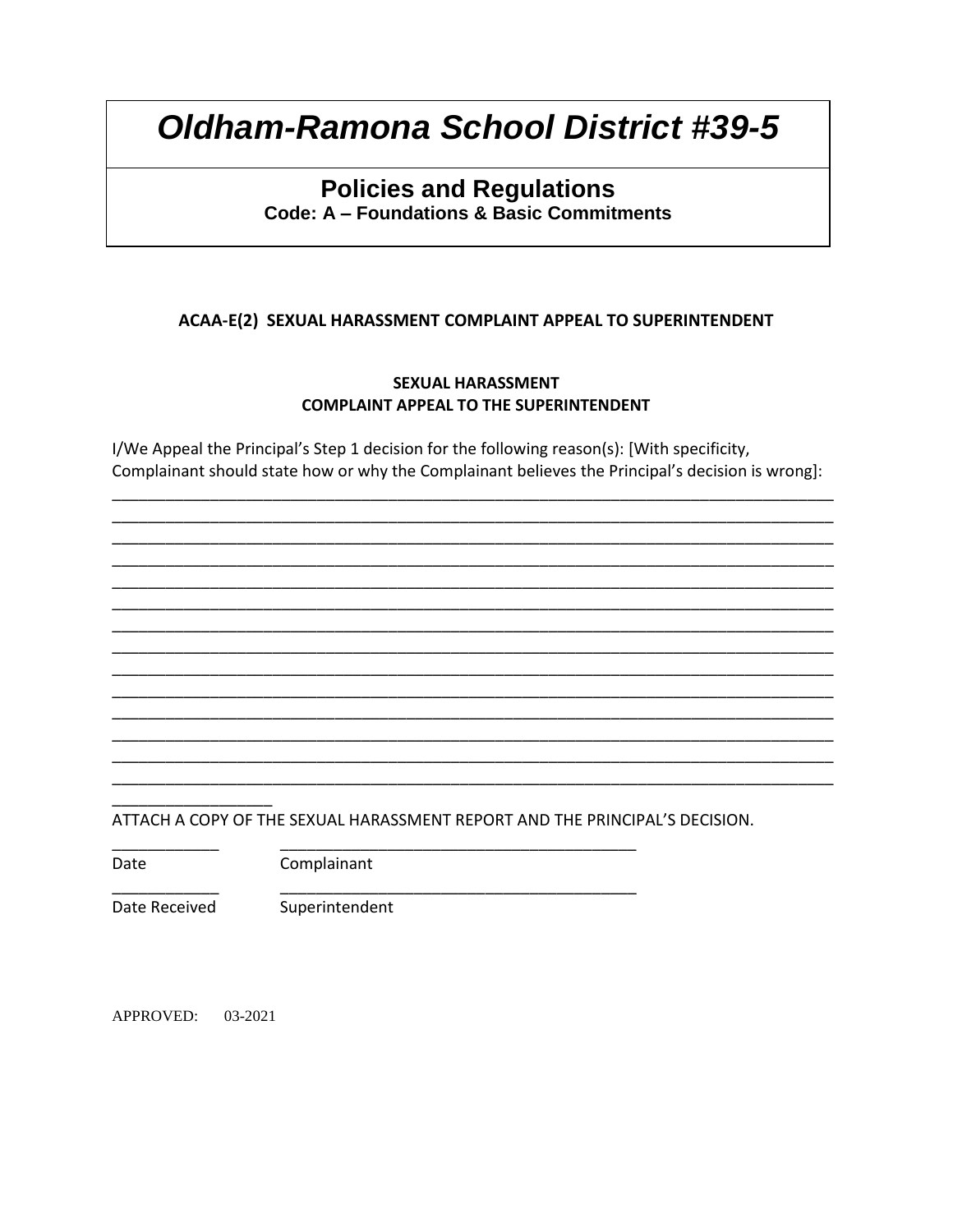## **Policies and Regulations Code: A – Foundations & Basic Commitments**

### **ACAA-E(3) SEXUAL HARASSMENT COMPLAINT APPEAL TO SCHOOL BOARD**

**SEXUAL HARASSMENT COMPLAINT APPEAL TO THE SCHOOL BOARD**

### **SEXUAL HARASSMENT COMPLAINT APPEAL TO THE SCHOOL BOARD**

I/We Appeal the Superintendent's Step 2 decision for the following reason(s): [With specificity, Complainant should state how or why the Complainant believes the Superintendent's decision is wrong]:

\_\_\_\_\_\_\_\_\_\_\_\_\_\_\_\_\_\_\_\_\_\_\_\_\_\_\_\_\_\_\_\_\_\_\_\_\_\_\_\_\_\_\_\_\_\_\_\_\_\_\_\_\_\_\_\_\_\_\_\_\_\_\_\_\_\_\_\_\_\_\_\_\_\_\_\_\_\_\_\_\_ \_\_\_\_\_\_\_\_\_\_\_\_\_\_\_\_\_\_\_\_\_\_\_\_\_\_\_\_\_\_\_\_\_\_\_\_\_\_\_\_\_\_\_\_\_\_\_\_\_\_\_\_\_\_\_\_\_\_\_\_\_\_\_\_\_\_\_\_\_\_\_\_\_\_\_\_\_\_\_\_\_

\_\_\_\_\_\_\_\_\_\_\_\_\_\_\_\_\_\_\_\_\_\_\_\_\_\_\_\_\_\_\_\_\_\_\_\_\_\_\_\_\_\_\_\_\_\_\_\_\_\_\_\_\_\_\_\_\_\_\_\_\_\_\_\_\_\_\_\_\_\_\_\_\_\_\_\_\_\_\_\_\_ \_\_\_\_\_\_\_\_\_\_\_\_\_\_\_\_\_\_\_\_\_\_\_\_\_\_\_\_\_\_\_\_\_\_\_\_\_\_\_\_\_\_\_\_\_\_\_\_\_\_\_\_\_\_\_\_\_\_\_\_\_\_\_\_\_\_\_\_\_\_\_\_\_\_\_\_\_\_\_\_\_ \_\_\_\_\_\_\_\_\_\_\_\_\_\_\_\_\_\_\_\_\_\_\_\_\_\_\_\_\_\_\_\_\_\_\_\_\_\_\_\_\_\_\_\_\_\_\_\_\_\_\_\_\_\_\_\_\_\_\_\_\_\_\_\_\_\_\_\_\_\_\_\_\_\_\_\_\_\_\_\_\_ \_\_\_\_\_\_\_\_\_\_\_\_\_\_\_\_\_\_\_\_\_\_\_\_\_\_\_\_\_\_\_\_\_\_\_\_\_\_\_\_\_\_\_\_\_\_\_\_\_\_\_\_\_\_\_\_\_\_\_\_\_\_\_\_\_\_\_\_\_\_\_\_\_\_\_\_\_\_\_\_\_ \_\_\_\_\_\_\_\_\_\_\_\_\_\_\_\_\_\_\_\_\_\_\_\_\_\_\_\_\_\_\_\_\_\_\_\_\_\_\_\_\_\_\_\_\_\_\_\_\_\_\_\_\_\_\_\_\_\_\_\_\_\_\_\_\_\_\_\_\_\_\_\_\_\_\_\_\_\_\_\_\_ \_\_\_\_\_\_\_\_\_\_\_\_\_\_\_\_\_\_\_\_\_\_\_\_\_\_\_\_\_\_\_\_\_\_\_\_\_\_\_\_\_\_\_\_\_\_\_\_\_\_\_\_\_\_\_\_\_\_\_\_\_\_\_\_\_\_\_\_\_\_\_\_\_\_\_\_\_\_\_\_\_ \_\_\_\_\_\_\_\_\_\_\_\_\_\_\_\_\_\_\_\_\_\_\_\_\_\_\_\_\_\_\_\_\_\_\_\_\_\_\_\_\_\_\_\_\_\_\_\_\_\_\_\_\_\_\_\_\_\_\_\_\_\_\_\_\_\_\_\_\_\_\_\_\_\_\_\_\_\_\_\_\_ \_\_\_\_\_\_\_\_\_\_\_\_\_\_\_\_\_\_\_\_\_\_\_\_\_\_\_\_\_\_\_\_\_\_\_\_\_\_\_\_\_\_\_\_\_\_\_\_\_\_\_\_\_\_\_\_\_\_\_\_\_\_\_\_\_\_\_\_\_\_\_\_\_\_\_\_\_\_\_\_\_ \_\_\_\_\_\_\_\_\_\_\_\_\_\_\_\_\_\_\_\_\_\_\_\_\_\_\_\_\_\_\_\_\_\_\_\_\_\_\_\_\_\_\_\_\_\_\_\_\_\_\_\_\_\_\_\_\_\_\_\_\_\_\_\_\_\_\_\_\_\_\_\_\_\_\_\_\_\_\_\_\_ \_\_\_\_\_\_\_\_\_\_\_\_\_\_\_\_\_\_\_\_\_\_\_\_\_\_\_\_\_\_\_\_\_\_\_\_\_\_\_\_\_\_\_\_\_\_\_\_\_\_\_\_\_\_\_\_\_\_\_\_\_\_\_\_\_\_\_\_\_\_\_\_\_\_\_\_\_\_\_\_\_ \_\_\_\_\_\_\_\_\_\_\_\_\_\_\_\_\_\_\_\_\_\_\_\_\_\_\_\_\_\_\_\_\_\_\_\_\_\_\_\_\_\_\_\_\_\_\_\_\_\_\_\_\_\_\_\_\_\_\_\_\_\_\_\_\_\_\_\_\_\_\_\_\_\_\_\_\_\_\_\_\_ \_\_\_\_\_\_\_\_\_\_\_\_\_\_\_\_\_\_\_\_\_\_\_\_\_\_\_.

ATTACH A COPY OF THE SEXUAL HARASSMENT REPORT, PRINCIPAL'S DECISION, APPEAL TO THE SUPERINTENDENT (Exhibit ACAA-E(2)), EMPLOYEE'S STEP 2 WRITTEN RESPONSE, AND SUPERINTENDENT'S DECISION.

\_\_\_\_\_\_\_\_\_\_\_\_ \_\_\_\_\_\_\_\_\_\_\_\_\_\_\_\_\_\_\_\_\_\_\_\_\_\_\_\_\_\_\_\_\_\_\_\_\_\_\_\_\_\_\_\_\_\_\_\_\_\_

\_\_\_\_\_\_\_\_\_\_\_\_ \_\_\_\_\_\_\_\_\_\_\_\_\_\_\_\_\_\_\_\_\_\_\_\_\_\_\_\_\_\_\_\_\_\_\_\_\_\_\_\_\_\_\_\_\_\_\_\_\_\_

Date Complainant

Date Received Business Manager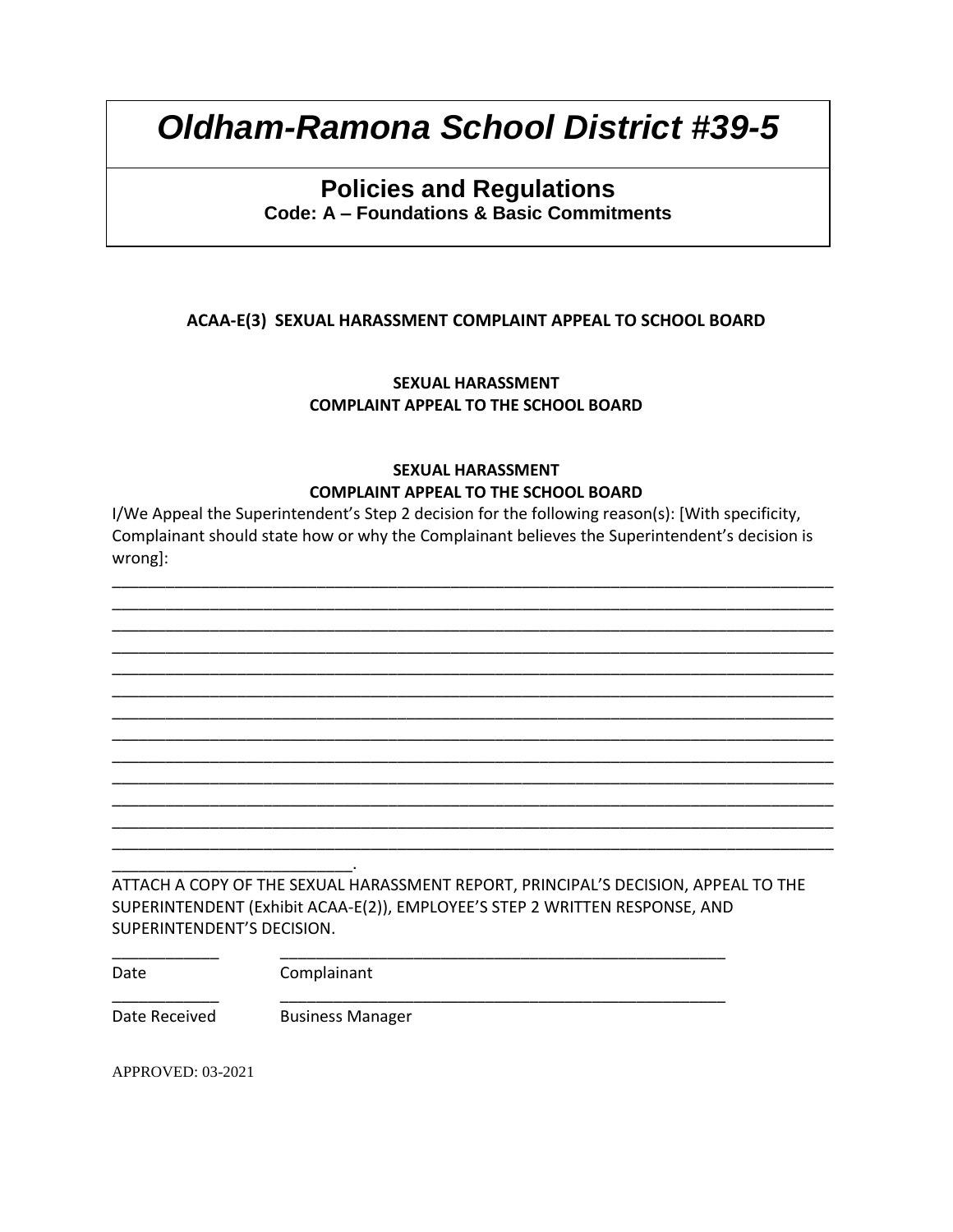# **Policies and Regulations**

**Code: A – Foundations & Basic Commitments**

#### **ACAA-E COMPLAINT OF SEXUAL HARASSMENT**

|                                                                                                                                                                                                                                | Complaint #: ____________                                                                                           |
|--------------------------------------------------------------------------------------------------------------------------------------------------------------------------------------------------------------------------------|---------------------------------------------------------------------------------------------------------------------|
| Student, parent, or staff person making the complaint of harassment:                                                                                                                                                           |                                                                                                                     |
|                                                                                                                                                                                                                                | Date of report: ___________                                                                                         |
| Address: and the state of the state of the state of the state of the state of the state of the state of the state of the state of the state of the state of the state of the state of the state of the state of the state of t | Phone: $(\_\_)$                                                                                                     |
|                                                                                                                                                                                                                                |                                                                                                                     |
| When and where did this incident happen?                                                                                                                                                                                       |                                                                                                                     |
| Time: $\frac{1}{\sqrt{1-\frac{1}{2}}\cdot\frac{1}{2}}$                                                                                                                                                                         |                                                                                                                     |
| Date: __________                                                                                                                                                                                                               |                                                                                                                     |
| Who was involved? (List names)                                                                                                                                                                                                 |                                                                                                                     |
| What happened? (Include as many details as possible - attach additional pages if needed)                                                                                                                                       |                                                                                                                     |
| ____ Yes _____ No If yes, list names:                                                                                                                                                                                          | Were there any witnesses to the incident, or are there students/staff who may have information about this incident? |
| What did you do or say to respond to the harassment?                                                                                                                                                                           |                                                                                                                     |
| Make a list of previous attempts to stop the harassment (if any)                                                                                                                                                               |                                                                                                                     |
| happen?                                                                                                                                                                                                                        | Do you think there will be more of this activity? ___ Yes ______ No If yes, when and where will it probably         |
| Has anyone contacted law enforcement about this incident? __ Yes                                                                                                                                                               | Mo No                                                                                                               |
|                                                                                                                                                                                                                                |                                                                                                                     |
|                                                                                                                                                                                                                                |                                                                                                                     |
|                                                                                                                                                                                                                                |                                                                                                                     |
|                                                                                                                                                                                                                                | Witness Address:                                                                                                    |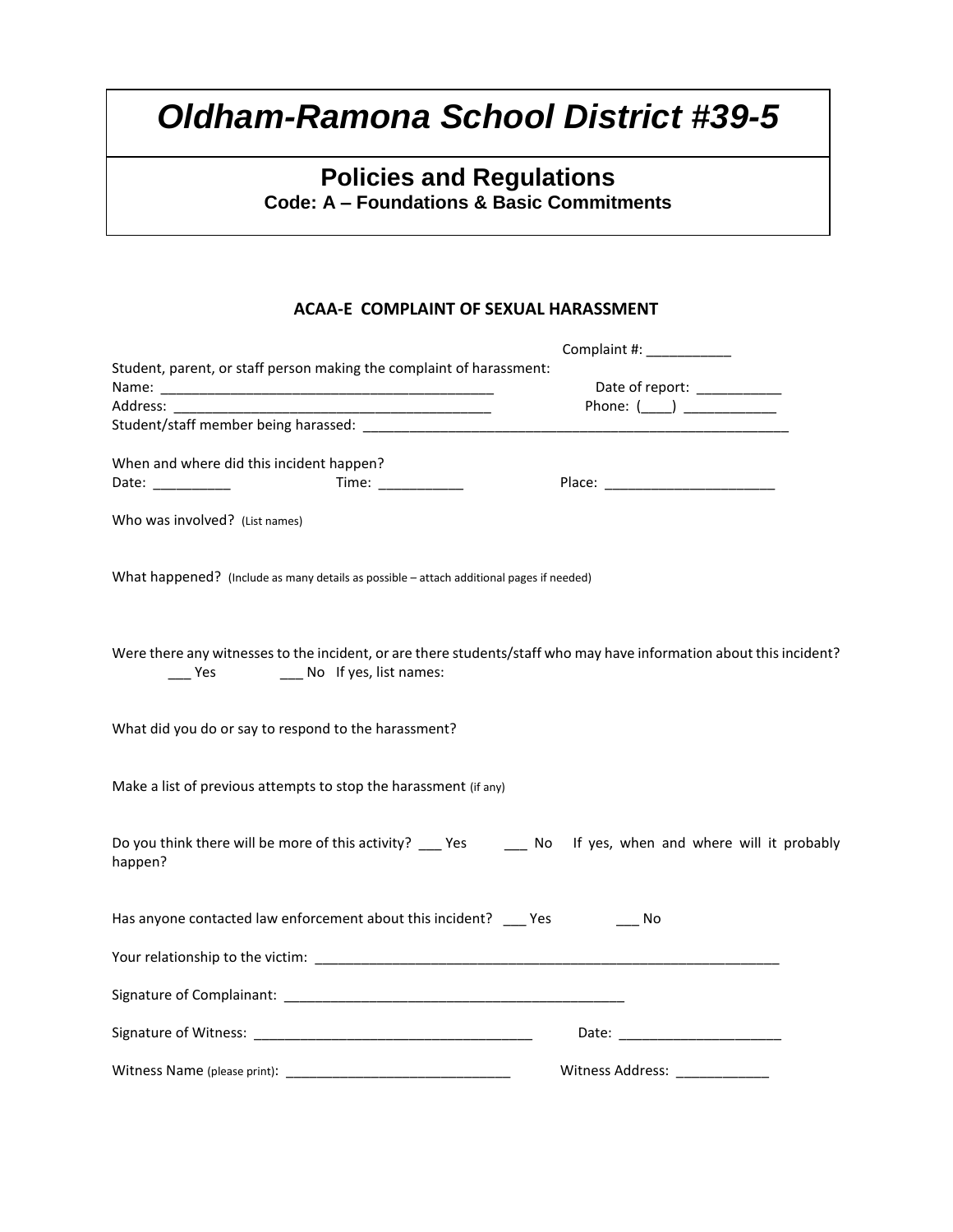## **Policies and Regulations Code: A – Foundations & Basic Commitments**

### **ACAA-R(1) SEXUAL HARASSMENT - REGULATIONS**

### **SECTION 1 - Policy Statement**

The District is committed to a school environment which is free from sexual harassment and conducive to all students' educational opportunities. Sexual harassment can inhibit a student's educational opportunities and an employee's work. Sexual harassment of students attending school in the District or students from other schools who are at a District activity, and sexual harassment of school employees, school volunteers, parents, guests, visitors and vendors of the District shall also not be tolerated and is strictly prohibited.

All students, school employees, school volunteers, parents, guests, visitors and vendors shall conduct themselves in a civil and responsible manner and in a manner consistent with school policies. This policy prohibiting sexual harassment shall apply to all students, school employees, school volunteers, parents, guests, visitors and vendors while on school property, while attending or participating in school activities, on school-owned property or on non-school property, while in any school-owned or leased vehicle, while at a school bus stop, or when in a private vehicle located on school property during school or during school activities.

The District's policy prohibiting sexual harassment is ACAA. This regulation supplements that policy, and the policy and these regulations are consistent with the federal regulations set forth in 34 CFR Part 106.

Students who violate the policy prohibiting sexual harassment shall be subject to appropriate disciplinary action, up to and including expulsion. Employees who violate this policy shall be subject to appropriate disciplinary action, up to and including termination of employment. School volunteers, parents, guests, visitors, and vendors who violate this policy may be prohibited from being on school property.

*Complaints based on nondiscrimination in federal programs, complaint against school employees, and complaints related to bullying are addressed through other school district policies and not through the policy prohibiting sexual harassment and this regulation.* 

#### **SECTION 2 - Definitions**

A. Sexual Harassment. Federal law (34 CFR § 106.30) defines "sexual harassment" as conduct on the basis of sex that satisfies one or more of the following: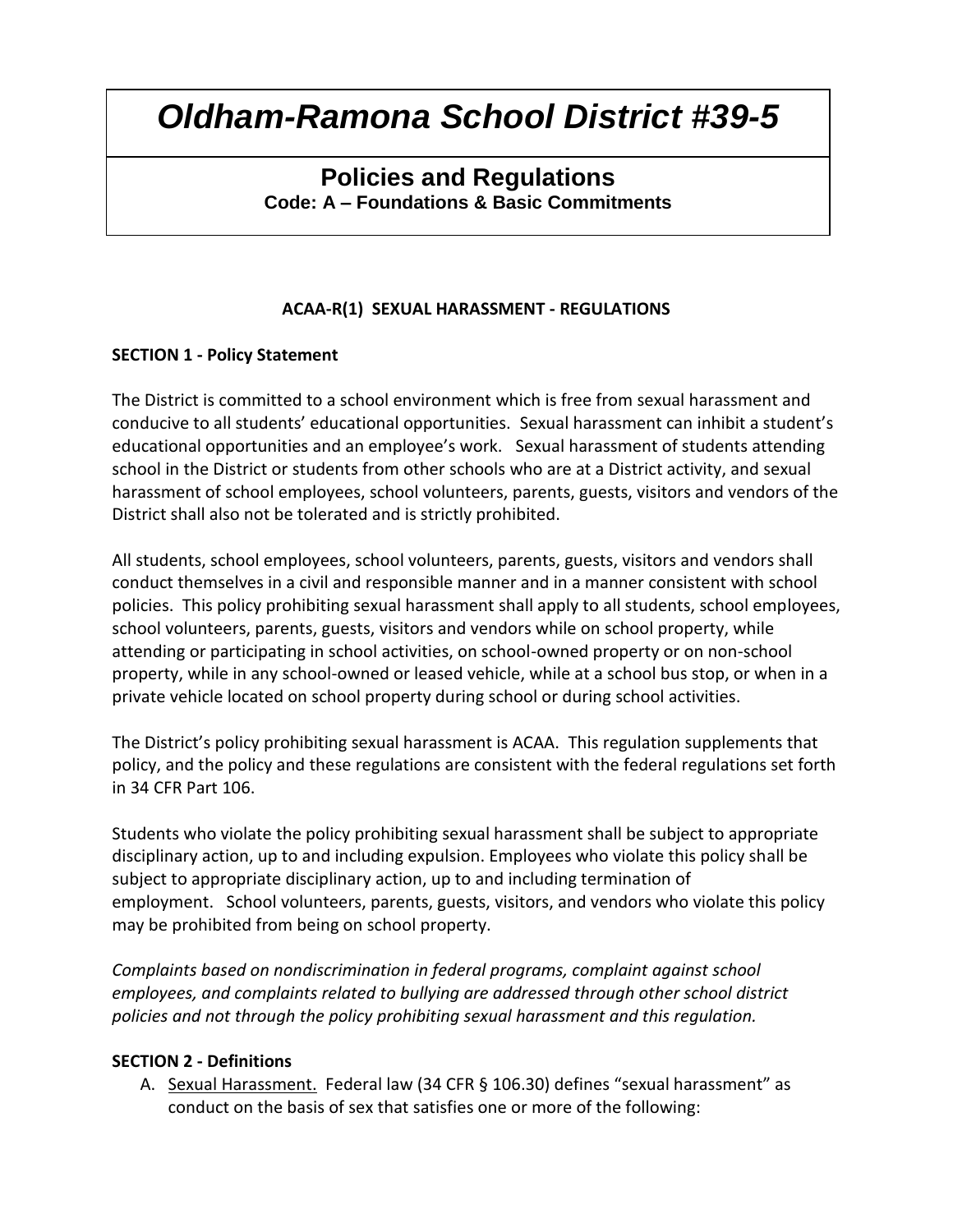- 1. An employee of the recipient conditioning the provision of an aid, benefit, or service of the recipient on an individual's participation in unwelcome sexual conduct;
- 2. Unwelcome conduct determined by a reasonable person to be so severe, pervasive, and objectively offensive that it effectively denies a person equal access to the recipient's education program or activity; or
- 3. "Sexual assault" as defined in 20 U.S.C. 1092(f)(6)(A)(v), ''dating violence'' as defined in 34 U.S.C. 12291(a)(10), ''domestic violence'' as defined in 34 U.S.C. 12291(a)(8), or ''stalking'' as defined in 34 U.S.C. 12291(a)(30).

Sexually oriented words and actions which tend to annoy, alarm or be physically or verbally abusive toward another person and which serve no legitimate or valid purpose regardless of the intent of the person accused of the sexually harassing conduct, constitutes sexual harassment. Not all harassment falls within the definition of sexual harassment (i.e., harassment that is of a sexual nature). Other laws, regulations and policies also prohibit inappropriate conduct and provide a means for addressing inappropriate conduct should it occur.

Sexual harassment is a specific type of harassment which is prohibited under this policy. Examples of sexual harassment include, but are not limited to:

- Unwelcome sexual flirtations, advances or propositions;
- Verbal comments, jokes, or abuse of a sexual nature;
- Graphic verbal comments about an individual's body;
- Sexually degrading words used to describe an individual;
- Displaying pornographic material;
- Physical contact or language of a sexually suggestive nature.

B. Other definitions. Other definitions applicable to these Regulations are the definitions as set forth in Policy ACAA, Sexual Harassment, Section V.

## **SECTION 3 - Sexual Harassment Reporting Procedure**

Any person may report sexual harassment (whether or not the person reporting is the person alleged to be the victim of conduct that could constitute sex discrimination or sexual harassment), in person, by mail, by telephone, or by electronic mail, using the contact information listed for the Title IX Coordinator, or by any other means that results in the Title IX Coordinator receiving the person's verbal or written report. Such a report may be made at any time (including during non-business hours) by using the telephone number or electronic mail address, or by mail to the office address, listed for the Title IX Coordinator.

Any student who believes that he or she has been or is being subjected to sexual harassment or has reason to suspect another person has been or is being subjected to sexual harassment may also report it to a teacher, guidance counselor, or school administrator. The report may be made verbally or in writing.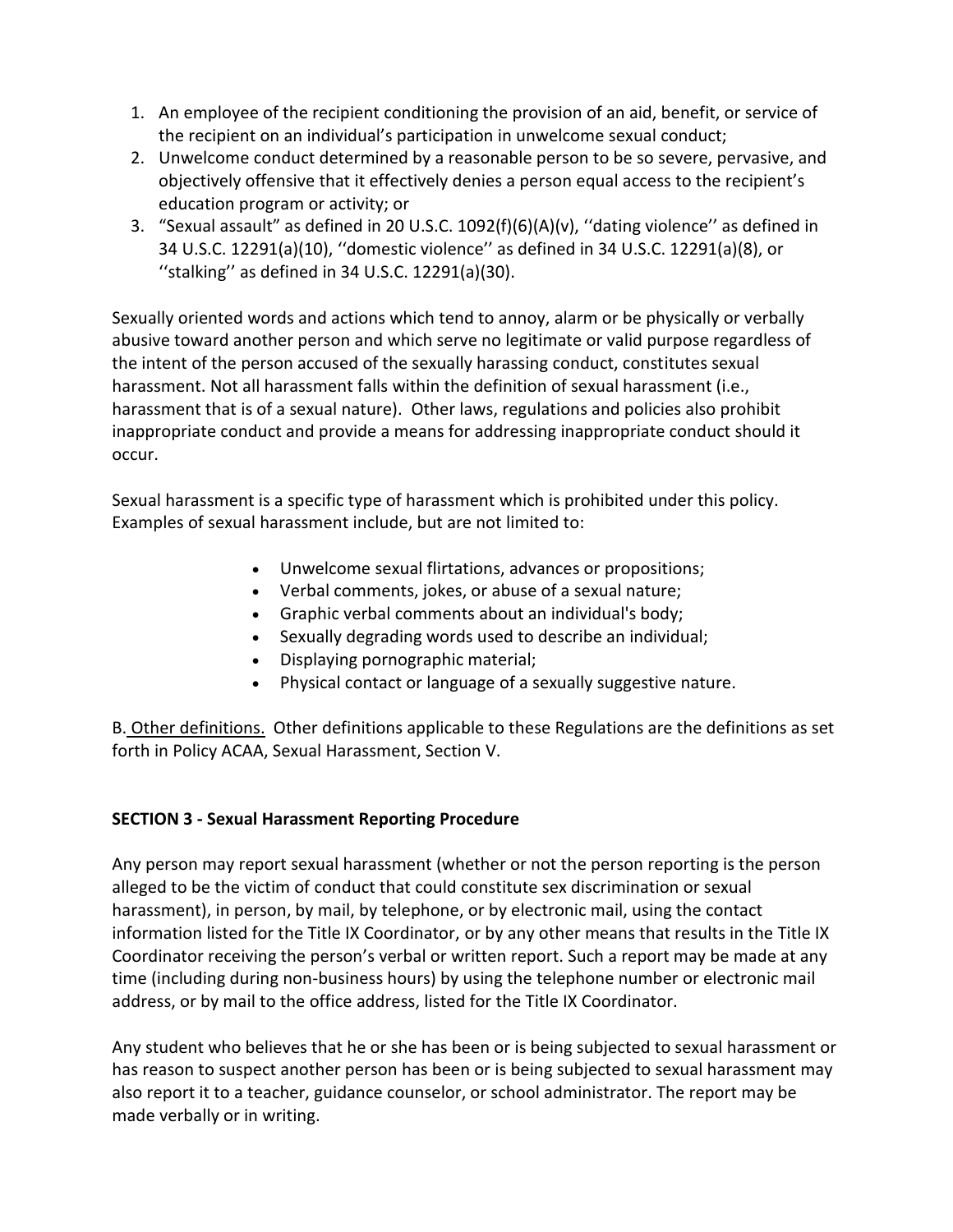The written complaint or Sexual Harassment - Complaint Report Form, ACAA-E(1), must include the following:

- the date the written Complaint was filed or the Sexual Harassment Complaint Report Form was completed,
- the school employee receiving the Complaint (if applicable),
- the name of the person reporting the sexual harassment,
- the address/phone # of the person reporting the sexual harassment,
- the specific conduct or nature of the sexual harassment complaint including the person(s) alleged to have sexually harassed the complaining party or another person, the date(s) and location where the conduct occurred, witnesses, etc.,
- the date the school employee completed the form (if applicable),
- the date and signature of the person reporting the sexual harassment.

If the signed written complaint was given to a teacher, guidance counselor or administrator, or if the Sexual Harassment - Complaint Report Form was completed by a teacher, guidance counselor or administrator, the teacher, guidance counselor or administrator shall forward the complaint or Sexual Harassment - Complaint Report Form to the Title IX Coordinator.

Regardless of whether or not a formal complaint is filed, should the District have actual knowledge of sexual harassment in a District educational program or activity against another person in the United States, the District shall respond promptly in a manner that is not deliberately indifferent (i.e., if the District's response to sexual harassment is clearly unreasonable in light of the known circumstances).

### **SECTION 4 - Retaliation Prohibited**

- A. Neither the District or other person may intimidate, threaten, coerce, or discriminate against any individual for the purpose of interfering with any right or privilege secured by Title IX or this policy, or because the individual has made a report or complaint, testified, assisted, or participated or refused to participate in any manner in an investigation, proceeding, or hearing under this policy.
- B. The prohibition against retaliation related to a sexual harassment complaint is set forth in full in Policy ACAA, Sexual Harassment, Section XIII, and by this reference incorporated herein as if set forth in full.

## **SECTION 5 - Procedure for Addressing Sexual Harassment Complaints**

- A. General Provisions.
- 1. The Title IX Coordinator shall promptly contact the complainant to discuss the availability of supportive measures (see Policy ACAA, V(m)) and consider the complainant's wishes with respect to supportive measures, inform the complainant of the availability of supportive measures with or without the filing of a formal complaint, and explain to the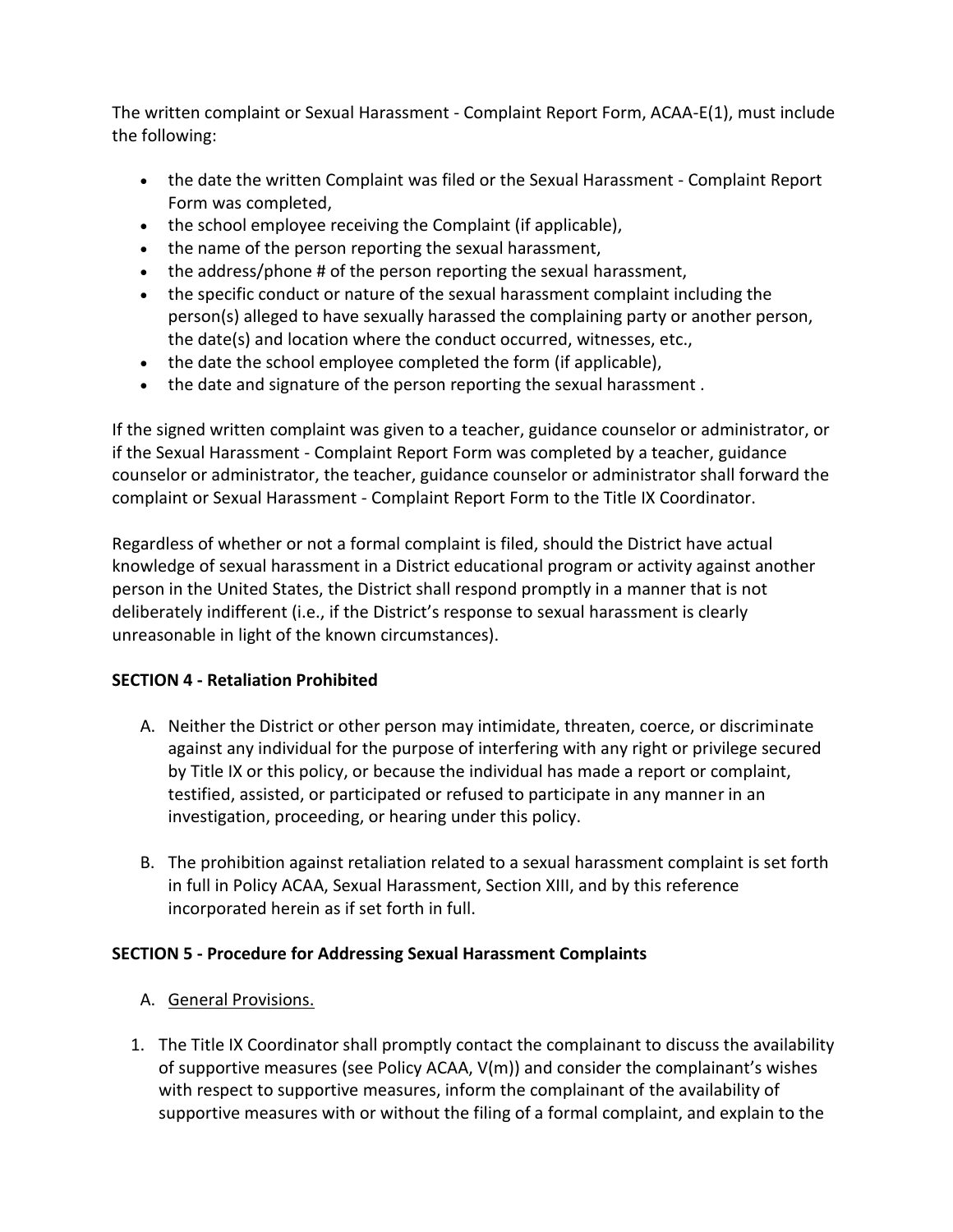complainant the process for filing a formal complaint.

- 2. The timeframes set forth in these regulations shall be considered as a maximum length of time within which the related step is to be completed, however, the time frame may be within which the District is required to complete a step may be extended for good cause upon written notice to the complainant and the respondent of the delay or extension and the reasons for the action. Good cause includes, but is not limited to, utilization of the informal resolution process, availability of an investigator if not a school employee, complexity of the investigation, absence of a party, a party's advisor, a witness, or decision-maker (including a person necessary for addressing an appeal), concurrent law enforcement activity, or the need for language assistance or accommodation of disabilities;
- 3. Nothing in the policy or these regulations prohibit the District from removing a respondent from the District's education program or activity on an emergency basis, provided that the District undertakes an individualized safety and risk analysis, determines that an immediate threat to the physical health or safety of any student or other individual arising from the allegations of sexual harassment justifies removal, and provides the respondent with notice and an opportunity to challenge the decision immediately following the removal, however, nothing in the policy or regulations may be construed to modify any rights under the Individuals with Disabilities Education Act, Section 504 of the Rehabilitation Act of 1973, or the Americans with Disabilities Act. Additionally, nothing in the policy or regulations prohibits the District from placing an employee respondent on administrative leave during the pendency of a grievance process, however, nothing in the policy or regulations may be construed to modify any rights under Section 504 of the Rehabilitation Act of 1973 or the Americans with Disabilities Act.

### B. Confidentiality

- 1. The District shall keep confidential the identity of any individual who has made a report or complaint of sex discrimination, including any individual who has made a report or filed a formal complaint of sexual harassment, any complainant, any individual who has been reported to be the perpetrator of sex discrimination, any respondent, and any witness, except as may be permitted by Family Educational Rights and Privacy Act (FERPA), or as required by law, or to carry out the purposes of Title IX (34 CFR part 106), including the conduct of any investigation, hearing, or judicial proceeding arising thereunder.
- 2. The District shall maintain as confidential any supportive measures provided to the complainant or respondent, to the extent that maintaining such confidentiality would not impair the ability of the District to provide the supportive measures.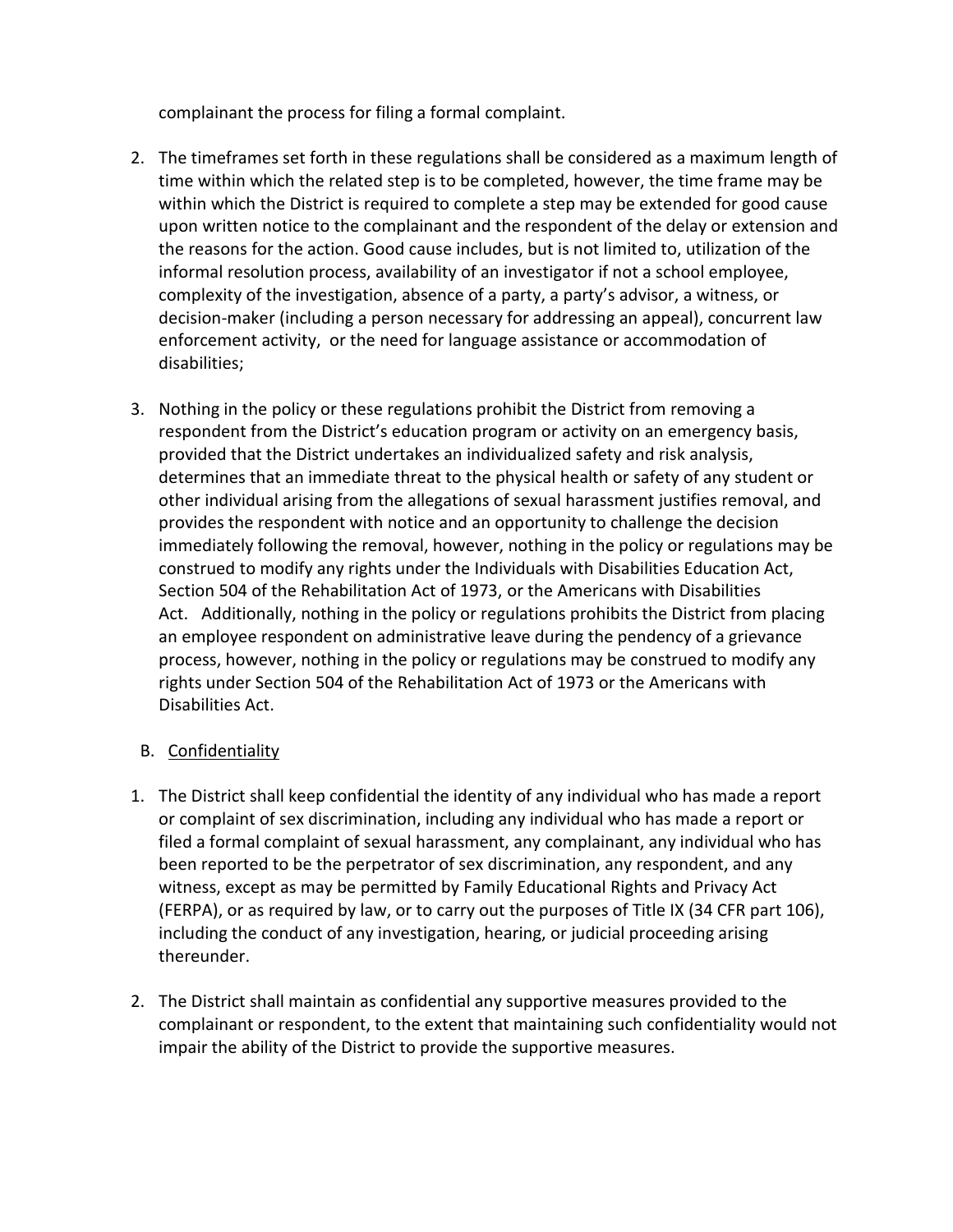### C. Informal Resolution:

- 1. The District may not require as a condition of enrollment or continuing enrollment, or employment or continuing employment, or enjoyment of any other right, waiver of the right to an investigation and adjudication of formal complaints of sexual harassment consistent with this policy, may not require the parties to participate in an informal resolution process under this policy, and may not offer an informal resolution process unless a formal complaint is filed.
- 2. Policy ACAA, Sexual Harassment, Section VII, is the section explaining informal resolution and by this reference incorporated herein as if set forth in full.

### D. Formal Complaint:

- 1. Upon receipt of a formal complaint, the Title IX Coordinator shall provide the following written notice to the parties who are known:
	- a. Notice of the District's grievance process, including any informal resolution process.
	- b. Notice of the allegations of sexual harassment potentially constituting sexual harassment as defined in this policy, including sufficient details known at the time and with sufficient time to prepare a response before any initial interview. Sufficient details include the identities of the parties involved in the incident, if known, the conduct allegedly constituting sexual harassment, and the date and location of the alleged incident, if known. The written notice must include a statement that the respondent is presumed not responsible for the alleged conduct and that a determination regarding responsibility is made at the conclusion of the grievance process. The written notice shall inform the parties that they may have an advisor of their choice, who may be, but is not required to be, an attorney, and may inspect and review evidence. The written notice shall inform the parties of any provision in the District's code of conduct that prohibits knowingly making false statements or knowingly submitting false information during the grievance process.
- 2. The District shall treat complainants and respondents equitably by providing remedies to a complainant where a determination of responsibility for sexual harassment has been made against the respondent. Remedies may be disciplinary in nature. Such remedies may include the same individualized services identified as supportive measures. Remedies must be designed to restore or preserve equal access to the District's education program or activity.
- 3. The District shall follow the grievance process before the imposition of any disciplinary sanctions or other actions that are not supportive measures against a respondent.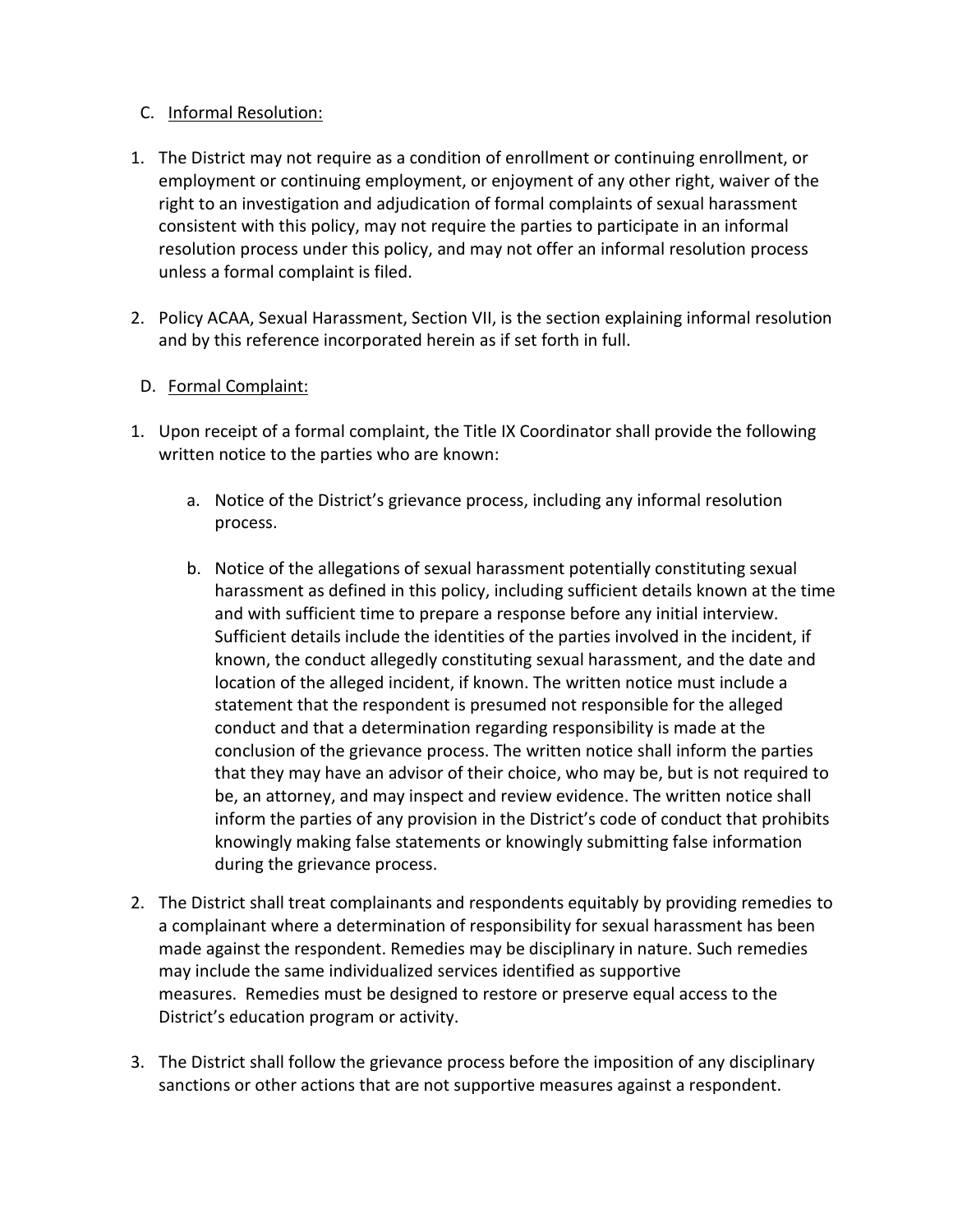#### E. Investigation of a Formal Complaint

- 1. The District must investigate the allegations in a formal complaint. If the conduct alleged in the formal complaint would not constitute sexual harassment as defined in this policy even if proved, did not occur in the District's education program or activity, or did not occur against a person in the United States, then the District must dismiss the formal complaint with regard to that does not preclude action under another provision of the District's code of conduct.
- 2. Unless the nature of the complaint and investigation dictate otherwise, the Investigation should be completed within sixty (60) calendar days of receipt of the complaint.
- 3. When investigating a formal complaint and throughout the grievance process, the District:
	- a. shall have the burden of proof and the burden of gathering evidence sufficient to reach a determination regarding responsibility;
	- b. shall provide an equal opportunity for the parties to present witnesses, including fact and expert witnesses, and other inculpatory and exculpatory evidence;
	- c. shall not restrict the ability of either party to discuss the allegations under investigation or to gather and present relevant evidence, provided, however, nothing in this provision prohibits the District from taking disciplinary action due to a party retaliating against any person due to that person having made a report or complaint, testified, assisted, or participated or refused to participate in any manner in an investigation, proceeding, or hearing under this policy;
	- d. shall provide the parties with the same opportunities to have others present during any grievance proceeding, including the opportunity to be accompanied to any related meeting or proceeding by the advisor of their choice, who may be, but is not required to be, an attorney, and not limit the choice or presence of advisor for either the complainant or respondent in any meeting or grievance proceeding; however, the District may establish restrictions regarding the extent to which the advisor may participate in the proceedings, as long as the restrictions apply equally to both parties.
- 4. If, in the course of an investigation, the District decides to investigate allegations about the complainant or respondent that are not included in the notice provided pursuant to provision D.1., the District shall provide notice of the additional allegations to the parties whose identities are known.
- 5. Any party whose participation is invited or expected, shall be given written notice of the date, time, location, participants, and purpose of all hearings, investigative interviews, or other meetings, with sufficient time for the party to prepare to participate.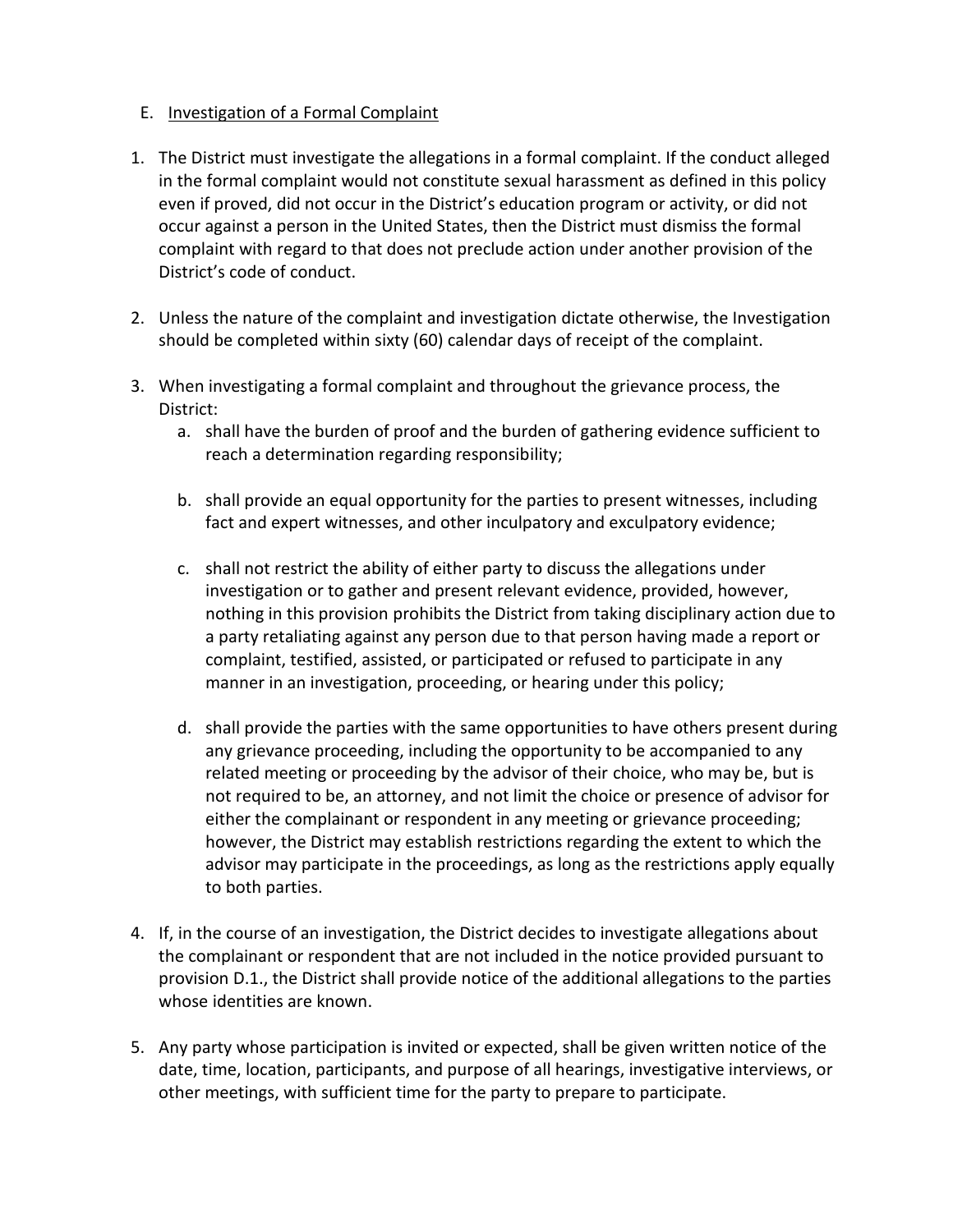- 6. All parties shall have equal opportunity to inspect and review any evidence obtained as part of the investigation that is directly related to the allegations raised in a formal complaint, including the evidence upon which the recipient does not intend to rely in reaching a determination regarding responsibility and inculpatory or exculpatory evidence whether obtained from a party or other source, so that each party can meaningfully respond to the evidence prior to conclusion of the investigation.
- 7. Prior to completion of the investigative report, the District must send to each party and the party's advisor, if any, the evidence subject to inspection and review in an electronic format or a hard copy, and the parties must have at least ten (10) calendar days to submit a written response, which the investigator will consider prior to completion of the investigative report. The District shall make all such evidence subject to the parties' inspection and review available at any hearing to give each party equal opportunity to refer to such evidence during the hearing, including for purposes of cross-examination.
- 8. The investigator shall create an investigative report that fairly summarizes relevant evidence and, at least ten (10) calendar days prior to a determination by a decisionmaker regarding responsibility, send to each party and the party's advisor, if any, the investigative report in an electronic format or a hard copy, for their review and written response.
- F. Determination
- 1. The decision-maker shall not be the same person as the Title IX Coordinator or investigator(s).
- 2. After the Investigator has sent the investigative report to the parties, and before reaching a determination regarding responsibility, the decision-maker must afford each party the opportunity to submit written, relevant questions that a party wants asked of any party or witness, provide each party with the answers, and allow for additional, limited followup questions from each party. All parties shall have ten (10) calendar days from the date the investigatory report was sent to the parties to submit written, relevant questions to the decision-maker, who shall forward the questions to the other party following the ten (10) period, unless all parties submitted questions prior to the end of the ten (10) day period and in such case the decision-maker shall forward the questions upon receipt of questions by all parties. All parties shall have (5) calendar days to submit to the decisionmaker and the other parties any written responses to the questions.
- 3. The decision-maker shall have fourteen (14) calendar days, after the expiration of time frame set forth in E.8. above, to issue a written determination as to the complaint.
- 4. The decision-maker shall not conduct an adversarial hearing unless the Board conducts a hearing following an appeal of the Superintendent's decision to the Board, or following the Superintendent's recommendation to the Board that a student determined to have sexually harassed another person be suspended long-term or expelled or recommend to the Board that an employee determined to having sexually harassed another person be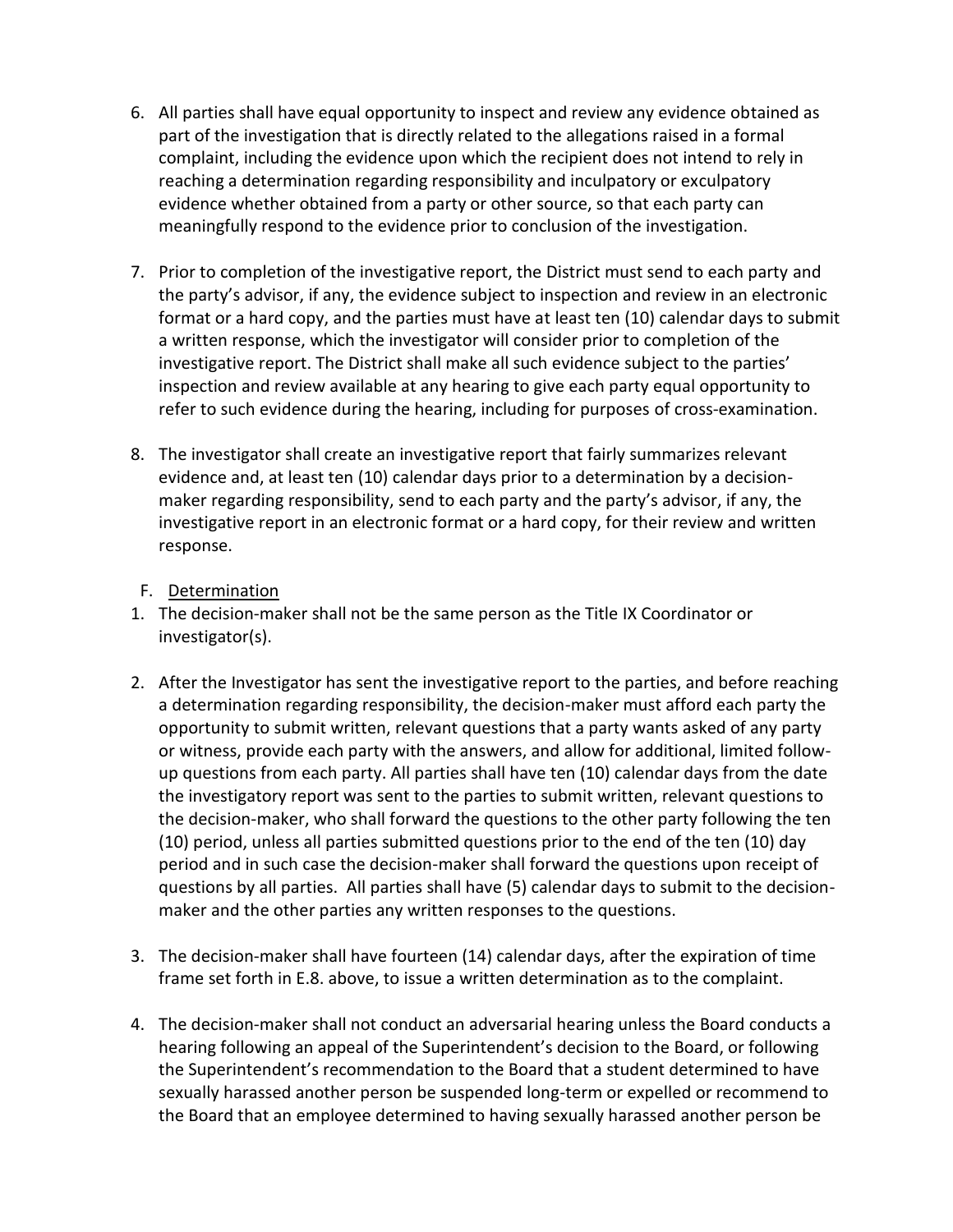suspended without pay or the person's employment with the District be terminated.

- 5. Standard of evidence. For all formal complaints of sexual harassment filed against students and employees, the standard of evidence to be used to determine responsibility is the preponderance of the evidence standard.
- 6. Upon recommendation of a decision-maker, on following an appeal of the decisionmaker's determination, the Superintendent may make a recommendation to the Board that a student determined to have sexually harassed another person be suspended longterm or expelled (ARSD 24:07:01:01). The Superintendent may also make a recommendation to the Board that an employee determined to having sexually harassed another person be suspended without pay or the person's employment with the District be terminated. Should either recommendation be given by the Superintendent, a formal adversarial hearing shall be held before the Board.
- 7. Disciplinary sanctions. Following any determination of responsibility the District may implement disciplinary sanctions and remedies that include, but are not limited to:
	- a. if a student:
		- i. loss of privileges;
		- ii. detention;
		- iii. in-school suspension;
		- iv. long-term suspension;
		- v. expulsion.
	- b. if an employee
		- i. written reprimand;
		- ii. written plan of improvement, which may include directive to obtain training related sexual harassment and the prohibition against sexual harassment;
		- iii. suspension without pay;
		- iv. termination of employment.
	- c. if a guest or vendor
		- i. restrict access to school property;
		- ii. deny access to school property.
		- 8. The decision-maker must issue a written determination regarding responsibility. To reach this determination, the decision-make shall apply the preponderance of evidence standard of evidence.
		- 9. The written determination shall include:
			- a. identification of the allegations potentially constituting sexual harassment;
			- b. a description of the procedural steps taken from the receipt of the formal complaint through the determination, including any notifications to the parties, interviews with parties and witnesses, site visits, methods used to gather other evidence, and hearings held;
			- c. findings of fact supporting the determination;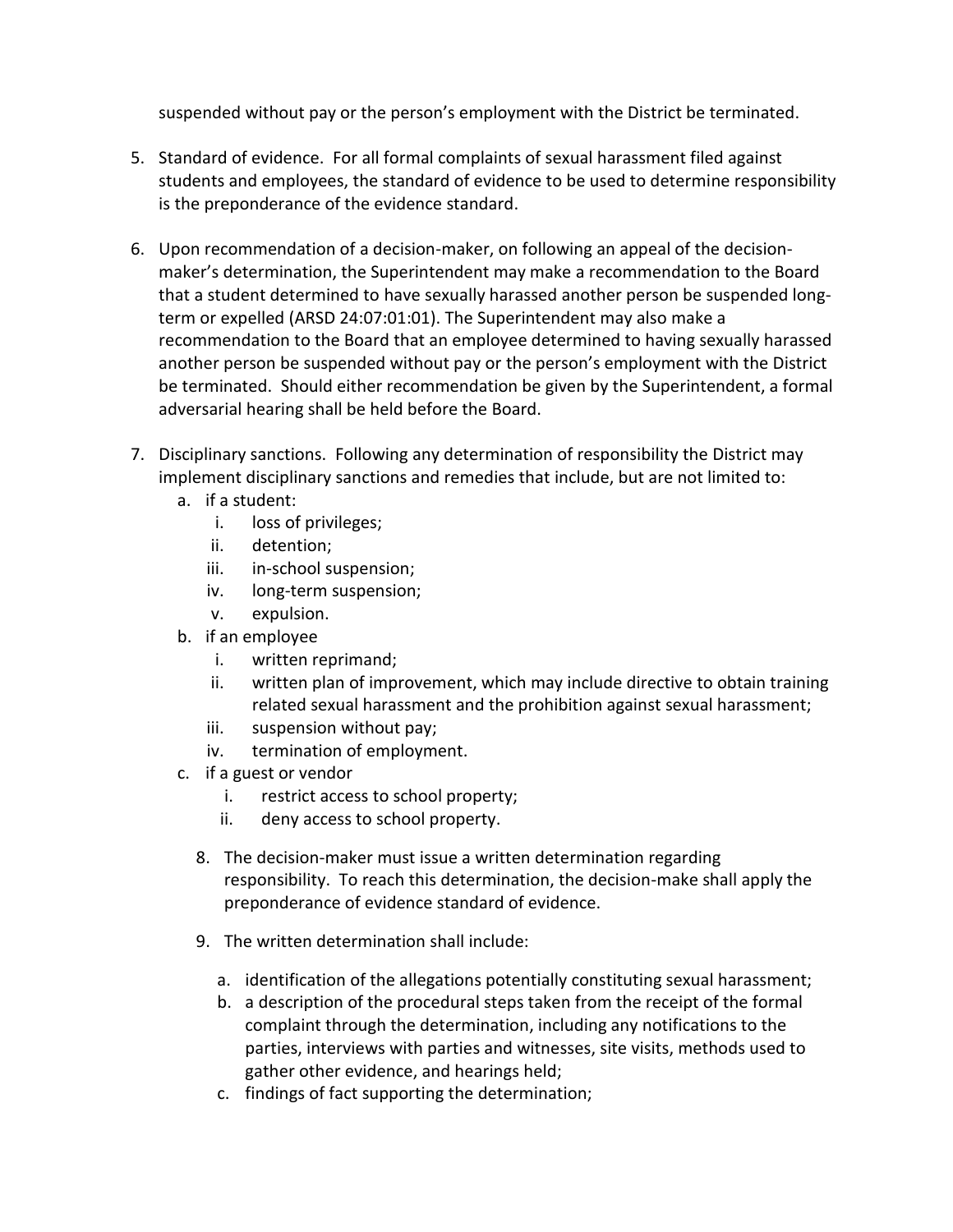- d. conclusions regarding the application of the District's code of conduct to the facts;
- e. a statement of, and rationale for, the result as to each allegation, including a determination regarding responsibility, any disciplinary sanctions the District imposes on the respondent, and whether remedies designed to restore or preserve equal access to the recipient's education program or activity will be provided by the District to the complainant; and
- f. the District's procedures and permissible bases for the complainant and respondent to appeal.
- 10. The District shall provide the written determination to the parties simultaneously.
- 11. The determination regarding responsibility becomes final either on the date that the recipient provides the parties with the written determination of the result of the appeal, if an appeal is filed, or if an appeal is not filed, the date on which an appeal would no longer be considered timely.
- G. Appeal
- 1. Both parties have the right to appeal to the Board the Superintendent's determination regarding responsibility, and from a dismissal of a formal complaint or any allegations therein, on the following bases:
	- a. Procedural irregularity that affected the outcome of the matter;
	- b. New evidence that was not reasonably available at the time the determination regarding responsibility or dismissal was made, that could affect the outcome of the matter; and
	- c. The Title IX Coordinator, investigator(s), or decision-maker(s) had a conflict of interest or bias for or against complainants or respondents generally or the individual complainant or respondent that affected the outcome of the matter.
- 2. As to all appeals, the Title IX Coordinator shall:
	- a. notify the other party in writing when an appeal is filed and implement appeal procedures equally for both parties;
	- b. ensure that the decision-maker(s) for the appeal is not the same person as the decision-maker(s) that reached the determination regarding responsibility or dismissal, the investigator(s), or the Title IX Coordinator;
	- c. ensure that the decision-maker(s) for the appeal complies with the standard of evidence as required in this policy;
	- d. give both parties a reasonable, equal opportunity to submit a written statement in support of, or challenging, the outcome;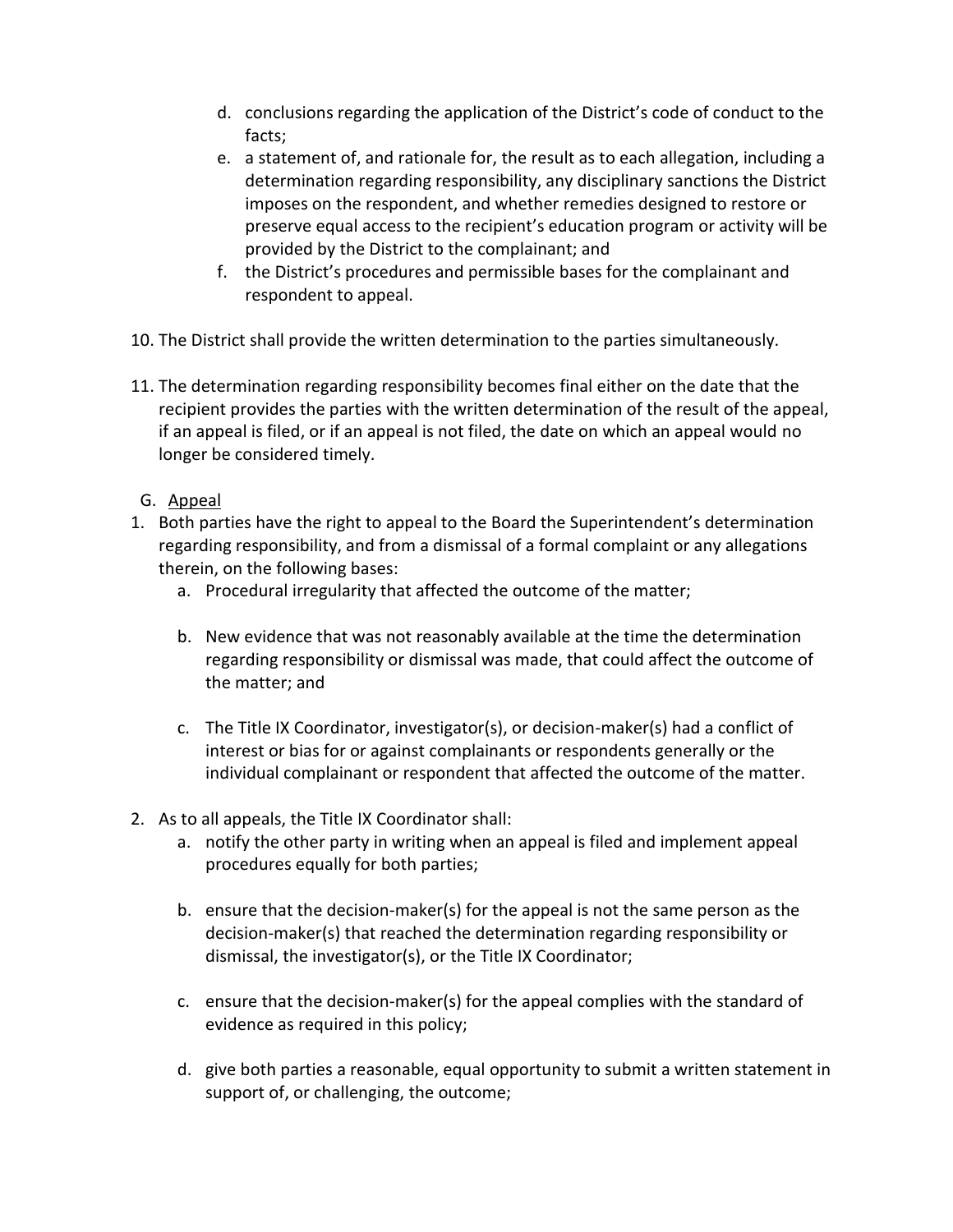- e. ensure that a written decision is issued describing the result of the appeal and the rationale for the result, and provide the written decision simultaneously to both parties.
- 3. Appeal to the Superintendent. The following procedure shall be used to address an appeal of the decision-maker's determination to the Superintendent:
	- a. If a party is not satisfied with the decision-maker's determination, or if the decision-maker's determination does not without good cause render a written decision within fourteen (14) calendar days of the expiration of time frame set forth in E.8., that party may appeal to the Superintendent by filing form ACAA-E(2), Sexual Harassment - Complaint Appeal to the Superintendent. The appeal must be filed within ten (10) calendar days of receipt of the decision-maker's written decision, or ten (10) days of the deadline for the decision-maker's written decision, whichever comes first. The appealing party must attach the decisionmaker's written determination.
	- b. Within fourteen (14) calendar days from the date the appeal was filed, the Superintendent shall render a decision in writing. All parties shall receive copies of the decision. The Superintendent shall uphold, reverse, modify the decisionmaker's decision, or the Superintendent may refer the matter back to the decision-maker for further investigation and supplemental decision which decision may restate, modify or reverse the decision-maker's initial decision. A supplemental decision by the decision-maker after a referral back to the decisionmaker may be appealed to the Superintendent.
- 4. Appeal to the School Board. If a party is not satisfied with the Superintendent's decision, or if the Superintendent does not without good cause render a written decision within fourteen (14) calendar days of the receipt of the appeal, that party may appeal to the School Board by filing with the Business Manager using Form ACAA-E(3), Sexual Harassment – Complaint Appeal to the School Board, within ten (10) calendar days of receipt of the Superintendent's written decision, or ten (10) days of the deadline for the Superintendent's written decision, whichever comes first. The appeal shall be in writing and the appealing party must attach to the appeal the decision-maker's written decision, the appeal to the Superintendent, and the Superintendent's written decision or notice of the Superintendent's failure to render a written decision.

The following procedure shall be used by the Board to address an appeal of the Superintendent's decision on the merits related to a sexual harassment complaint:

> 1. Upon receipt by the Board President/Chairperson of an appeal by the Complainant, a copy of the appeal shall be given to the person alleged to have violated the sexual harassment policy;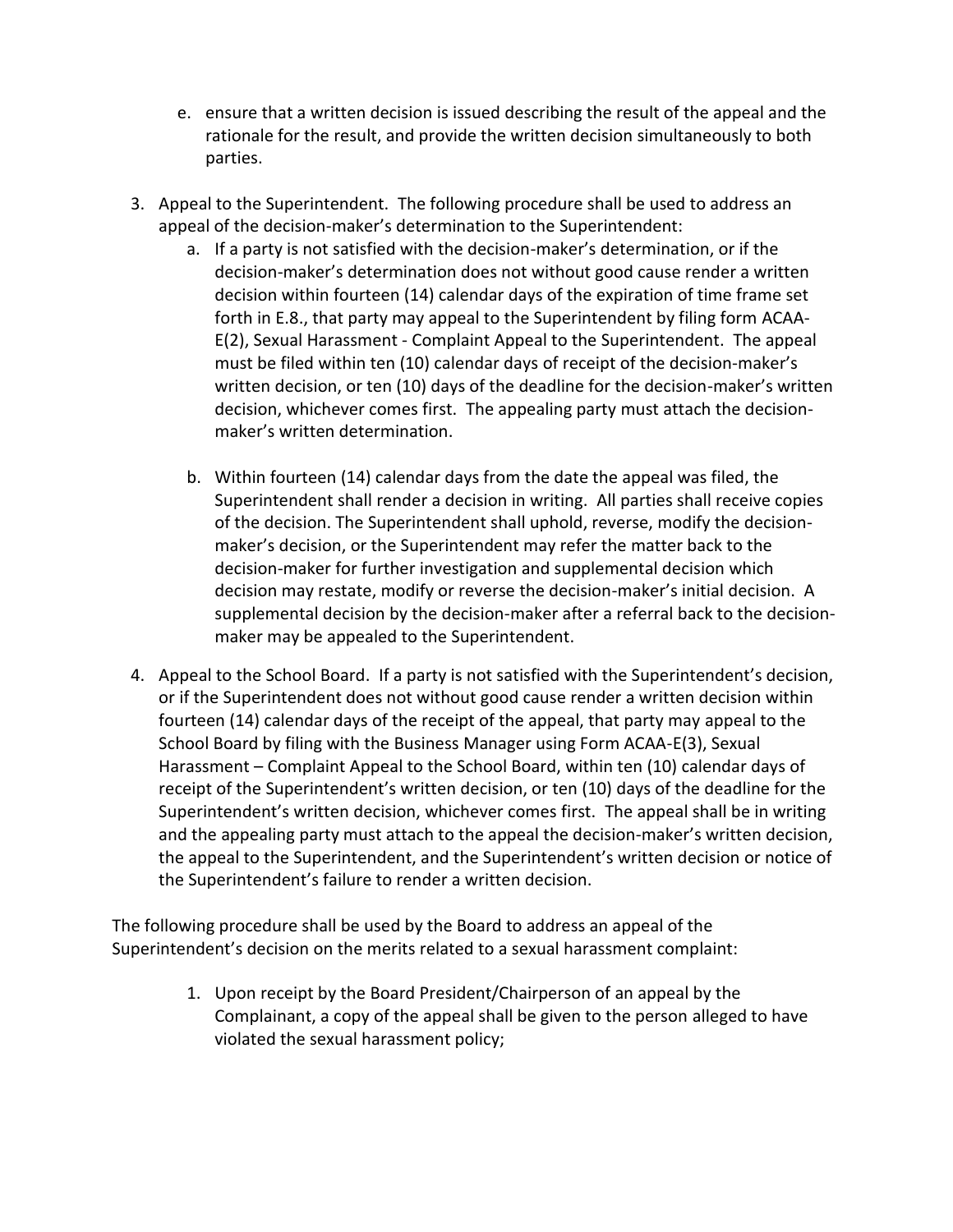- 2. Upon receipt of an appeal, the Board shall at its next meeting schedule a date, time and location for the appeal hearing.
- 3. The following procedure shall be applicable at the appeal hearing before the Board:
	- A. The Board shall appoint a board member or a person who is not an employee of the school district as the hearing officer;
	- B. Within thirty (30) calendar days of an appeal being filed with the Board, the Board shall conduct a hearing in executive session;
	- C. The Complainant, person alleged to have violated the sexual harassment policy, and Superintendent each have the right to be represented at the hearing;
	- D. The Board shall make a verbatim record of the hearing by means of an electronic or mechanical device or by court reporter. This record and any exhibits must be sealed and must remain with the hearing officer until the appeal process has been completed;
	- E. The issue on appeal is whether the Superintendent's decision should be upheld, reversed or modified;
	- F. All parties shall be given the opportunity to make an opening statement, with the appealing party being given the first opportunity, followed by the other party, and then the Superintendent;
	- G. The appealing party shall present his or her case first, and the other party shall then present his or her case. Both parties shall have the opportunity to ask questions of the other's witnesses. The hearing officer and board members may ask questions of any witness;
	- H. The Superintendent shall present the basis of his/her decision which led to the appeal. Both parties shall have the opportunity to ask the Superintendent questions. The hearing officer and board members may also ask questions of the Superintendent;
	- I. Unless a witness is a party to the appeal, witnesses may be present only when testifying unless the hearing officer rules otherwise. All witnesses must take an oath or affirmation administered by the School Board president, hearing officer or other person authorized by law to take oaths and affirmations;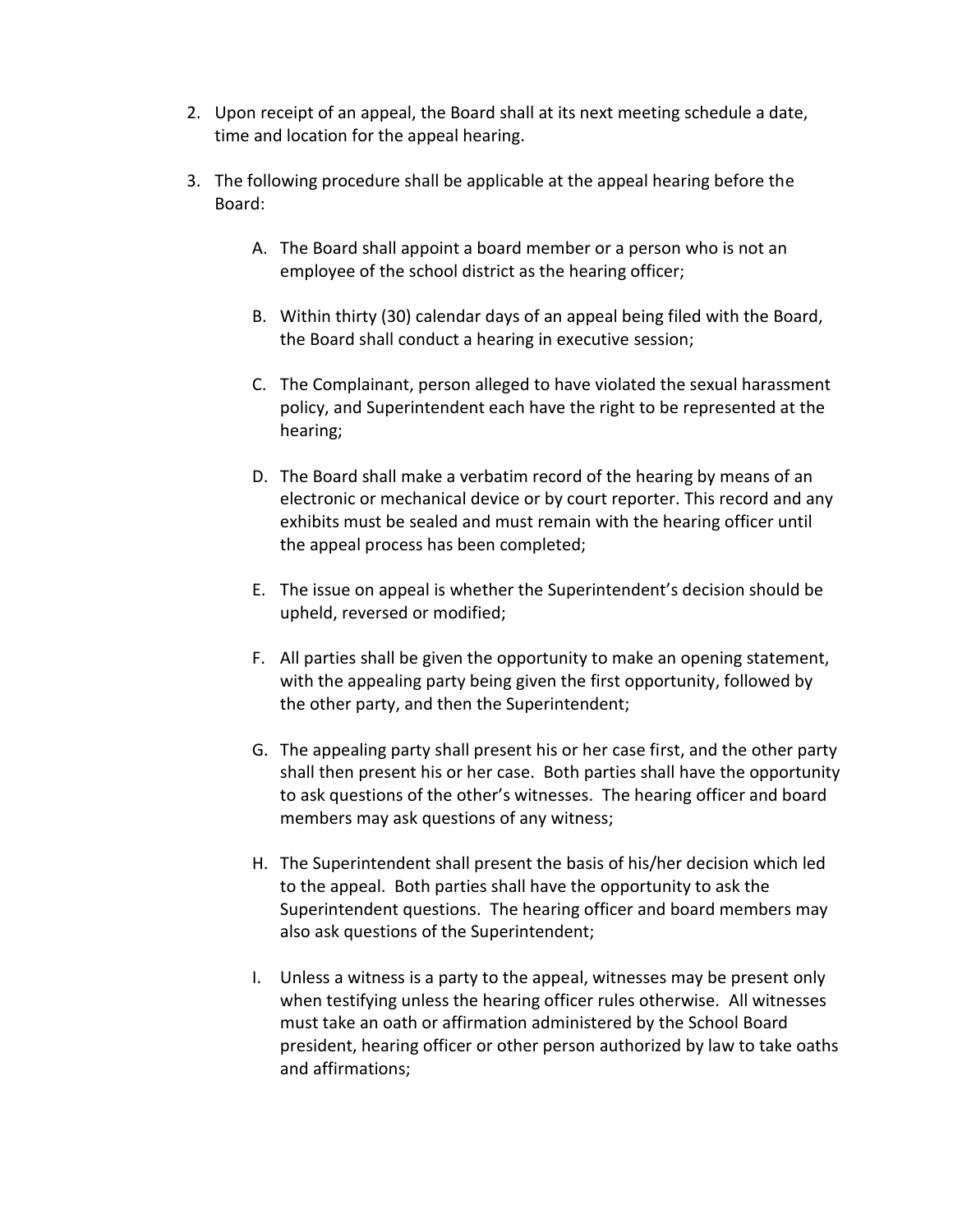- J. The hearing officer shall admit all relevant evidence. The hearing officer may limit unproductive or repetitious evidence. The strict rules of evidence do not apply. Moran v. Rapid City Area School Dist., 281 N.W.2d 595. 602 (S.D. 1979).
- K. All parties shall be given the opportunity to make a closing statement, with the appealing party having the first opportunity, followed by the other party, and then the Superintendent. The appealing party shall be given the opportunity for a brief rebuttal;
- L. After the evidentiary hearing, the Board shall continue to meet in executive session for deliberations. No one other than the hearing officer may meet with the Board during deliberations. The Board may seek advice during deliberation from an attorney who has not represented any of the parties to the hearing. Consultation with any other person during deliberation may occur only if a representative of both parties and Superintendent are present. The Board may, in its sole discretion, continue the proceedings and make a final decision on the appeal at a later date. Within twenty (20) calendar days of the hearing, the Board shall render its decision and issue its written Findings of Fact, Conclusions of Law and Decision. The time frame for rendering a decision may be extended by the Board President for good cause and upon written notification to both parties and the Superintendent, and the notification shall identify the reason for the extension and the date on or before which the decision shall be rendered;
- M. The decision of the School Board must be based solely on the evidence presented at the hearing and must be formalized by a motion made in open meeting. The Board will convene in open session and a motion to uphold, reverse, or modify the Superintendent's decision shall be made and voted upon. Findings of Fact, Conclusions of Law and Decision, consistent with the Board motion shall be in writing and approved by the Board. Both parties, the decision-maker and the Superintendent will receive copies after the Findings of Fact, Conclusions of Law and Decision are approved by the Board.
- N. Following the Board hearing, should the Board determine there has been a violation of this policy prohibiting sexual harassment, Board action may include but is not limited to the following: (1) suspend or expel a student from any or all school programs, including but not limited to classes, extracurricular activities, or attendance at school activities; (2) pursuant to statute, reprimand, suspend without pay, or terminate the contract of an employee, or (3) prohibit a third person from being on school property or at school activities for such time as may be determined by the Board.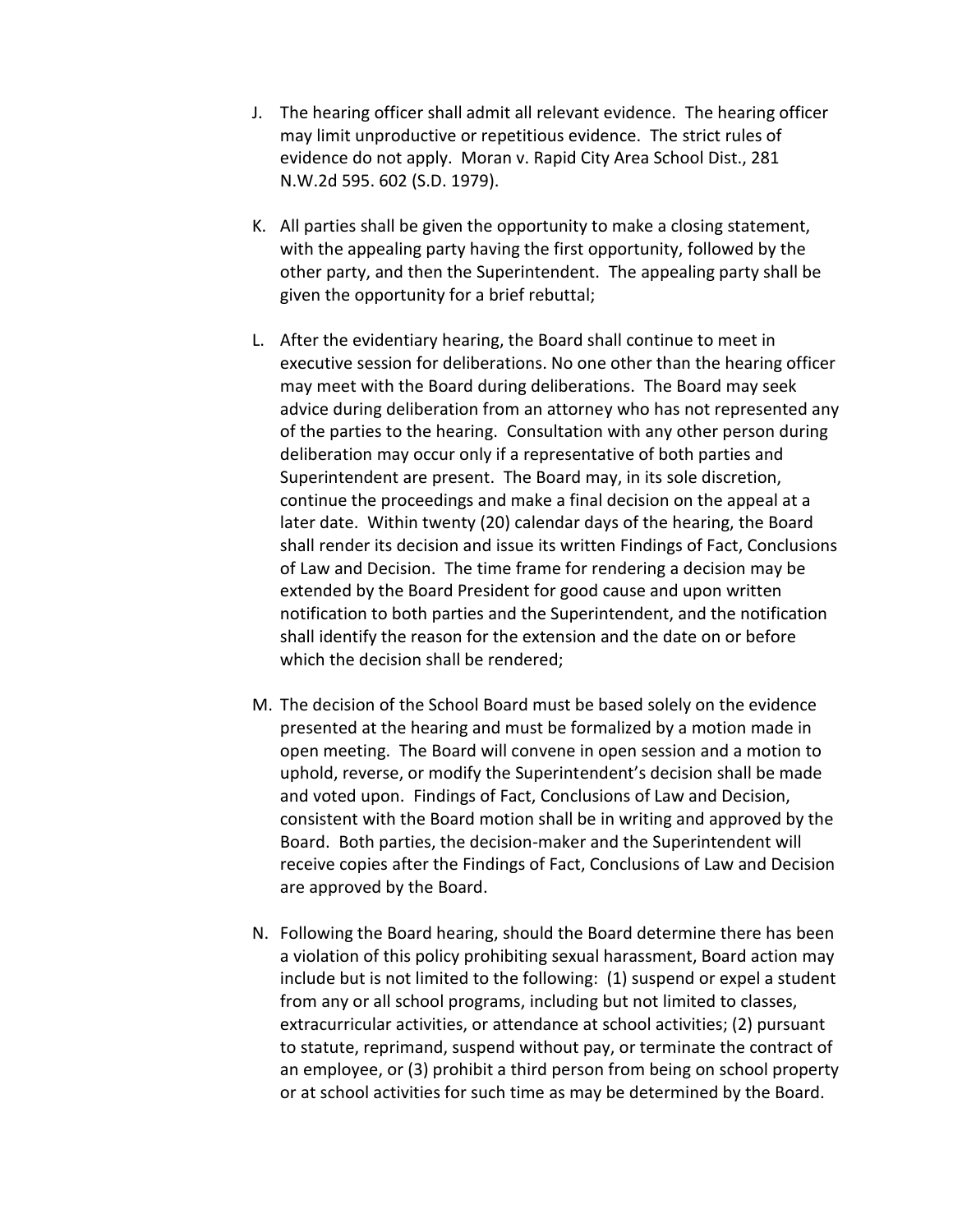O. If either party is dissatisfied with the Board's decision, that party may appeal the decision by filing an appeal pursuant to law.

### **SECTION 6 - Miscellaneous**

- A. Consolidation of formal complaints. The District may consolidate formal complaints as to allegations of sexual harassment against more than one respondent, or by more than one complainant against one or more respondents, or by one party against the other party, where the allegations of sexual harassment arise out of the same facts or circumstances. Where a grievance process involves more than one complainant or more than one respondent, references in this section to the singular ''party,'' ''complainant,'' or ''respondent'' include the plural, as applicable.
- B. Dismissal of Complaint:
- 1. The District may dismiss the formal complaint or any allegations therein, if at any time during the investigation or hearing:
	- a. a complainant notifies the Title IX Coordinator in writing that the complainant would like to withdraw the formal complaint or any allegations therein;
	- b. the respondent is no longer enrolled in or employed by the District; or specific circumstances prevent the District from gathering evidence sufficient to reach a determination as to the formal complaint or allegations therein.
- 2. Upon a dismissal required or permitted pursuant to B.1. above, the District shall promptly send written notice of the dismissal and reason(s) therefor simultaneously to the parties.
- 3. Any party whose participation is invited or expected, shall be given written notice of the date, time, location, participants, and purpose of all hearings, investigative interviews, or other meetings, with sufficient time for the party to prepare to participate.
- 4. Both parties shall have equal opportunity to inspect and review any evidence obtained as part of the investigation that is directly related to the allegations raised in a formal complaint, including the evidence upon which the recipient does not intend to rely in reaching a determination regarding responsibility and inculpatory or exculpatory evidence whether obtained from a party or other source, so that each party can meaningfully respond to the evidence prior to conclusion of the investigation.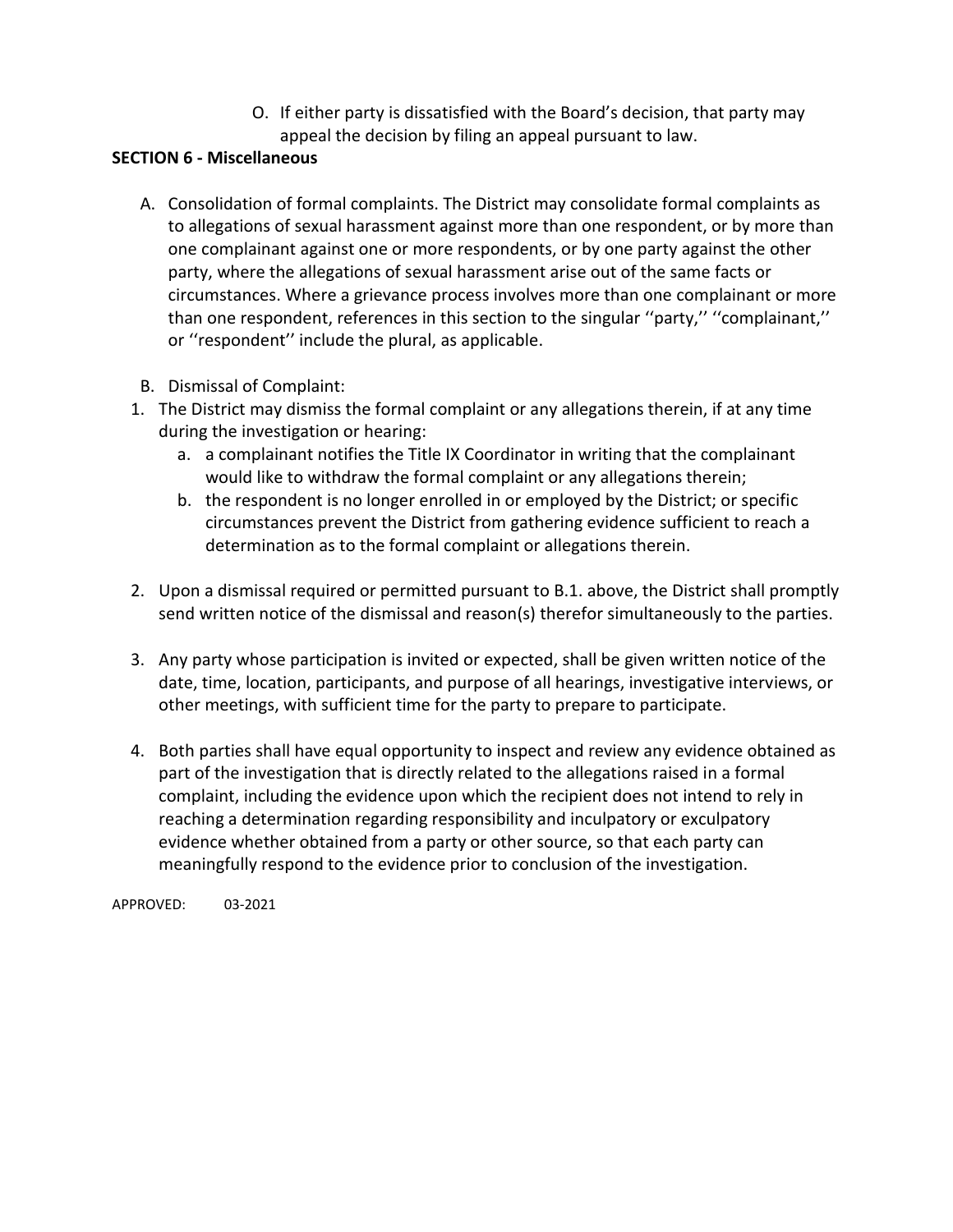## **Policies and Regulations Code: A – Foundations & Basic Commitments**

#### **AC-R AMERICANS WITH DISABILITIES ACT and SECTION 504 of the REHABILITATION ACT of 1973**

#### **Access to Accommodations**

Community members, students and employees with disabilities may contact the building principal or site administrator to obtain reasonable accommodations needed to participate in District programs or activities. Accommodations may include alternatives to visual, aural and oral communication, or the delivery of programs or services in accessible locations.

Persons needing individual accommodations are requested to notify the building principal or site administrator at least 72 hours before the event. If the building principal or site administrator is unable to address the request, concerns should be referred to the designated ADA or 504 contact at 220 W. 2<sup>nd</sup> Street, Oldham-Ramona, SD 57054.

The District will initiate an annual notice of intent to offer accommodations to parents and employees. All longrange facility plans will assess accessibility and usability for individuals with disabilities.

#### Definitions:

Otherwise qualified individual with a disability: This term means a person who would qualify for a particular benefit or program in all respects except for the fact that he or she is "disabled" under Section 504/ADA, which means a person who:

- 1. has a physical or mental impairment that substantially limits one or more major life activities,
- 2. has a record of having an impairment that substantially limits one or more major life activities, or
- 3. is regarded as having an impairment that substantially limits one or more major life activities.

Section 504/ADA excludes some physical and/or mental impairments from qualifying a person as disabled. Some examples include some personality disorders and conditions caused by current use of illegal drugs.

Major life activities: This term means life functions such as caring for one's self, performing manual tasks, walking, seeing, hearing, speaking, breathing, learning, and working.

Record of impairment: This term means having a history of, or being classified as, having a mental or physical impairment that substantially limits one or more major life activities.

Regarding as having an impairment: This term refers to persons who do not have any substantial limitations on any major life activities but are nevertheless perceived or treated as if they had such limitations.

Substantial Limits: Unable to perform a major life activity that the average person in the general population can perform or significantly restricted as to the condition, manner or duration under which an individual can perform a particular major life activity as compared to the condition, manner or duration under which the average person in the general population can perform that same major life activity.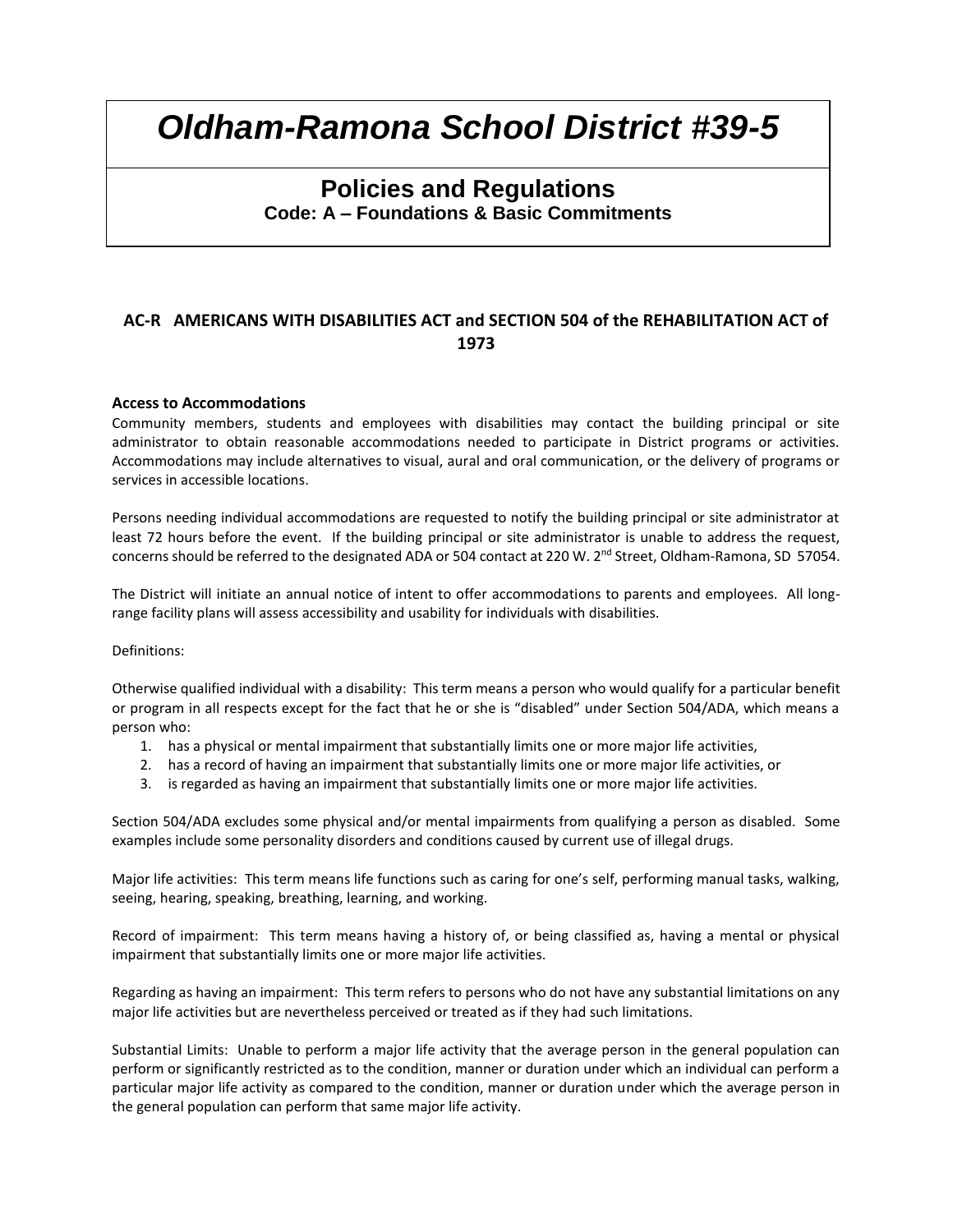Reasonable Accommodation: Educationally and fiscally appropriate modifications or adjustments to ensure participation by qualified individuals with a disability receive the same benefits and opportunities as non-disabled individuals that will not fundamentally alter the nature of the service, program or activity or result in undue financial or administrative burden for the District.

Informal Hearing: An opportunity for the grievant to meet with the School Board in executive session with or without outside representation to present his/her case.

#### **Procedural Safeguards: Students**

Qualified students who, because of a disability, need or are believed to need reasonable accommodations and/or services as addressed under policy, may be referred to a building Student Assistance Team (SAT) by a teacher, other certified school employee, parent/guardian or other concerned adult for evaluation to determine eligibility under Section 504/ADA. The procedures outlined in the Oldham-Ramona Section 504 Handbook will be used by the Student Assistance Team to determine eligibility.

The parents or guardians of each qualified student with a disability shall be notified in writing by the building principal concerning District decisions on the identification, evaluation, or educational placement of the student made under this policy and procedure.

#### **Grievance Procedure**

Parents and guardians shall have the right to file a grievance without fear of reprisal if they believe there has been a violation of Section 504/ADA. Any such grievance must be filed in writing within thirty (30) working days after the alleged violation occurred. The grievant must fully state the facts of the alleged violation and the remedy that is being sought.

STEP ONE: The grievance should be submitted to the building principal who will investigate the circumstances of the alleged violation. The superintendent will provide a written report of his/her findings of facts and conclusions within ten (10) working days to the grievant. The building principal will also keep a copy of the report and grievance.

STEP TWO: If the grievance has not been resolved in STEP ONE to the satisfaction of the grievant, he/she may appeal to the Superintendent within five (5) working days of receipt of the building principal's response. The Superintendent will conduct an informal hearing to review the alleged violation. The Superintendent will affirm, reverse, or modify the report issued by the building principal within fifteen (15) working days of receipt of the appeal.

STEP THREE: If the grievance has not been resolved in STEP TWO to the satisfaction of the grievant, he/she may appeal to the School Board within five (5) working days of receipt of the Superintendent's response. The School Board will schedule an informal hearing within thirty (30) working days to review the alleged violation. The involved parties will be notified in writing of the date and time of the scheduled hearing. The School Board will affirm, reverse, or modify the response of the Superintendent to the building principal's report within fifteen (15) working days of the informal hearing.

#### **Procedural Safeguards: Others**

#### **Grievance Procedure**

Qualified individuals with a disability shall have the right to file a grievance without fear of reprisal if they believe here has been a violation of the Americans with Disabilities Act. Any such grievance must be filed in writing thirty (30) working days after the alleged violation occurred. The grievant must fully state the facts of the alleged violation and the remedy that is being sought.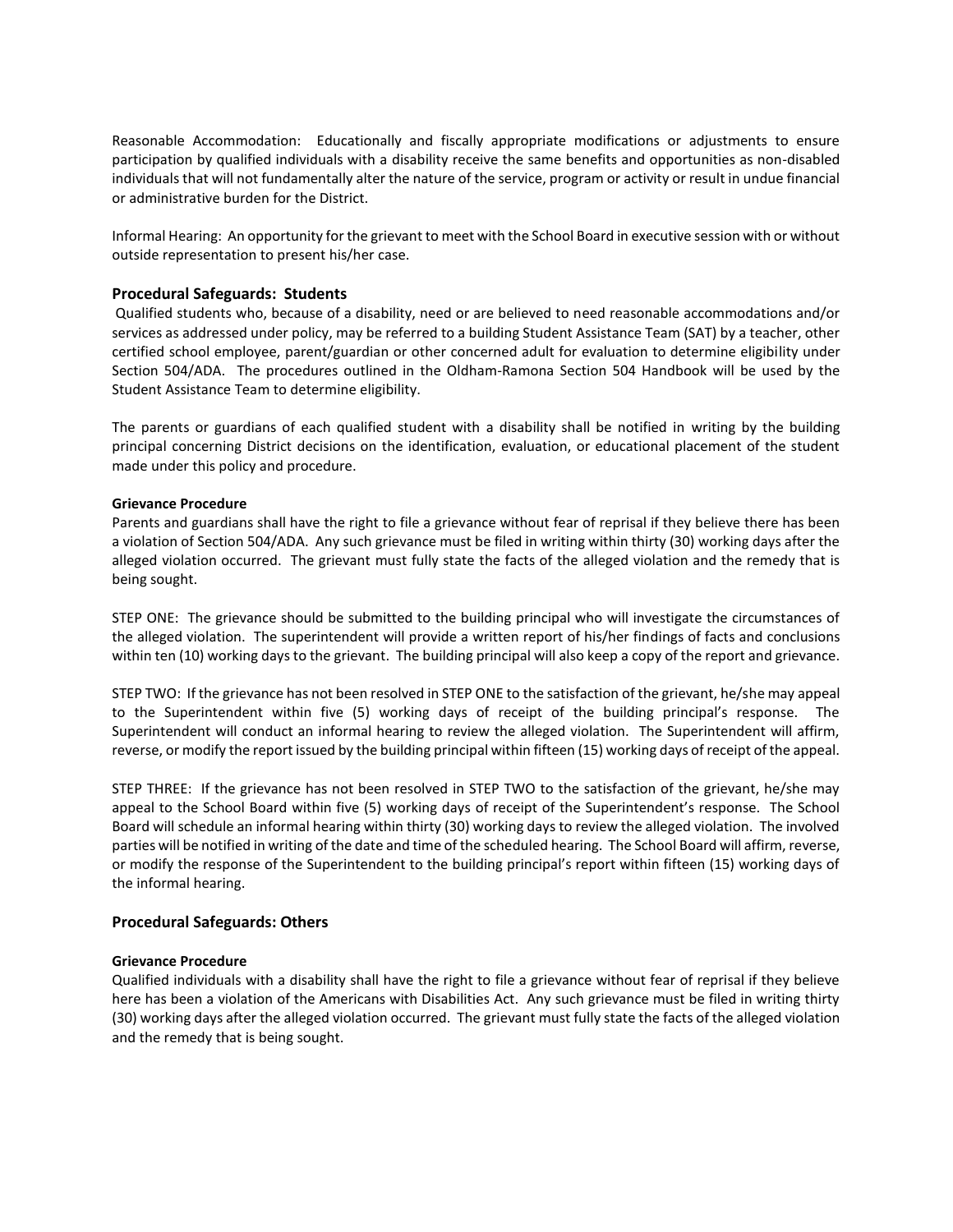STEP ONE: The grievance should be submitted to the building principal, who will investigate the circumstances of the alleged violation. The building principal will provide a written report of his/her findings of fact and conclusions within ten (10) working days to the grievant and to the Superintendent.

STEP TWO: If the grievance has not been resolved to the satisfaction of the grievant, he/she may appeal to the Superintendent within five (5) working days of receipt of the building principal's report. The appeal process may or may not include a conference with the parties involved. The Superintendent will review the report of findings of the building principal and affirm, reverse, or modify the report of the building principal, within fifteen (15) work days.

STEP THREE: If the grievance has not been resolved in STEP TWO to the satisfaction of the grievant, he/she may appeal to the School Board within five (5) working days of receipt of the Superintendent's response. The School Board will schedule an informal hearing within thirty (30) working days to review the alleged violation. The involved parties will be notified in writing of the date and time of the scheduled informal hearing. The School Board will affirm, reverse, or modify the response of the Superintendent. The School Board will respond in writing to the grievant within fifteen (15) working day of the informal hearing.

Nothing in this grievance procedure forecloses qualified individuals with a disability from seeking redress for their concerns through other legal avenues, such as the Office of Civil Rights, the Equal Employment Opportunity Commission or the South Dakota Division of Human Rights.

LEGAL REFS.: Section 504 of the Rehabilitation Act of 1973 with amendments Americans with Disabilities Act of 2008 with amendments

| ADOPTED:  | 11-1987 |
|-----------|---------|
| AMFNDFD:  | 10-2008 |
| RFVIFWFD: | 10-2012 |
| RFVIFWFD: | 07-2015 |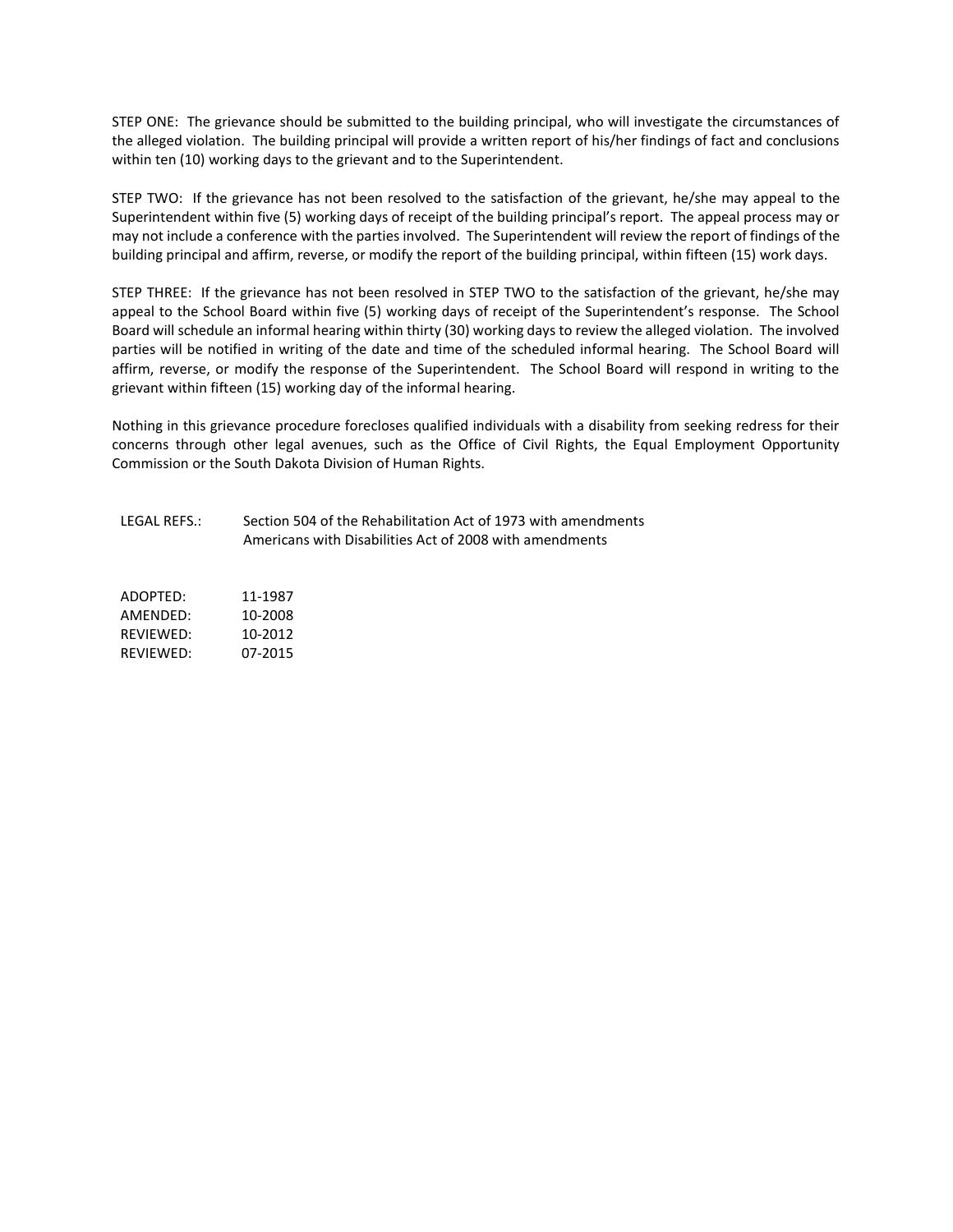## **Policies and Regulations Code: A – Foundations & Basic Commitments**

### **AD PHILOSOPHY OF EDUCATION**

The Board of Education believes that the school district should be so organized that it's direction is toward the common needs of all children, but must also consider the unique differences and needs of the individual.

The Board believes:

- In developing the language arts, mathematics and science skills needed for a technological world.
- The uniqueness of all students must be respected and valued.
- Students must be active participants in a variety of learning experiences.
- Students learn more effectively when the material is shown to be relevant to their lives.
- Self-esteem and self-respect are necessary to have successful learning.
- Students must acquire skills and knowledge necessary to be able to contribute to society.
- Students need a variety of role models to influence life-long learning.
- The community is an active participant in the learning process.
- Teachers help develop and maintain a stimulating, secure environment that allows mutual respect, independence and success.
- Successful teaching is taking place when students are learning.
- Teachers are facilitators of learning who address varied learning styles and needs of each individual.
- Teachers are role models of lifelong learning.
- Teachers engage in and encourage open communication with students.
- Teachers are competent in a variety of teaching strategies, techniques and effective classroom management skills.
- Parents are a child's primary educator and that the school cannot replace the family's role in educating the child.
- Schools will provide a secure and stimulating environment based on mutual respect.
- Schools have a responsibility to enhance the development of self-motivation.
- Schools are obligated to provide the best quality education possible for each student to reach his/her potential.
- The curriculum and the extra-curricular activities address the needs of all students.
- Schools, community, and families work cooperatively to meet the educational needs of the students.
- Community has input into educational and financial decisions.

LEGAL REFS.:

ADOPTED: 12-1999 AMENDED: 10-2012 REVIEWED: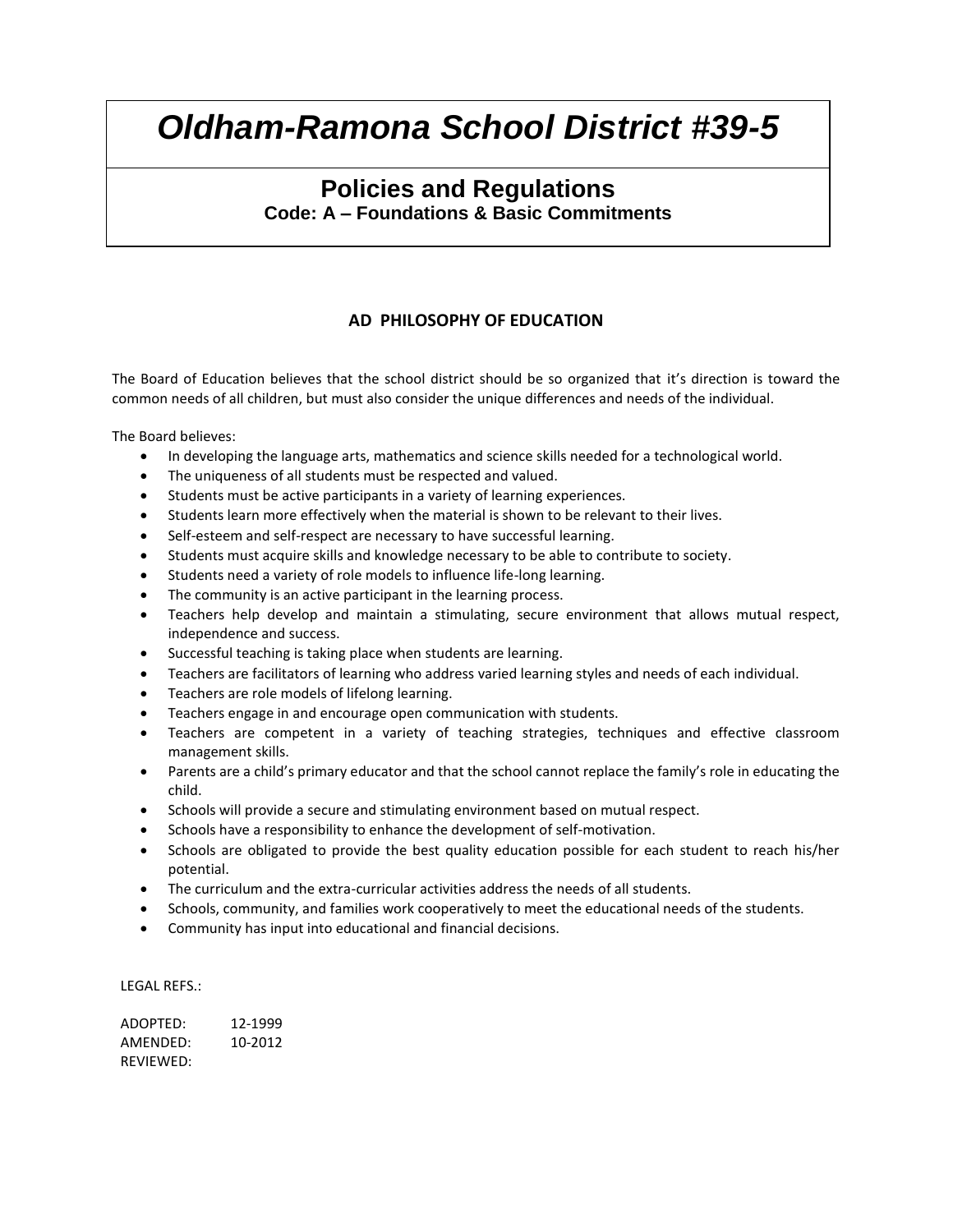### **Policies and Regulations Code: A – Foundations & Basic Commitments**

### **AE STUDENT WELLNESS**

#### **Preamble**

Whereas, children need access to healthful foods and opportunities to be physically active in order to grow, learn, and thrive;

Whereas, good health fosters student attendance and education;

Whereas, obesity rates have doubled in children and tripled in adolescents over the last two decades, and physical inactivity and excessive calorie intake are the predominant causes of obesity;

Whereas, heart disease, cancer, stoke, and diabetes are responsible for two-thirds of deaths in the United States, and major risk factors for those diseases, including unhealthy eating habits, physical inactivity, and obesity, often are established in childhood;

Whereas, 33% of high school students do not participate in sufficient vigorous physical activity and 72% of high school students do not attend daily physical education classes;

Whereas, only 2% of children 2 to 19 years) eat a healthy diet consistent with the five main recommendations from the Food Guide Pyramid;

Whereas, nationally, the items most commonly sold from school vending machines, school stores, and snack bars include low-nutrition foods and beverages, such as soda, sports drinks, imitation fruit juices, chips, candy, cookies, and snack cakes;

Whereas, community participation is essential to the development and implementation of successful school wellness policies:

Thus, the Oldham-Ramona School District is committed to providing school environments that promote and protect children's health, well-being, and ability to learn by supporting healthy eating and physical activity. Therefore, it is the policy of the Oldham-Ramona School District that:

- The school district will engage students, parents, teachers, food service professionals, health professionals, and other interested community members in developing, implementing, monitoring, and reviewing districtwide nutrition and physical activity policies.
- All students in grades K-12 will have opportunities, support, and encouragement to be physically active on a regular basis.
- Foods and beverages sold or served at school should try to meet the nutrition recommendations of the *U.S. Dietary Guidelines for Americans.*
- Qualified child nutrition professionals will provide student with access to a variety of affordable, nutritious, and appealing foods that meet the health and nutrition needs of students; will accommodate the religious,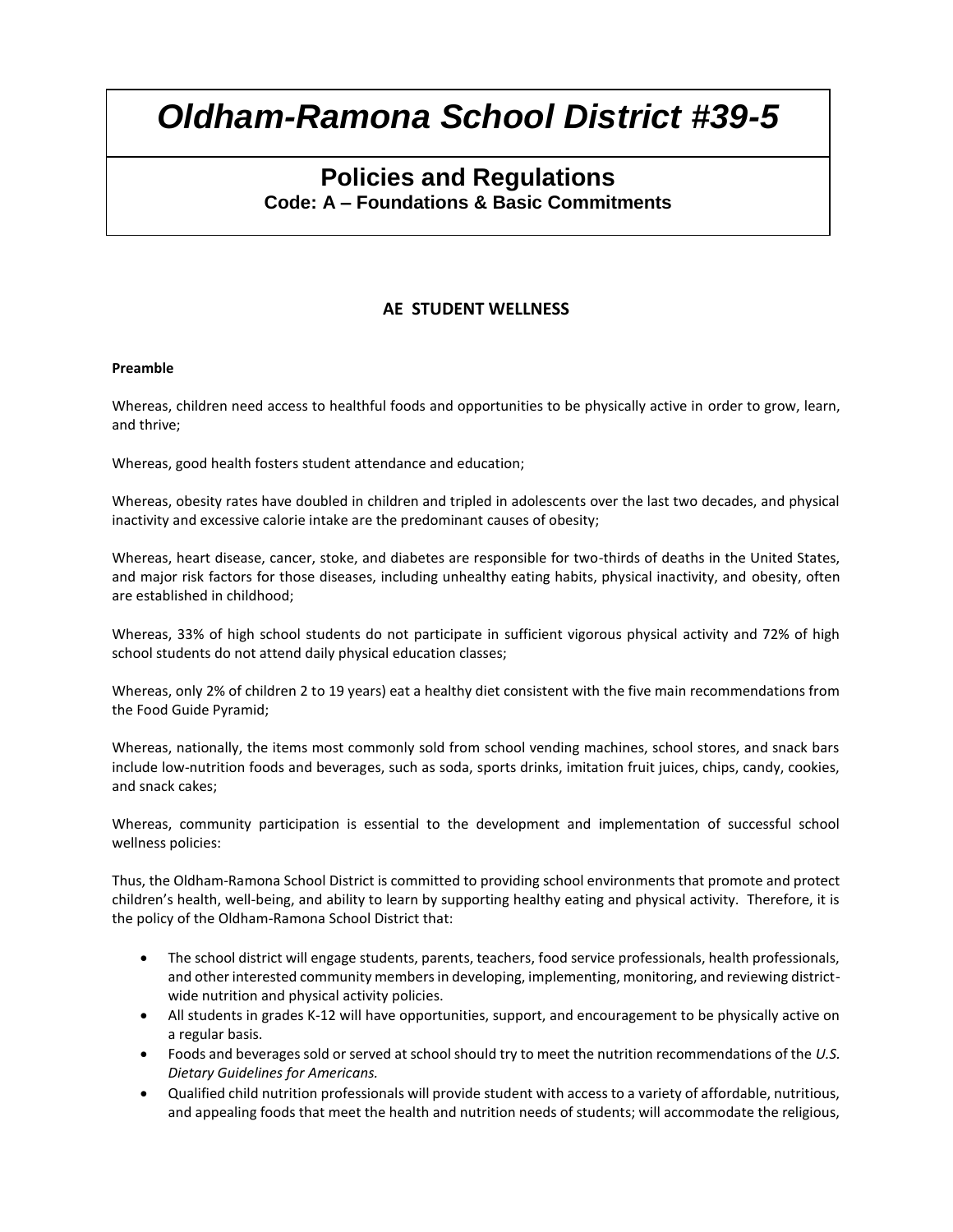ethnic, and cultural diversity of the student body in meal planning; and will provide clean, safe, and pleasant settings and adequate time for students to eat.

- To the maximum extent practicable, all schools in our district will participate in available federal school meal programs such as the School Breakfast Program, and the National School Lunch Program.
- Schools will provide nutrition education and physical education to foster lifelong habits of healthy eating and physical activity, and will establish linkages between health education and school meal programs, and with related community services.

**School Health Councils.** The school district and/or individual schools within the district will create, strengthen, or work with existing school health councils to develop, implement monitor, review, and, as necessary, revise school nutrition and physical activity policies. The councils also will serve as resources to school sites for implementing those policies. (A school health council consists of a group of individuals representing the school and community, and should include parents, students, representatives of the school food authority, members of the school board, school administrators, teachers, health professionals, and members of the public.)

#### **Nutritional Quality of Foods and Beverages Sold and Served on Campus**

School Meals. Meals served through the National School Lunch and Breakfast Programs should:

- Be appealing and attractive to children;
- Be served in clean and pleasant settings;
- Meet, at a minimum, nutrition requirements established by local, state, and federal statutes and regulations;
- Off a variety of fruits and vegetables;
- Serve only low-fat (1%, 2%) and fat-free milk, and nutritionally-equivalent non-dairy alternatives (to be defined by USDA); and
- When possible ensure that a portion of the served grains are whole grain.

The district should engage students and parents, through taste-tests of new entrees and surveys, in selecting foods sold through the school meal programs in order to identify new, healthful, and appealing food choices. In addition, school should share information about the nutritional content of meals with parents and students. Such information could be made available on menus, a website, on cafeteria menu boards, placards, or other point-of-purchase materials.

Breakfast. To ensure that all children have the opportunity to eat breakfast, either at home or at school, in order to meet their nutritional needs and enhance their ability to learn:

- Schools will, to the extent possible, operate the School Breakfast Program.
- Schools will, to the extent possible, arrange bus schedules and utilize methods to serve school breakfasts that encourage participation.
- Schools that serve breakfast to students will notify parents and students of the availability of the School Breakfast Program.
- Schools will encourage parents to provide a health breakfast for their children through newsletter articles, take-home materials, or other means.

Free and Reduced-priced Meals. Schools will make every effort to eliminate any social stigma attached to, and prevent the overt identification of, students who are eligible for free and reduced-price school meals. Toward this end, schools may utilize electronic identification and payment systems, promote the availability of school meals to all students; and/or use nontraditional methods for serving school meals.

#### Meal Times and Scheduling

• Schools should provide students with at least 10 minutes to eat after sitting down for breakfast and 20 minutes after sitting down for lunch;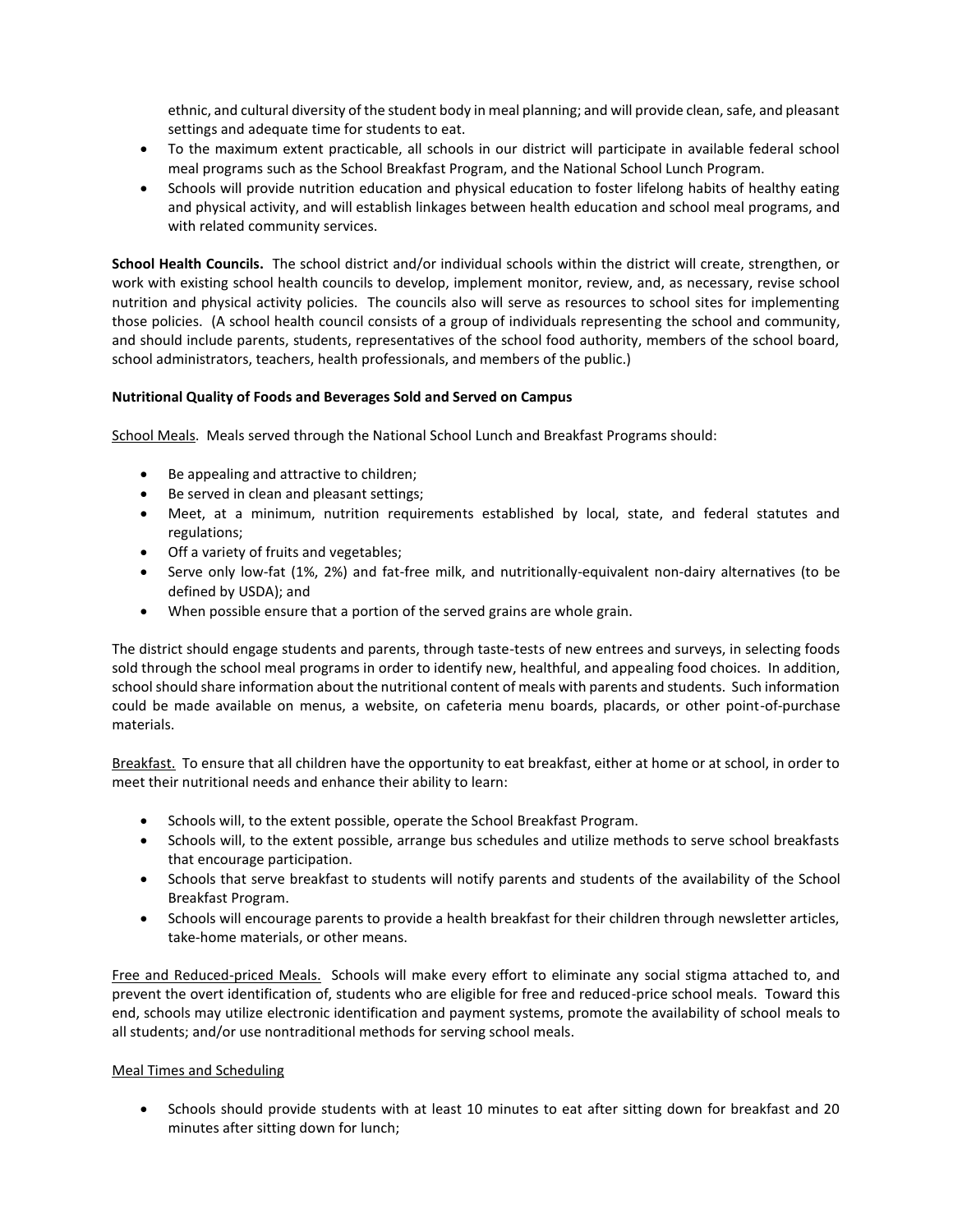- School should schedule meal periods at appropriate times, e.g., lunch should be scheduled between 11 a.m. and  $1 p.m.$ ;
- Schools should not schedule tutoring, club, or organizational meetings or activities during mealtimes, unless students may eat during such activities;
- Schools will try to schedule lunch periods to follow recess periods (in elementary schools) if possible;
- Schools will provide student access to hand washing or hand sanitizing before they eat meals or snacks; and
- Schools should take reasonable steps to accommodate the tooth-brushing regiments of student with special oral health needs (e.g., orthodontia and high tooth decay risk).

Qualifications of School Food Service Staff. Qualified nutrition professionals will administer the school meal programs. As part of the school district's responsibility to operate a food service program, we will provide continuing professional development for all nutrition professionals in schools. Staff development programs should include appropriate certificate and/or training programs for child nutrition directors, school nutrition managers, and cafeteria workers, according to their levels of responsibility.

Sharing of Foods and Beverages. Schools should discourage students from sharing their food or beverage items with one another during meal or snack times, given concerns about allergies and other restrictions on some children's diets.

Foods and Beverages Sold Individually (i.e., foods sold outside of reimbursable school meals, such as through vending machines, cafeteria a la carte [snack] lines, fundraisers, school stores, etc.)

**Elementary Schools**. The school will approve food and beverage sales to students in elementary schools. Given young children's limited skills, food in elementary schools should be sold as balance meals. If available, foods and beverages sold individually should be limited to low-fat and non-fat milk, fruits, and non-fried vegetables.

**Middle/Junior High and High Schools**. In middle/junior high and high schools, foods and beverages sold individually outside the reimbursable school meal programs (including those sold through a la carte [snack] lines, vending machines, student stores, or fundraising activities) during the school day, or through programs for students after the school day, should try to meet the following nutrition and portion size standards:

- Beverages
	- o Allowed: water or seltzer water without caloric sweeteners; fruit and vegetable juices and fruit-based drinks that contain at least 50% fruit juice; unflavored or flavored low-fat or fatfree fluid milk and nutritionally-equivalent nondairy beverages (to be defined by USDA);
	- o Minimize the following beverage offerings: soft drinks containing caloric sweeteners; sports drinks; iced teas; fruit-based drinks that contain less than 50% real fruit juice or that contain additional caloric sweeteners; beverages containing caffeine, excluding low-fat or fat-free chocolate milk (which contains trivial amounts of caffeine).
- Foods
	- o A food item sold individually, should try to meet the following:
		- Will have no more than 35% of its calories from fat (excluding nuts, seeds, peanut butter, and other nut butters) and 10% of its calories from saturated and trans fat combined;
		- Will have no more than 35% of its *weight* from added sugar;
		- Will contain no more than 230 mg of sodium per serving for chips, cereals, crackers, French fries, baked goods, and other snack items; will contain no more than 480 mg of sodium per serving for pastas, meats, and soups; and will contain no more than 600 mg sodium for pizza, sandwiches, and main dishes;
		- A choice of at least two fruits and/or non-fried vegetables could be offered for sale at any location on the school site where foods are sold. Such items could include, but are not limited to, fresh fruits and vegetables; 100% fruit of vegetable juice fruit-based drinks that are at least 50% fruit juice and that do not contain additional caloric sweeteners; cooked,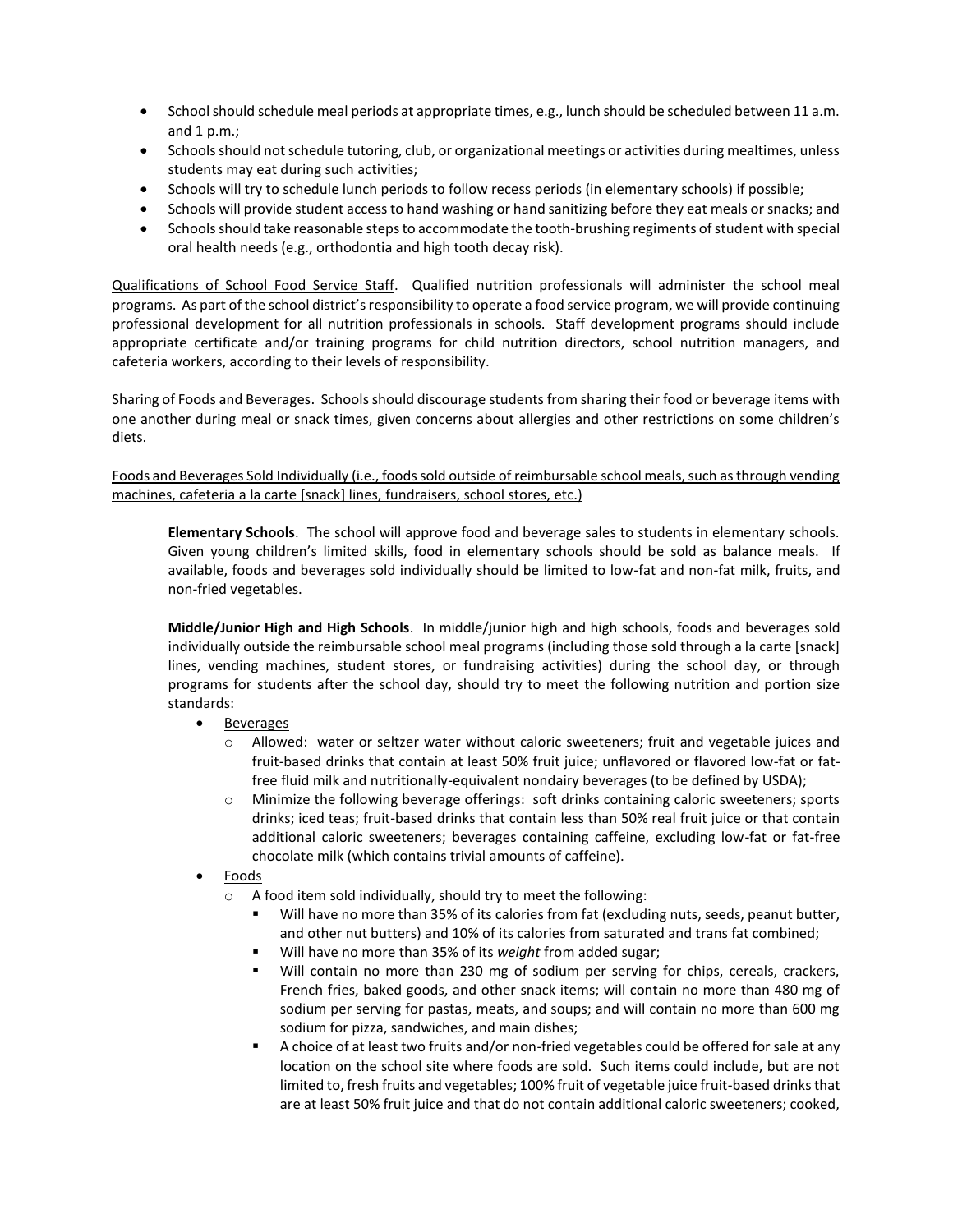dried, or canned fruits (canned in fruit juice or light syrup), and cooked, dried, or canned vegetables (that meet the above fat and sodium guidelines).

- Recommended Portion Sizes
	- $\circ$  Try to limit portion sizes of foods and beverages sold individually to those listed below:
		- One and one-quarter ounces for chips, crackers, popcorn, cereal, trail mix, nuts, seeds, dried fruit, or jerky;
		- One ounces for cookies;
		- Two ounces for cereal bars, granola bars, pastries, muffins, doughnuts, bagels, and other bakery items;
		- Four fluid ounces for frozen desserts, including, but not limited to, low-fat or fat-free ice cream;
		- Eight ounces for non-frozen yogurt; and
		- The portion size of a la carte entrees and side dishes, including potatoes, will not be greater than the size of comparable portions offered as part of school meals. Fruits and non-fried vegetables are exempt from portion-size limits.

Fundraising Activities. To support children's health and school nutrition-education efforts, it is recommended that school fundraising activities use only foods that meet the above nutrition and portion size standards for foods and beverages sold individually. Schools should encourage fundraising activities that promote good health.

Snacks. Snacks served during the school day or in after-school care or enrichment programs will attempt to make a positive contribution to children's diets and health, with an emphasis on serving fruits and vegetables as the primary snacks and water as the primary beverage. Schools will assess if and when to offer snacks based on timing of school meals, children's nutritional needs, children's ages, and other considerations.

• If eligible, schools that provide snacks through after-school programs will pursue receiving reimbursements through the National School Lunch Program.

Rewards. Schools will try not to use foods or beverages, especially those that do not meet the nutrition standards for foods and beverages sold individually (above), as rewards for academic performance or good behavior, and will not withhold food or beverages (including food served through school meals) as a punishment.

Celebrations. Schools should try to limit celebrations that involve food during the school day to no more than one party per class per month. Each party should try to include no more than one food or beverage that does not meet nutrition standards for foods and beverages sold individually (above).

School-sponsored Events (such as, but not limited to, athletic events, dances, or performances). Foods and beverages offered or sold at school-sponsored events outside the school day should try to meet the nutrition standards for meals or for foods and beverages sold individually (above).

#### **Nutrition and Physical Activity Promotion and Food Marketing**

Nutrition Education and Promotion. Oldham-Ramona School District aims to teach, encourage, and support healthy eating by students. Schools should provide nutrition education and engage in nutrition promotion that:

- Is offered as a part of a sequential, comprehensive, standards-based program designed to provide students with the knowledge and skills necessary to promote and protect their health;
- Is part of not only health education classes, but also classroom instruction in subjects such as math, science, language arts, social sciences, and elective subjects;
- Includes enjoyable, developmentally-appropriate, culturally-relevant, participatory activities, such as contests, promotion, taste testing, farm visits and school gardens;
- Promotes fruits, vegetables, whole grain products, low-fat and fat-free dairy products, healthy food preparation methods, and health-enhancing nutrition practices;
- Emphasizes caloric balance between food intake and energy expenditure (physical activity/exercise);
- Links with school meal programs, other school foods, and nutrition-related community services;
- Teachers media literacy with an emphasis on food marketing; and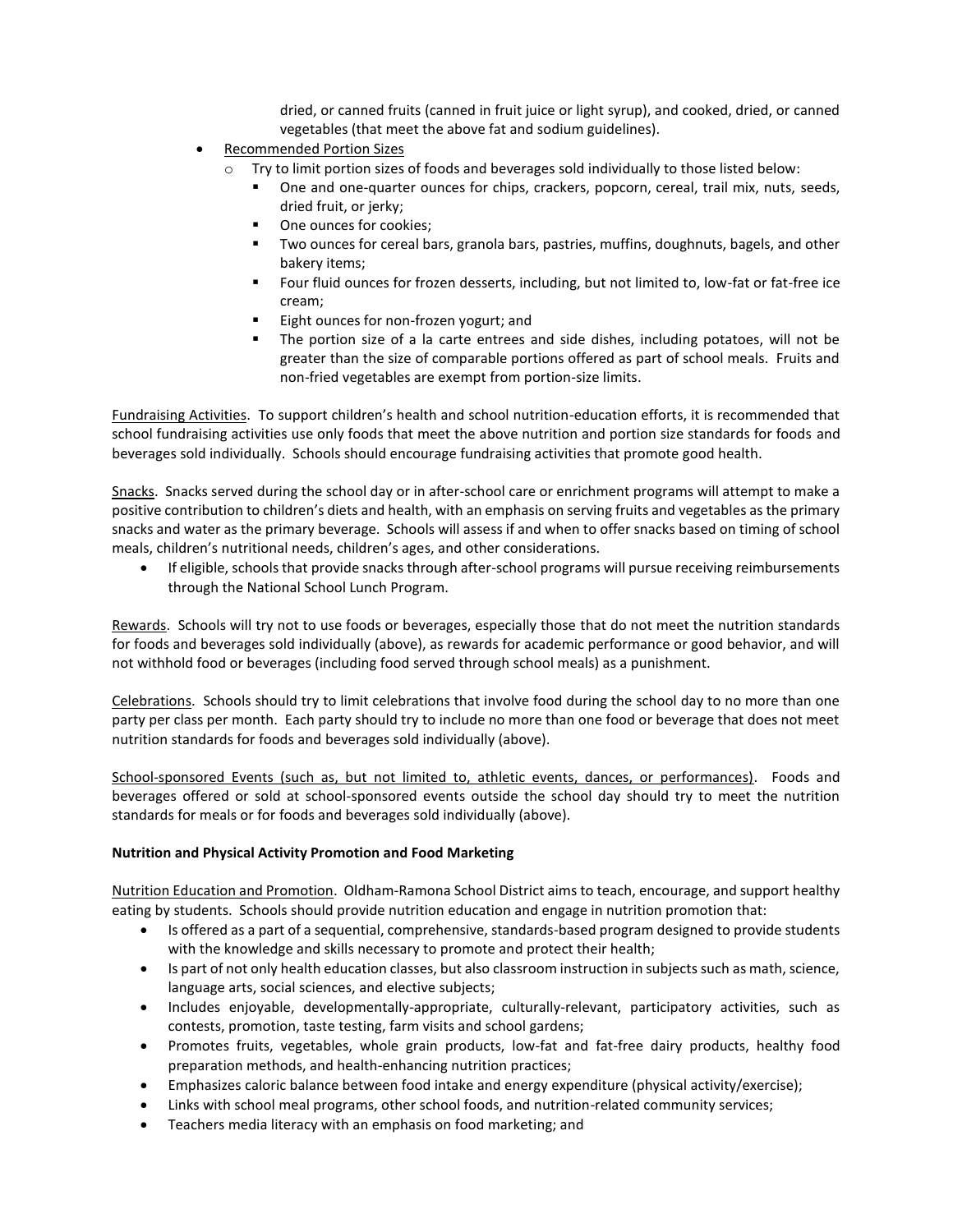• Includes training for teachers and other staff.

Integrating Physical Activity into the Classroom Setting. For students to receive the nationally-recommended amount of daily physical activity (i.e., at least 60 minutes per day) and for students to fully embrace regular physical activity as a personal behavior, students need opportunities for physical activity beyond physical education class. Toward that end:

- Classroom health education will complement physical education by reinforcing the knowledge and selfmanagement skills needed to maintain a physical-active lifestyle and to reduce time spent on sedentary activities, such as watching television;
- Opportunities for physical activity will try to be incorporated into other subject lessons.

Communications with Parents. The district/school will support parents' efforts to provide a healthy diet and daily physical activity for their children. The district/school will send home nutrition information and post nutrition tips on school websites. Schools should encourage parents to pack healthy lunches and snacks and to refrain from including beverages and foods that do not meet the above nutrition standards for individual foods and beverages.

The district/school will provide information about physical education and other school-based physical activity opportunities before, during, and after the school day; and support parents' efforts to provide their children with opportunities to be physically active outside of school.

Food Marketing in Schools. School-based marketing will be consistent with nutrition education and health promotion. As such, school will attempt to limit food and beverage marketing to the promotion of foods and beverages that meet the nutrition standards for meals or for foods and beverages sold individually (above). Schoolbased marketing of brands promoting predominately low-nutrition foods and beverages should be discouraged. The promotion of healthy foods, including fruits, vegetables, whole grains, and low-fat dairy products is encouraged.

Marketing activities that promote healthful behaviors (and are therefore allowable) include: vending machine covers promoting water; pricing structures that promote healthy options in a la carte lines or vending machines; and sales of fruit for fundraisers.

Staff Wellness. Oldham-Ramona School District highly values the health and well-being of every staff member and will try to plan/implement activities and policies that support personal efforts by staff to maintain a healthy lifestyle. The district should establish and maintain a staff wellness committee composed of a least one staff member, school health council member, local hospital representative, dietitian or other health professional, recreation program representative, union representative, and employee benefits specialist. (The staff wellness committee could be a subcommittee of the school health council.) The committee should develop, promote, and oversee a multifaceted plan to promote staff health and wellness. The plan should be based on input solicited from school staff and should outline ways to encourage healthy eating, physical activity, and other elements of a healthy lifestyle among school staff. The staff wellness committee should distribute its plan to the school health council annually.

#### **Physical Activity Opportunities and Physical Education**

Daily Physical Education (P.E.) K-12. All physical education will be taught by a certified physical education teacher. Student involvement in other activities involving physical activity (e.g., interscholastic or intramural sports) should not be substituted for meeting the physical education requirement. Students should spend at least 50 percent of physical education class time participating in moderate to vigorous physical activity.

Daily Recess. All elementary school students will have at least 20 minutes a day of supervised recess, preferably outdoors, during which schools should encourage moderate to vigorous physical activity verbally and through the provision of space and equipment.

Schools should discourage extended periods (i.e., periods of two or more hours) of inactivity. When ctivities, such as mandatory school-wide testing, make it necessary for students to remain indoors for long periods of time, schools should give students periodic breaks during which they are encouraged to stand and be moderately active.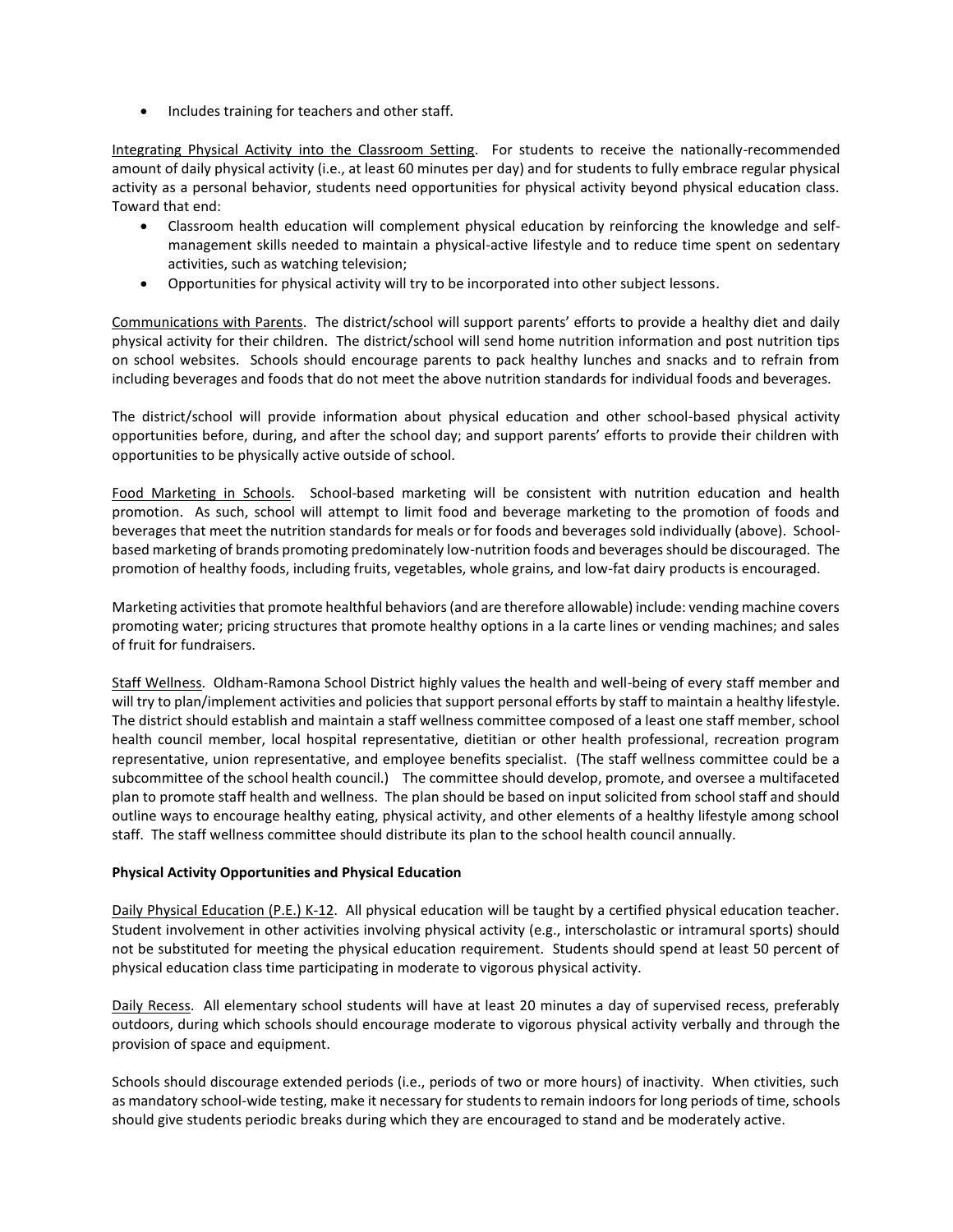Physical Activity Opportunities Before and After School. When possible, elementary, middle, and high schools will offer extracurricular physical activity programs, such as physical activity clubs, or open gyms. All high schools, and middle schools as appropriate, will offer interscholastic sports programs. Schools will offer a range of activities that meet the needs, interests, and abilities of all students, including boys, girls, students with disabilities, and students with special health-care needs.

After-school child care and enrichment programs will provide and encourage – verbally and through the provision of space, equipment, and activities – daily periods of moderate to vigorous physical activity for all participants.

Students will be encouraged to walk with family and friends during off school hours.

Physical Activity and Punishment. Teachers and other school and community personnel will not use physical activity (e.g., running laps, pushups) or withhold opportunities for physical activity (e.g., recess, physical education) as punishment.

Safe Routes to School. When appropriate, the district should work together with local public works, public safety, and/or police departments to make it safer and easier for students to walk and bike to school. The school district should explore the availability of federal "safe routes to school" funds, administered by the state department of transportation, to finance such improvements.

Use of School Facilities Outside of School Hours. School spaces and facilities should be available to students, staff, and community members before, during, and after the school day, on weekends, and during school vacations. These spaces and facilities also should be available to community agencies and organizations offering physical activity and nutrition programs. School policies concerning safety will apply at all times.

#### **Monitoring and Policy Review**

Monitoring. The superintendent or designee will ensure compliance with established district-wide nutrition and physical activity wellness policies. In each school, the principal or designee will ensure compliance with those policies in his/her school and will report on the school's compliance to the school district superintendent or designee.

School food service staff, at the school or district level, will ensure compliance with nutrition policies within school food service areas and will report on this matter to the superintendent (or if done at the school level, to the school principal). In addition, the school district will report on the most recent USDA School Meals Initiative (SMI) review findings and any resulting changes. If the district has not received a SMI review from the state agency within the past five years the district will request from the state agency that a SMI review be scheduled as soon as possible.

Policy Review. Review should be repeated yearly to help review policy compliance, assess progress, and determine areas in need of improvement. As part of that review, the school district will review our nutrition and physical activity policies; provision of an environment that supports healthy eating and physical activity; and nutrition and physical education policies and program elements. The district, and individual schools within the district, will, as necessary, revise the wellness policies and develop work plans to facilitate their implementation.

| LEGAL REFS.: | 42 USC Chapter 13 (School Lunch Program)<br>42 USC Chapter 13A (Child Nutrition)<br>7 CFR 210.1 - 210.31 (National School Lunch Program)<br>7 CFR 220.1 - 220.21 (School Breakfast Program) |
|--------------|---------------------------------------------------------------------------------------------------------------------------------------------------------------------------------------------|
| ADOPTED:     | 01-2007                                                                                                                                                                                     |
| AMFNDFD:     | 05-2015                                                                                                                                                                                     |
| AMENDED:     | 11-2019                                                                                                                                                                                     |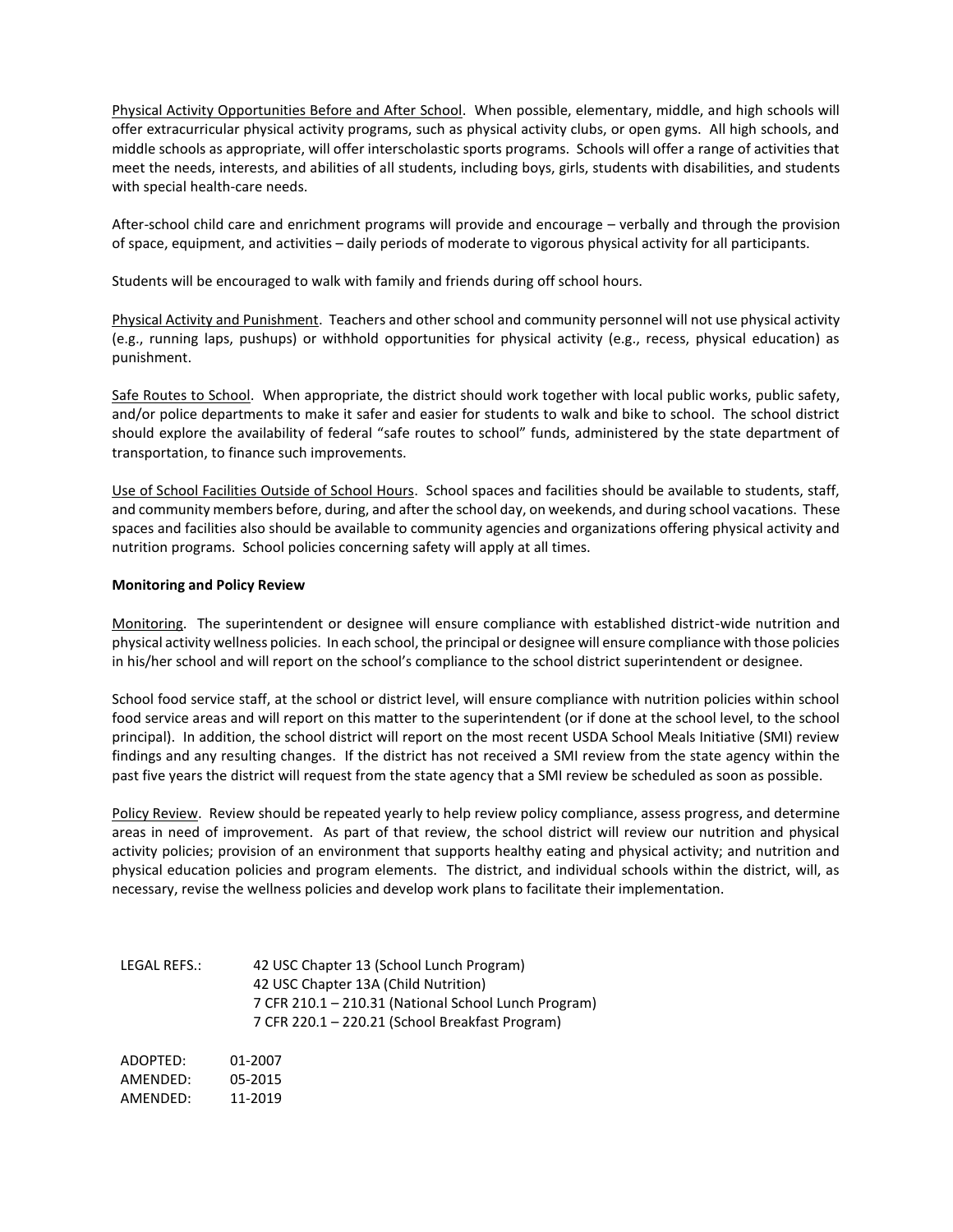## **Policies and Regulations Code: A – Foundations & Basic Commitments**

#### **AFF COMPLAINT POLICY FOR FEDERAL PROGRAMS**

A parent, student, employee, or district stakeholder who has a complaint regarding the use of federal NCLB funds and is unable to solve the issue, may address the complaint in writing to the Oldham-Ramona School District's superintendent.

Disputes addressing the enrollment, transportation (including inter-district disputes), and other barriers to the education of children and youth experiencing homelessness are also addressed under this procedure. Parents, guardians, and unaccompanied youth may initiate the dispute resolution process at the district's central office. The parent or guardian or unaccompanied youth shall be provided with a written explanation of the school's decision including the right of the parent, guardian, or youth to appeal the decision. Students should be provided with all services for which they are eligible while disputes are resolved.

- The superintendent will investigate, within one week, the circumstances of the complaint and render a decision, within two weeks, after receipt of the complaint.
- The superintendent will notify the complainant of the decision in writing.
- The complainant will be allowed one week to react to the decision before it becomes final.
- The complainant will either accept or disagree with the decision and will provide such acknowledgment in writing, addressed to the district superintendent.
- If the issue is not resolved with the superintendent, the complaint will be forwarded to the Dell Rapids Board of Education for further review. The parent or guardian or unaccompanied youth shall be provided with written explanation of the district's decision including the rights of the parent, guardian, or youth to appeal the decision.
- Unresolved complaints may be forwarded by the stakeholder to the South Dakota Department of Education for review. (Consult SD Department of Education Complaint Procedure)

LEGAL REFS.:

| ADOPTED:   | 07-2008 |
|------------|---------|
| REVIEWED:: | 10-2012 |
| REVIEWED:  | 08-2013 |
| REVIEWED:  | 08-2014 |
| REVIEWED:  | 07-2015 |
| REVIEWED:  | 07-2016 |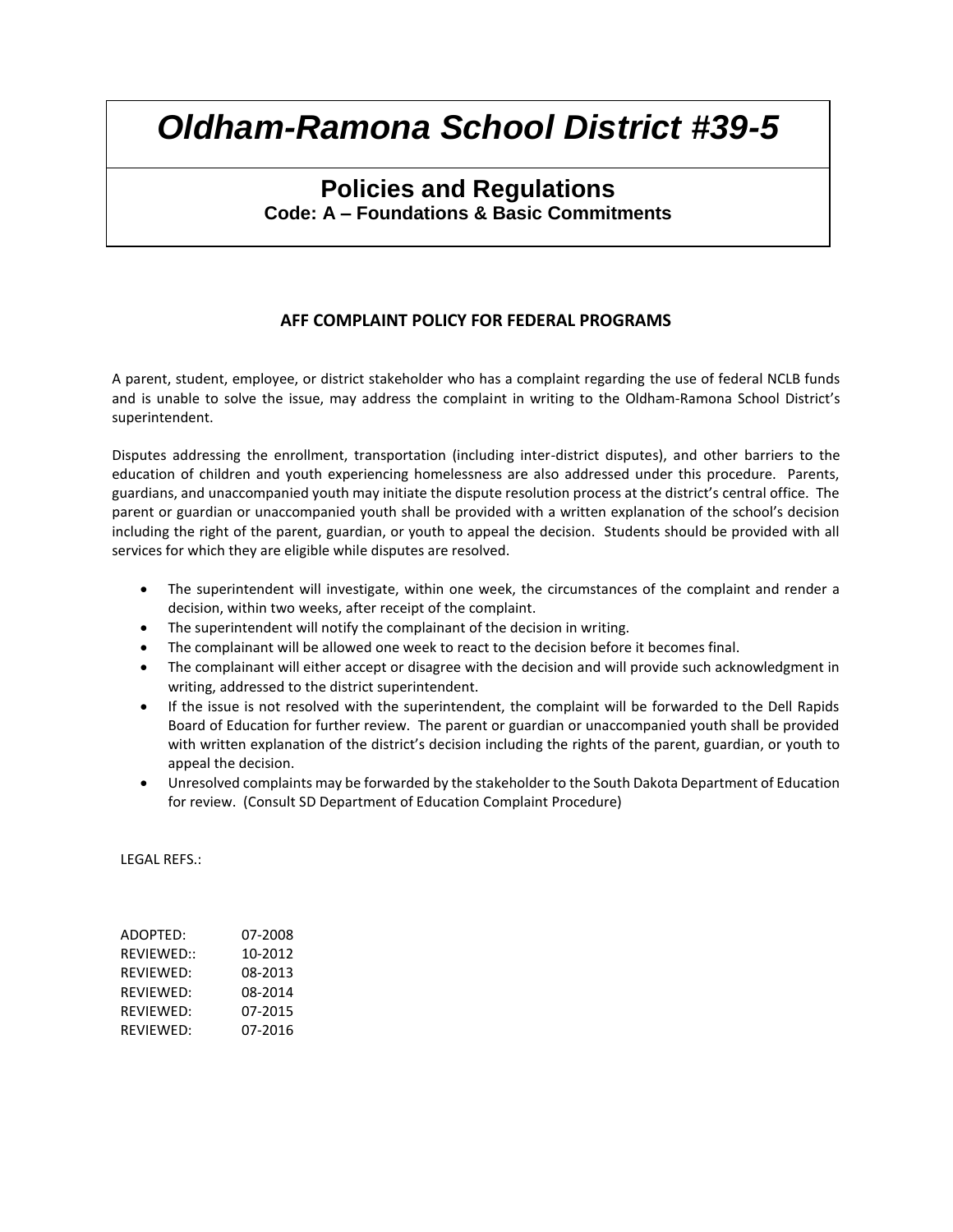## **Policies and Regulations Code: A – Foundations & Basic Commitments**

#### **AH CONFLICT DISCLOSURE AND AUTHORIZATION**

#### *SDCL 3-23-6 states*

*"No board member, business manager, chief financial officer, superintendent, chief executive officer, or ther person with the authority to enter into a contract or spend money in an amount greater than five thousand dollars of a local service agency, school district, cooperative education service unit, education service agency, nonprofit education service agency, or jointly governed education service entity that receives money from or through the state may have an interest in a contract in an amount greater than five thousand dollar or multiple contracts in an amount greater than five thousand dollars with the same party within a twelvemonth period to which the local service agency, school district, cooperative education service unit, or education service agency is a party except as provided in §3-23-8."*

#### **I. DEFINITIONS:**

- a. "School Official" refers to a school board member, business manage, chief financial officer, superintendent, chief executive officer, or other person with the authority to enter into a contract or spend money in an amount greater than five thousand dollars.
- b. "Interest in a contract" is when (1) a School Official, the spouse of a School Official or any other person with whom the School Official lives and commingles assets, is employed by a party to any contract with the school district; or (2) the School Official, the spouse of a School Official, or any other person with whom the School Official lives and commingles assets, receives more than nominal compensation or reimbursement for actual expenses for serving on the board of directors of an entity that derives income or commission directly from the contract or acquires property under the contract.
- c. "Direct benefit from a contract" is when a School Official, the spouse of a School Official or any other person with whom the School Official lives and commingles assets (1) is a party to or intended beneficiary of the contract between the school district and a third party, or (2) has more than a five percent ownership interest in an entity that is a party to the school district contract, or (3) acquires property under the contract with the school district, or (4) receives compensation, commission, promotion, or other monetary benefit directly attributable to any contract.

#### **II. PROHIBITION:**

This policy prohibits School Officials, board members, business manager, superintendent, and other person who has the authority to enter into a contract or spend money on behalf of the school district from having an interest in a contract or receiving a direct benefit from one or more contracts between the school district and a third party, if the total contract amount is more than \$5,000 within a 12 month period, unless the School Official discloses to the school board his or her interest in the contract, or in the case of a direct benefit from the contract, discloses the direct benefit and receives school board authorization to receive the benefit.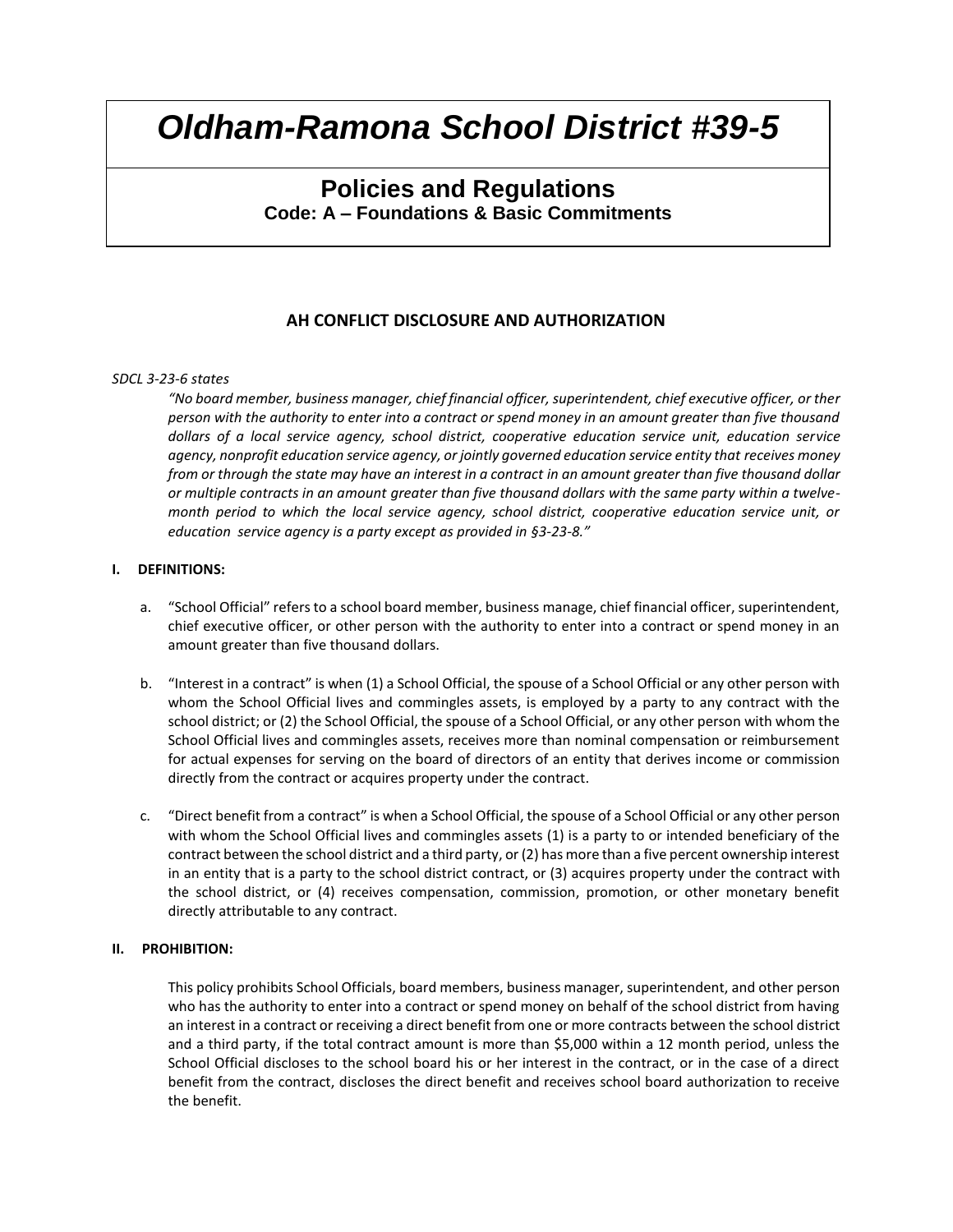#### **III. EXCEPTIONS:**

If any of the following apply, the School Official does not have an interest in the contract and does not derive a direct benefit from a contract, and disclosure (and authorization, is a direct benefit) is not required:

- 1. when the person's relationship to the contract is based solely on the value associated with the person's publicly-traded investments or holdings, or the investments or holdings of any other person with whom the board member, business manager, chief financial officer, superintendent, or chief executive officer lives or commingles assets;
- 2. when the person's relationship to the contract is due to participation in a vote or a decision in which the person's only interest arises from an act of general application;
- 3. when the person's relationship to the contract is due to the person receiving income as an employee or independent contractor of a party with whom the local service agency, school district, cooperative education service unit, or education service agency has a contract, unless the person receives compensation or a promotion directly attributable to the contract, or unless the person is employed by the party as a board member, executive officer, or other person working for the party in an area related to the contract;
- 4. when the contract is for the sale of goods or services, or for maintenance or repair services, in the regular course of business at a price at or below a price offered to all customers;
- 5. when the contract is subject to a public bidding process;
- 6. when the contract is with the official depository as set forth in SDCL 6-1-3;
- 7. when the person only receives income or compensation, a per diem authorized by law or reimbursement for actual expenses incurred; or
- 8. when the contract or multiple contracts with the same party within a twelve-month period with whom the school district contracts in an amount less than five thousand dollars.

#### **IV. DISCLOSURE**

A School Official who has an interest in a contract or who receives a direct benefit from a contract must disclose to the school board the existence of a contract in which the person has an interest or receives a direct benefit.

- 1. the disclosure must include the following: (i) all parties to the contract, (ii) the person's role in the contract, (iii) the purpose or objective of the contract, (iv) the consideration or benefit conferred or agreed to be conferred upon each party, and (v) the duration of the contract;
- 2. the disclosure must be in writing;
- 3. to the extent circumstances allow, disclosure must be given prior to entering into any contract that requires disclosure, and if circumstances do not permit disclosure prior to entering into the contract then within forty-five days after entering into the contract, and if the contract extends into consecutive fiscal years, disclosure shall also be made at the annual reorganization meeting.
- 4. the school board will have a regular agenda item at the beginning of the school board meeting agenda at which time the school board will address conflict of interest disclosures.
- 5. Conflict of interest disclosures must be submitted to the President of the School Board, the Superintendent or the Business Manager, at least 5 calendar days before the scheduled meeting in order to be included in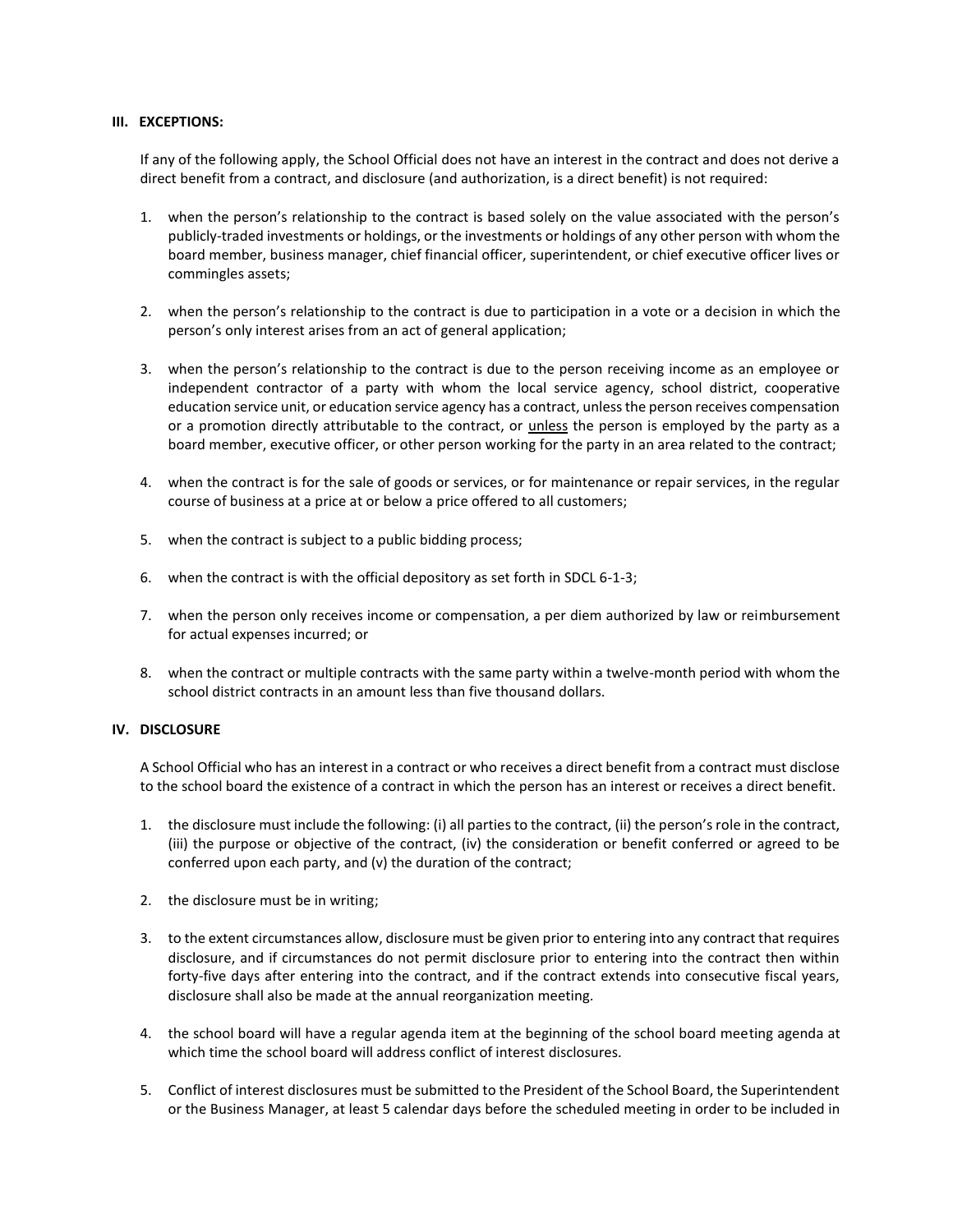the posted meeting agenda for the next school board meeting. Conflict of interest disclosures submitted to the President of the School Board, the Superintendent or the Business Manager after the proposed agenda has been posted may be deferred until the following school board meeting.

#### **V. BOARD ACTION UPON DISCLOSURE:**

- 1. Interest in the contract:
	- a. the school board is not required to authorize a School Official's interest in a contract;
	- b. the interest disclosure must be included in the official minutes of the school board (the official minutes are not required to be sent to the auditor-general and attorney general).
- 2. Direct benefit from a contract:
	- a. the school board shall review the disclosure and decide if the terms of the contract are fair and reasonable, and if the contract is contrary to the public interest.
		- i. if the school board determines the contract terms form which a direct benefit is derived are fair and reasonable, and that the contract is not contrary to the public interest, the school board shall vote to authorize the School Official to derive a direct benefit from the contract.
		- ii. after the school board authorizes a School Official to derive a direct benefit from a contract, no further disclosure or authorization related to the contract is required unless the contract extends into consecutive fiscal years. If the contract extends into consecutive fiscal years, disclosure must be made at the annual reorganization meeting but no new authorization is required.
	- b. If the school board determines the contract terms from which a direct benefit is derived are not fair and reasonable, or is contrary to the public interest, the school board shall vote to not authorize the School Official to derive a direct benefit the contract. If the school board votes to not authorize a direct benefit, the contract is voidable and subject to disgorgement (i.e., the act of giving up on demand or by legal compulsion something that was obtained by illegal or unethical acts) or the person may resign from the school district.
	- c. The disclosure and school board action is public record.
	- d. The official minutes of the school board shall include the school board action on each disclosure and request for authorization to derive a direct benefit from a contract. A copy of the official school board minutes shall be sent to the auditor-general and attorney general within thirty (30) days of board approval of the minutes.
	- e. No school board member may participate in or vote upon a relating to a matter in which the school board member derives a direct benefit.

#### **VI. MISCELLANCEOUS:**

- 1. Consequences for knowingly violating the conflict of interest laws set forth in SDCL Ch. 3-23:
	- a. It is a criminal violation for a School Official to knowingly violate the conflict of interest law.
	- b. A School Official who knowingly violated the conflict of interest law will be removed from office or employment and is disqualified from holding any public office, elective or appointive.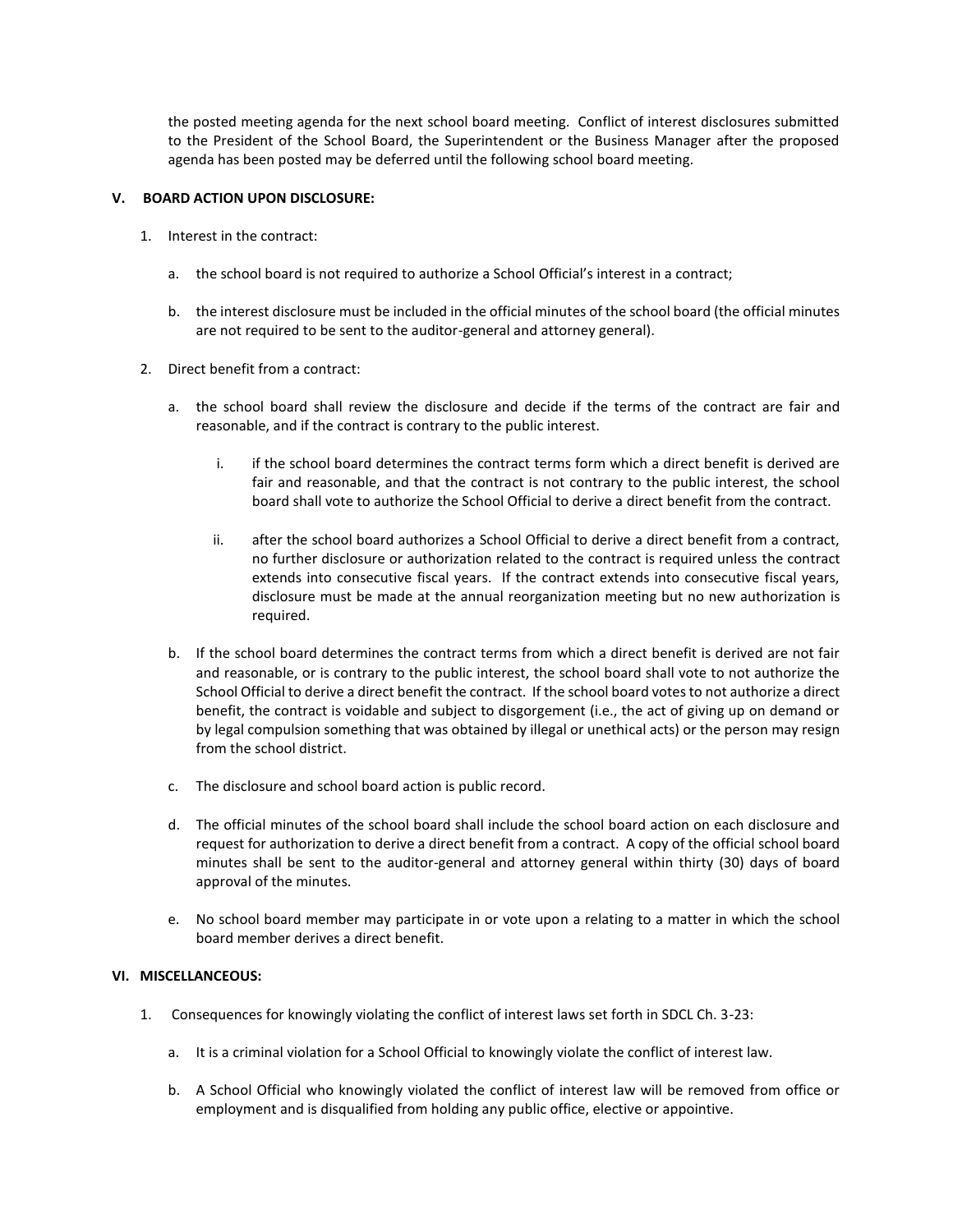- c. Any benefit which a School Official derived from the person's knowing violation of the conflict of interest law is subject to forfeiture.
- d. Any contract made in violation of this policy may be voided by the school board.
- 2. The School District Attorney represents the school district and the school board and may answer questions about the law that address conflict of interest. As the school district attorney does not represent School Officials in their individual capacity, School Officials should consult with their own private attorney related to questions they may have regarding how this policy applies to their individual interests and contracts.

#### LEGAL REFS.:

REVIEWED:

|                  |         | SD Constitution, Article 8, §17 |  |
|------------------|---------|---------------------------------|--|
|                  | SDCL:   | $1 - 27$                        |  |
|                  |         | SDCL: 13-20-2.1                 |  |
|                  |         | SDCL 13-43-1                    |  |
|                  |         | SDCL: 3-23-6                    |  |
|                  |         | SDCL: 3-23-7                    |  |
|                  |         | SDCL: 3-23-8                    |  |
|                  |         | SDCL: 3-23-9                    |  |
|                  |         | SDCL: 6-1-1                     |  |
|                  |         | $SDCL: 6-1-2$                   |  |
|                  |         | $SDCL: 6-1-17$                  |  |
|                  |         |                                 |  |
| ADOPTED:         | 09-2016 |                                 |  |
| AMENDED:         | 06-2017 |                                 |  |
| REVIEWED:        |         |                                 |  |
| <b>REVIEWED:</b> |         |                                 |  |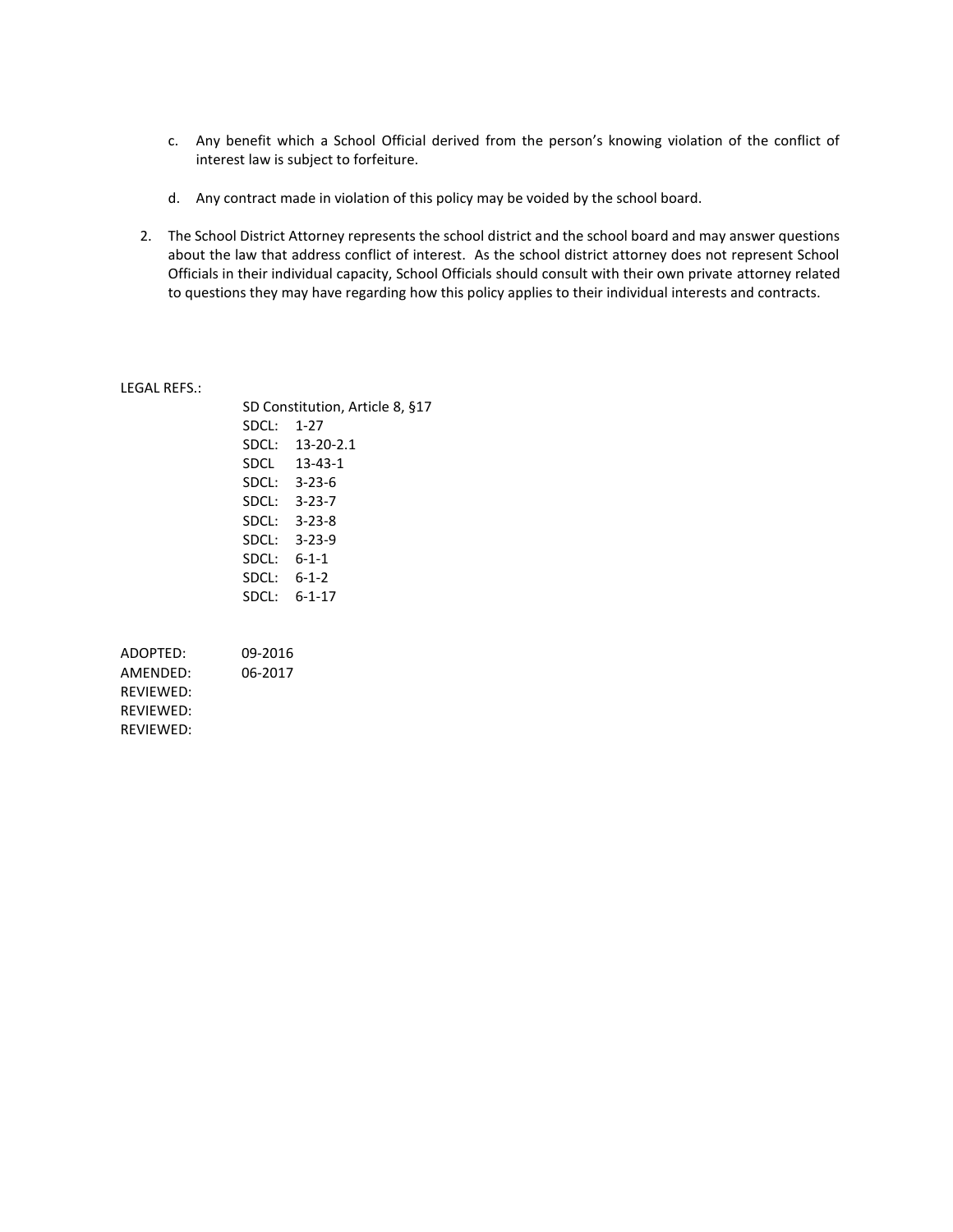## **Policies and Regulations**

**Code: A – Foundations & Basic Commitments**

### **AH-E(1) REQUEST FOR SCHOOL BOARD WAIVER**

Date:

Name of the School Official submitting the conflict of interest disclosure:

The disclosure is for the purpose of notifying the School Board of:

an interest in a contract a direct benefit from a contract

Identify the following:

- (1) All parties to the contract
- (2) The person's role in the contract
- (3) The purpose(s)/objective(s) of the contract
- (4) The consideration or benefit conferred or agreed to be conferred upon each party
- (5) The length of time of the contract
- (6) Any other relevant information

If the disclosure relates to the School Official deriving a direct benefit from a contract, explain how the terms of the contract are fair, reasonable, and not contrary to the public interest such that authorization should be granted by the school board.

Signature of School Official:

**THIS IS A PUBLIC DOCUMENT** And **Adopted:** 09-2016

Revised: 06/2017 Reviewed: